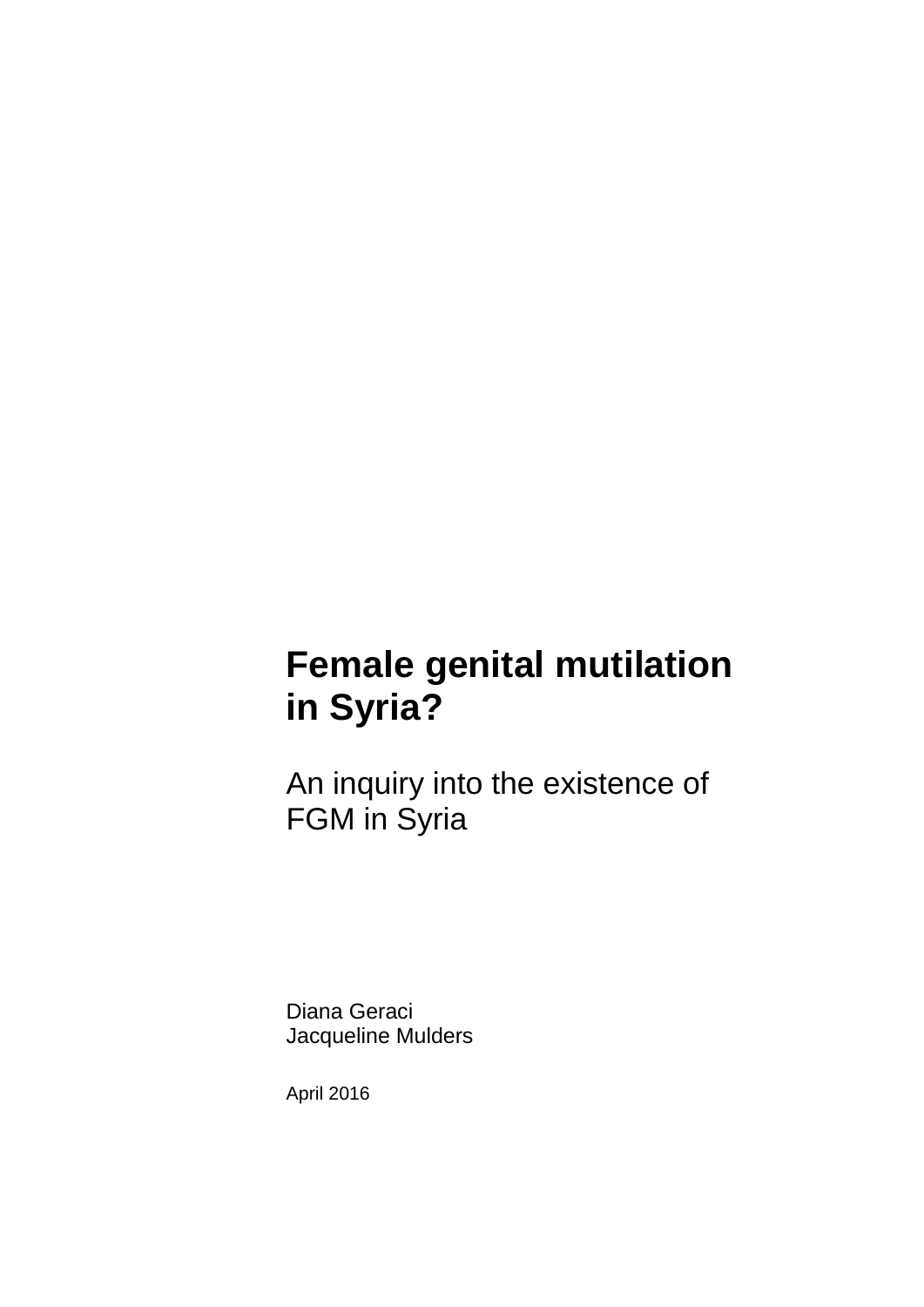

## **Colophon**

© April 2016, Pharos, centre of expertise on health disparities.

No part of these pages, either text or images may be used for any purpose other than personal use, unless explicit authorisation is given by Pharos. Reproduction, modification, storage in a retrieval system or retransmission, in any form or by any means – electronic or otherwise, for reasons other than personal use, is strictly prohibited without prior permission.

*Female genital mutilation in Syria? An inquiry into the existence of FGM in Syria* is developed by Pharos.

**Authors** Diana Geraci Jacqueline Mulders

**Project secretariat** Pharos Arthur van Schendelstraat 620 Postbus 13318 3507 LH Utrecht Telephone 030 234 98 00 E-mail info@pharos.nl www.pharos.nl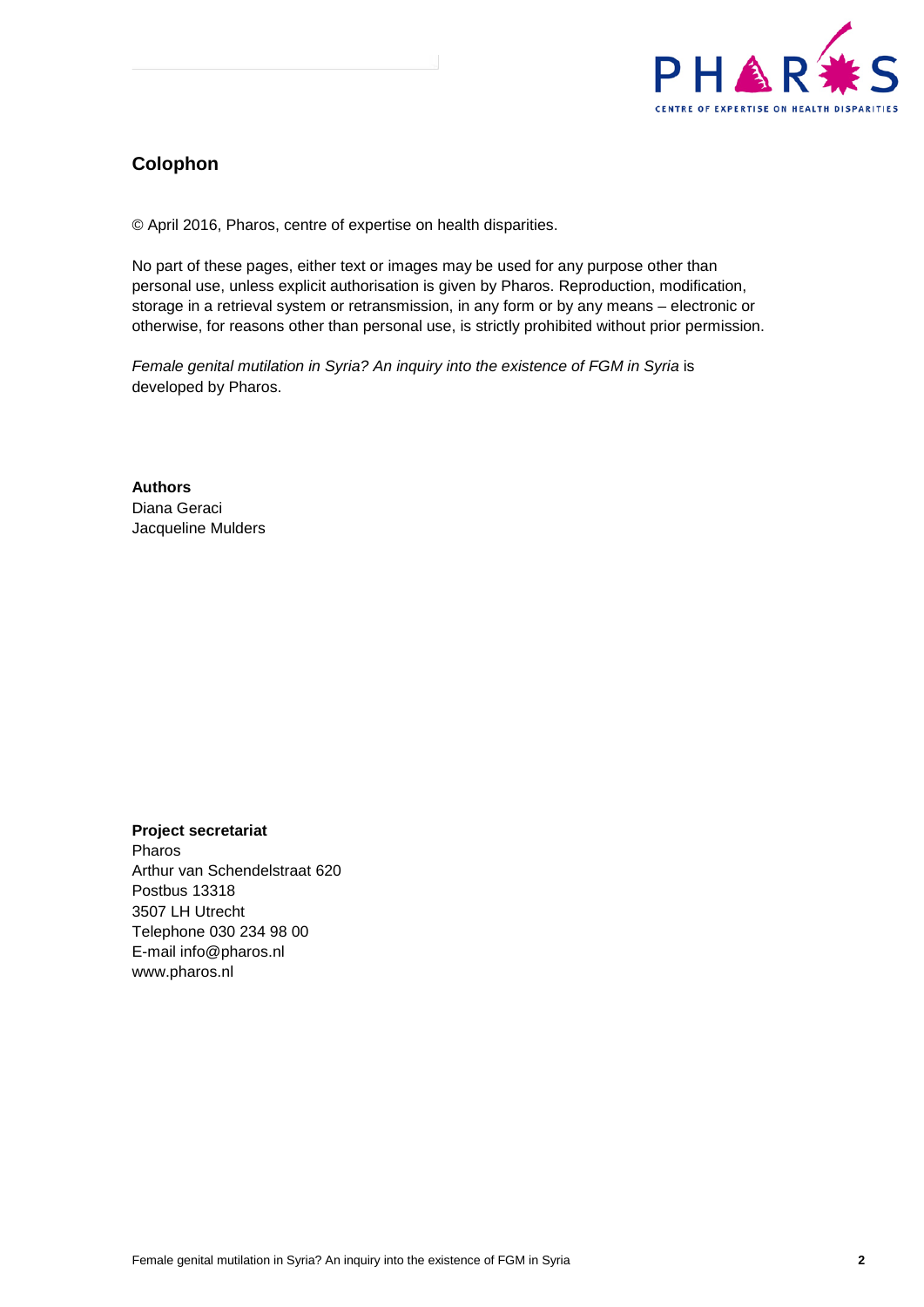

## **Contents**

|                | <b>Acknowledgements</b> |                |  |  |  |
|----------------|-------------------------|----------------|--|--|--|
| <b>Summary</b> |                         | 6              |  |  |  |
| 1.             | Introduction            | $\overline{7}$ |  |  |  |
| 1.1.           |                         |                |  |  |  |
| 1.2.           |                         |                |  |  |  |
| 1.3.           |                         |                |  |  |  |
| 2.             | <b>Results</b>          | 10             |  |  |  |
| 2.1.           |                         |                |  |  |  |
| 2.1.1.         |                         |                |  |  |  |
| 2.1.2.         |                         |                |  |  |  |
| 2.1.3.         |                         |                |  |  |  |
| 2.1.4.         |                         |                |  |  |  |
| 2.1.5.         |                         |                |  |  |  |
| 2.1.6.         |                         |                |  |  |  |
|                |                         |                |  |  |  |
| 2.2.           |                         |                |  |  |  |
| 2.2.1.         |                         |                |  |  |  |
| 2.2.2.         |                         |                |  |  |  |
|                |                         |                |  |  |  |
| 2.3.           |                         |                |  |  |  |
| 2.3.1.         |                         |                |  |  |  |
| 2.3.2.         |                         |                |  |  |  |
|                |                         |                |  |  |  |
| 2.4.           |                         |                |  |  |  |
| 2.4.1.         |                         |                |  |  |  |
| 2.4.2.         |                         |                |  |  |  |
|                |                         |                |  |  |  |
| 2.5.           |                         |                |  |  |  |
| 2.5.1.         |                         |                |  |  |  |
| 2.5.2.         |                         |                |  |  |  |
| 2.5.3.         |                         |                |  |  |  |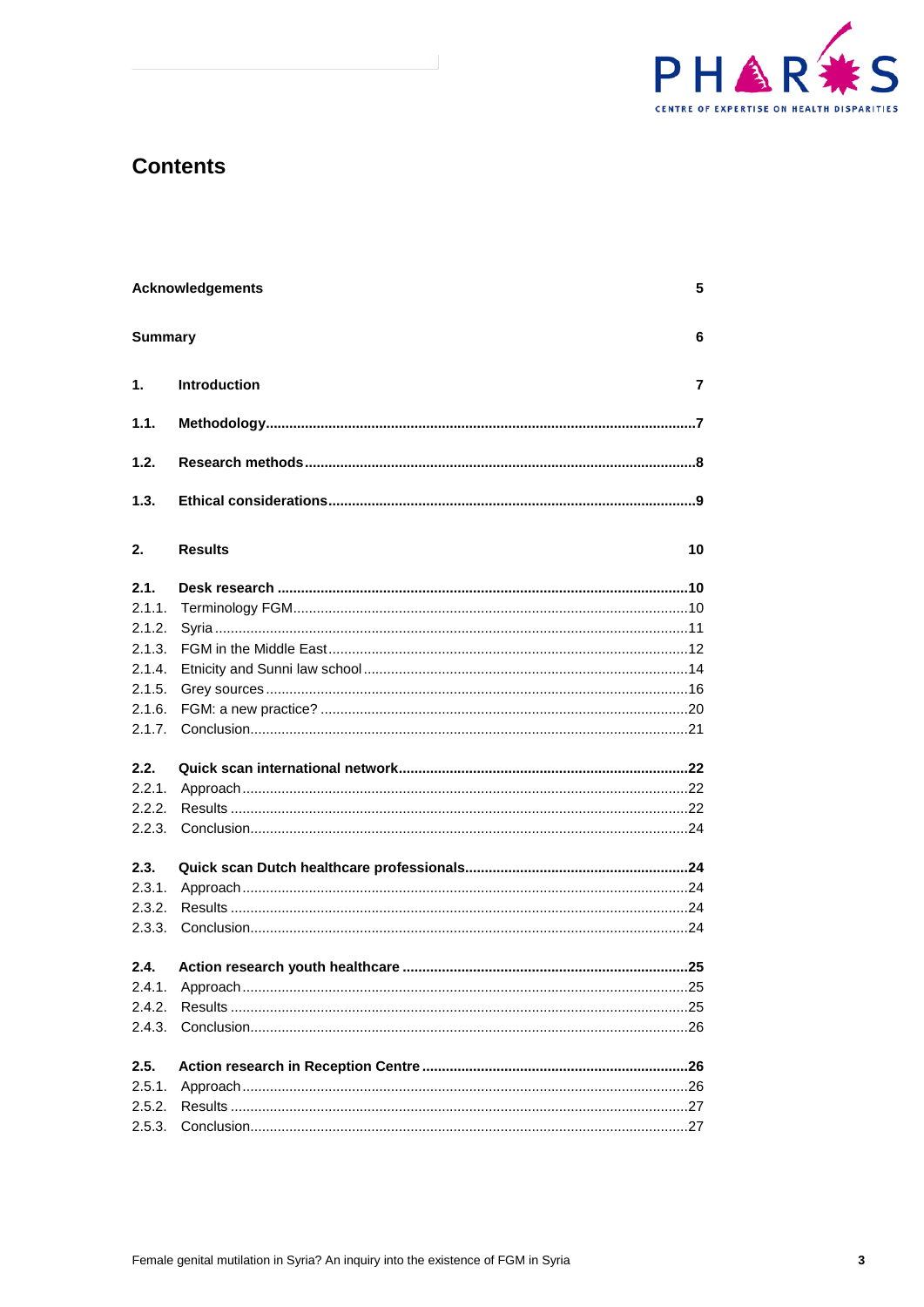

| 3. | <b>Conclusion and discussion</b>                                           | 31 |
|----|----------------------------------------------------------------------------|----|
|    | Annex 1: Questionnaire International network                               | 34 |
|    |                                                                            |    |
|    | Annex 2: Questionnaire for Dutch Healthcare professionals - maternity care | 36 |
|    |                                                                            |    |
|    | Annex 3: Action research youth healthcare                                  | 38 |
|    |                                                                            |    |
|    | Annex 4: Action research in Reception Centre                               | 40 |
|    |                                                                            |    |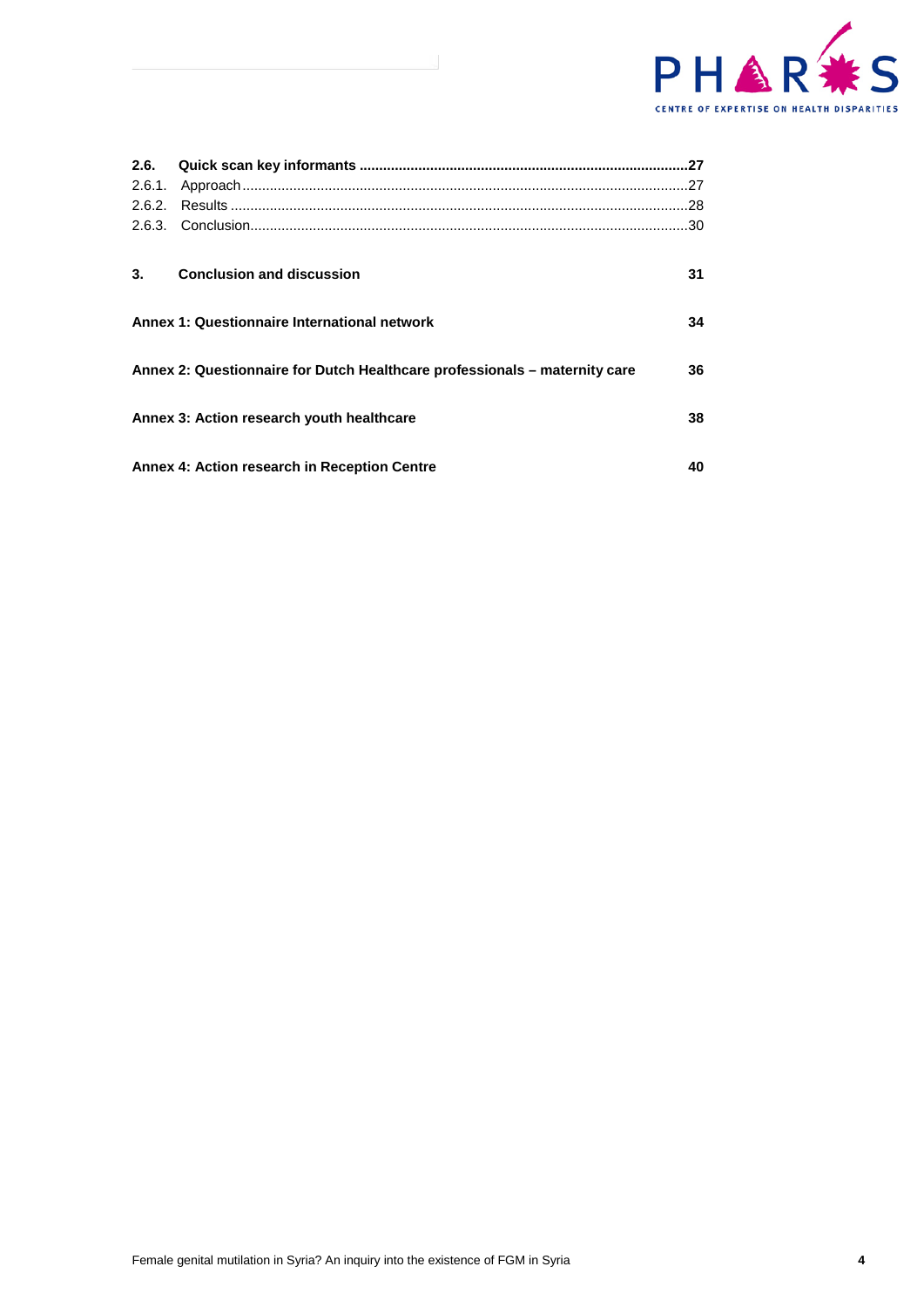

## <span id="page-4-0"></span>**Acknowledgements**

The authors would like to gratefully and sincerely thank all organizations and individuals involved in making this research possible.

First, we would like to thank the Dutch Ministry of Health, who acknowledged the importance of clarifying the rumors about female genital mutilation (FGM) in Syria and who financed this research on a difficult subject in a turbulent timeframe.

Second, we thank the respondents in our international network for their willingness to fill in and share our questionnaire in their network(s).

Mieke Aitink from the Koninklijke Nederlandse Organisatie van Verloskundigen (KNOV) who forwarded the questionnaire to midwives in her network. We thank you for your valuable assistance, and all midwives who contributed to our research activities.

GGD Hart van Brabant, who organized three group courses especially for Syrian women and discussed the subject of FGM with them. A warm thank you for Monica Overmars and Nafisa Nur Osman for your cooperation and for the Syrian women who shared their experiences and knowledge on FGM.

We would also like to thank GGD Twente, who performed the action research activities at the youth healthcare agency. A special thank you for Renny Polstra, Monique Tilmans and Sietse Lever for their cooperation and efforts to make this possible.

Last but not least, we like to thank our Syrian key-informants who shared their expertise with us about healthcare in Syria and for their openness to discuss taboo subjects like domestic violence and FGM. A warm thank you goes out to them.

Diana Geraci Jacqueline Mulders

Utrecht, April 2016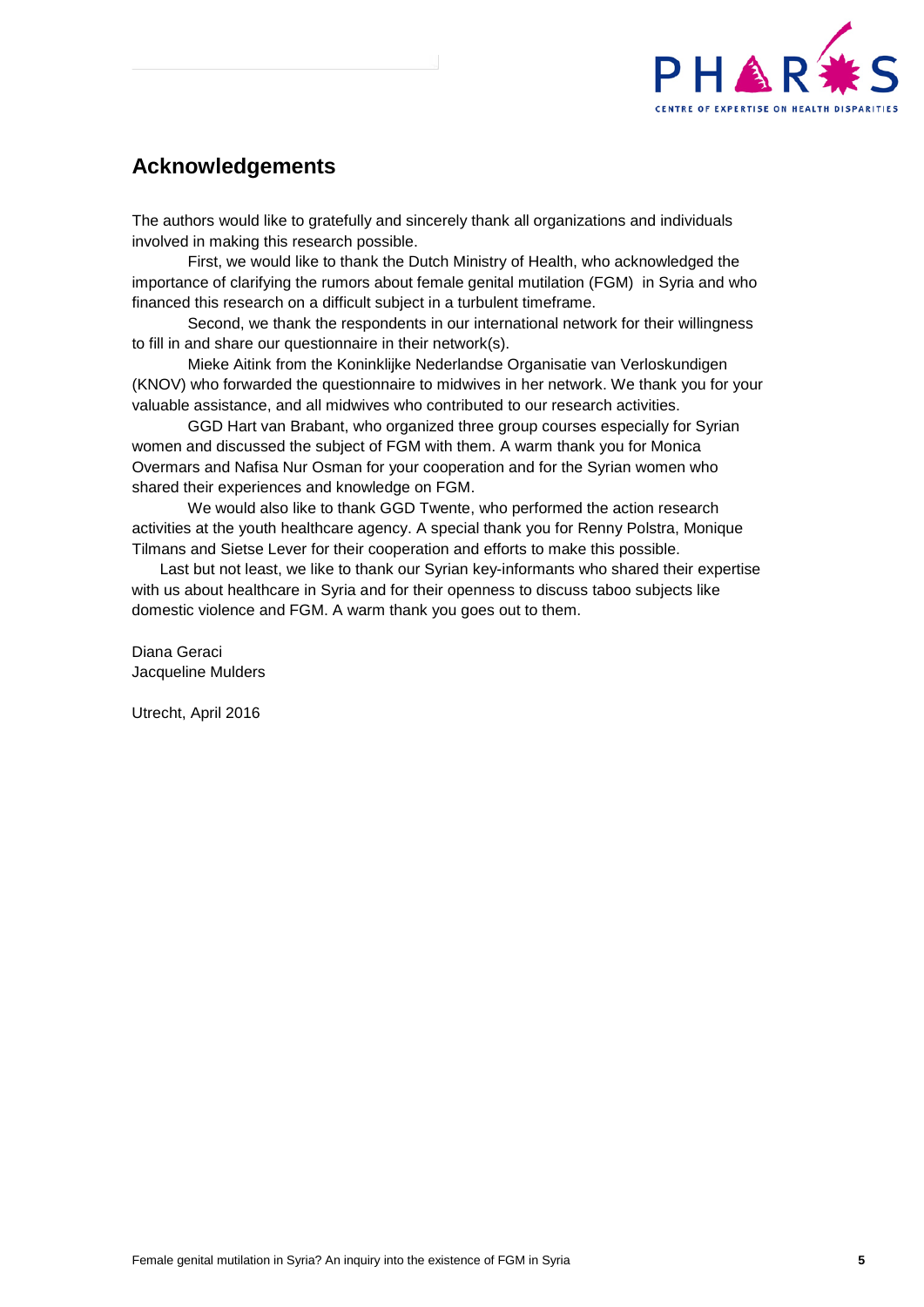

## <span id="page-5-0"></span>**Summary**

#### *Introduction*

Syria is not listed by the World Health Organization (WHO) as a country in which FGM has been documented as a traditional practice. With a growing number of Syrian nationals seeking asylum in the Netherlands, the question arose whether or not FGM is prevalent in (parts of) Syria. This was also due to a message spread by the UN that ISIS was ordering FGM on women living in the so-called caliphate. The intended outcome for this study was to explore the possible existence of FGM in the Syrian context.

#### *Research questions*

The research questions were as follows:

*In Syria:* 

- Is there a tradition of FGM in Syria?
- What do we know about the prevalence of FGM in Syria? Are there recent developments that lead to FGM?
- If so, in what region? Among which ethnic groups or religious groups? What form(s)? *In the Netherlands:*
- Among Syrian refugees in the Netherlands, are there women and girls who have been circumcised?
- Are Syrian women and girls in the Netherlands at risk for FGM?

#### *Research methods*

The following research methods and sources of information were selected:

- a. Review of scientific literature and grey sources
- b. Quick scan: survey set out in international network
- c. Consultation of (healthcare) professionals in the Netherlands
- d. Action research Dutch youth healthcare agency (JGZ)
- e. Action research at the Asylum Reception Centre
- f. Exploration of key-informants in the Syrian community

#### *Results*

The research activities did not lead to substantiated information that FGM is a traditional practice in Syria. In addition, no data on prevalence is available. This however does not mean that FGM does not exist in Syria. While in the scientific literature no textual evidence was found, grey sources do mention its existence in Syria. Specific links between ethnicity (Kurdish), law school (Shafi'i) and FGM were too precarious to draw any conclusions for the Syrian context. Furthermore, no evidence was found with regards to the rumor of ISIS ordering FGM on women in ISIS controlled area. This does not mean however that we should not take this threat seriously. The research activities with the Dutch healthcare professionals, the Dutch youth healthcare agency, the Asylum Reception Centre and among Syrian key-informants do not provide a substantiated indication that Syrian women and girls in the Netherlands are circumcised or are at risk of being circumcised.

#### *Conclusion*

Considering all the gathered information, at this moment we see no need to add Syria to the list of countries where FGM is practiced. This does not mean we conclude FGM does not exist in Syria. To uncover the practice of FGM demands close collaboration with civil society structures and NGO's on the ground. We hope this research contributes to a relatively new field of study and provides an entry point for further research activities in the Middle East.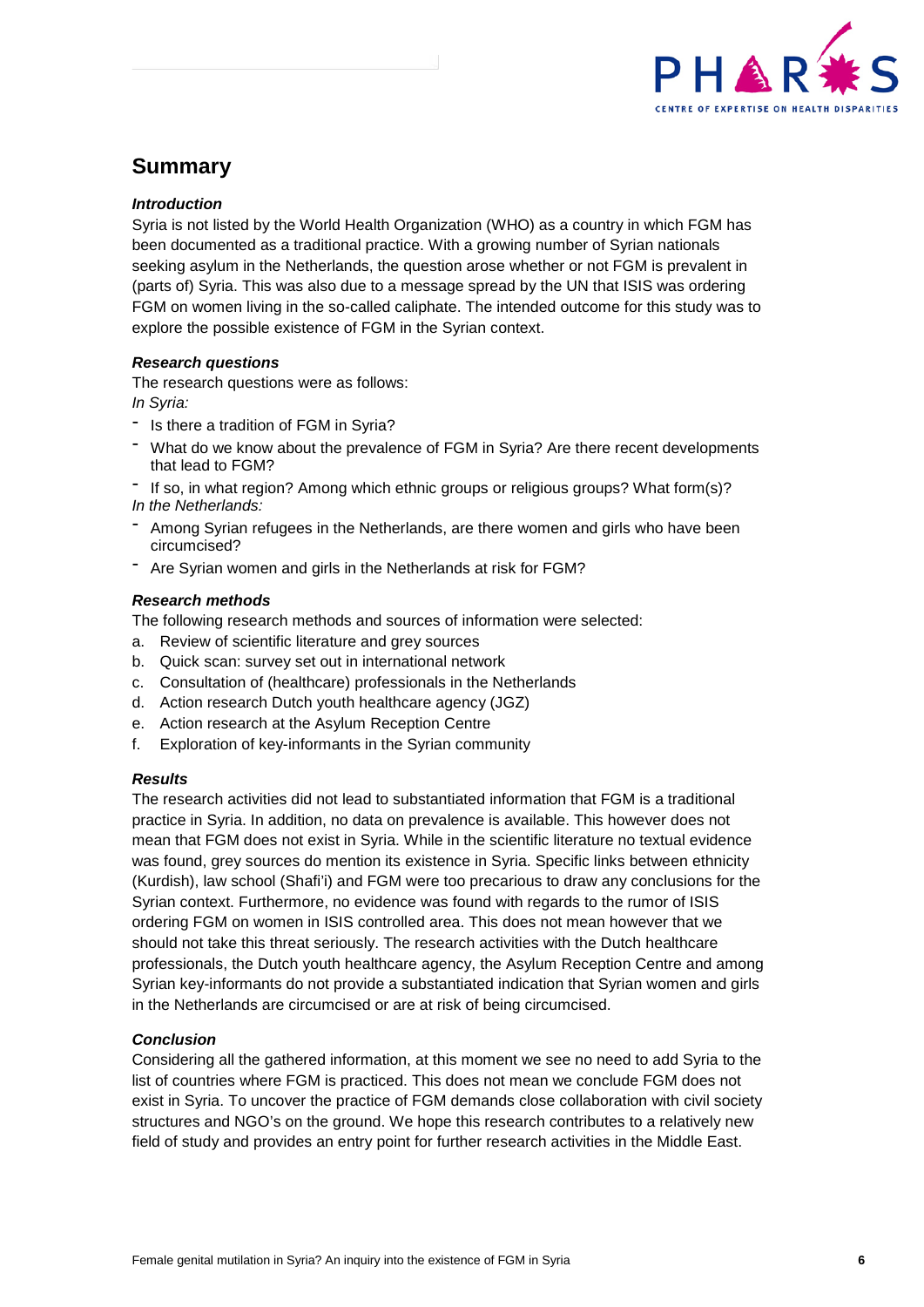

## <span id="page-6-0"></span>**1. Introduction**

In several FGM affected countries reliable data on prevalence of FGM do not exist. Only by explicit agreement and official permission of the host state, USAID and UNICEF are allowed to conduct country-wide surveys to explore the prevalence and associated attitudes and awareness surrounding FGM. Increasingly, researchers, non-governmental organisations and anti-FGM activists are obtaining data themselves. This is currently particularly the case in the Middle East and South East Asia. FGM was long considered as an "African problem" rooted in pre-Islamic and pre-Christian culture<sup>[1](#page-6-2)</sup>." However, in the last decade new evidence is arising that shows previous geographic assumptions are not correct. In parts of the Middle East and South East Asia (Yemen, Oman, the United Arab Emirates, Bahrain, the Kurdish regions of Iraq, Iran, India, Malaysia and Indonesia) FGM is also practiced, however less well known<sup>[2](#page-6-3)</sup>.

Syria is not listed by the WHO as a country in which FGM has been documented as a traditional practice. Prevalence (and risk) of FGM among Syrian girls and women is unknown, and there are conflicting statements both confirming and denying the existence the practice. With growing numbers of Syrian nationals seeking asylum in the Netherlands, the question was arising if FGM is prevalent in (parts of) Syria. Pharos receives many inquiries from municipalities, schools and JGZ (the Dutch youth healthcare agency) about this 'new' refugee group, especially about their psychosocial wellbeing but also whether or not FGM is prevalent. These inquiries were fed by the message spread by the UN that ISIS was ordering FGM on women living in the so-called caliphate<sup>[3](#page-6-4)</sup>. We felt a growing urge to explore if FGM is a (traditional) practice in Syria and if subsequently women and girls from Syria in the Netherlands are possibly at risk of FGM. This study was funded by the Dutch Ministry of Heath, Welfare and Sports.

## <span id="page-6-1"></span>**1.1. Methodology**

The following research questions were formulated:

*In Syria:*

- **IS there a tradition of FGM in Syria?**
- What do we know about the prevalence of FGM in Syria? Are there recent developments that lead to FGM?

If so, in what region? Among which ethnic groups or religious groups? What form(s)? *In the Netherlands:*

 Among Syrian refugees in the Netherlands, are there women and girls who have been circumcised?

<span id="page-6-2"></span>*<sup>1</sup> Piecha, O. M. (N.D.) No "African Problem" Stop FGM Middle East. Retrieved online via:* 

*http://www.stopfgmmideast.org/background/unicefs-limited-numbers-female-genital-mutilation-much-morewidespread/*

<span id="page-6-3"></span>*<sup>2</sup> Wadi (2010). Female genital Mutilation in Iraqi-Kurdistan. An Empirical study by Wadi. p.1. Retrieved online via: http://www.stopfgmkurdistan.org/study\_fgm\_iraqi\_kurdistan\_en.pdf* 

<span id="page-6-4"></span>*<sup>3</sup> To listen to the audio of the full statement of Ms. Jacqueline Badcock, please see:* 

*http://www.unmultimedia.org/radio/english/2014/07/women-and-girls-in-iraq-risk-forced-circumcision/*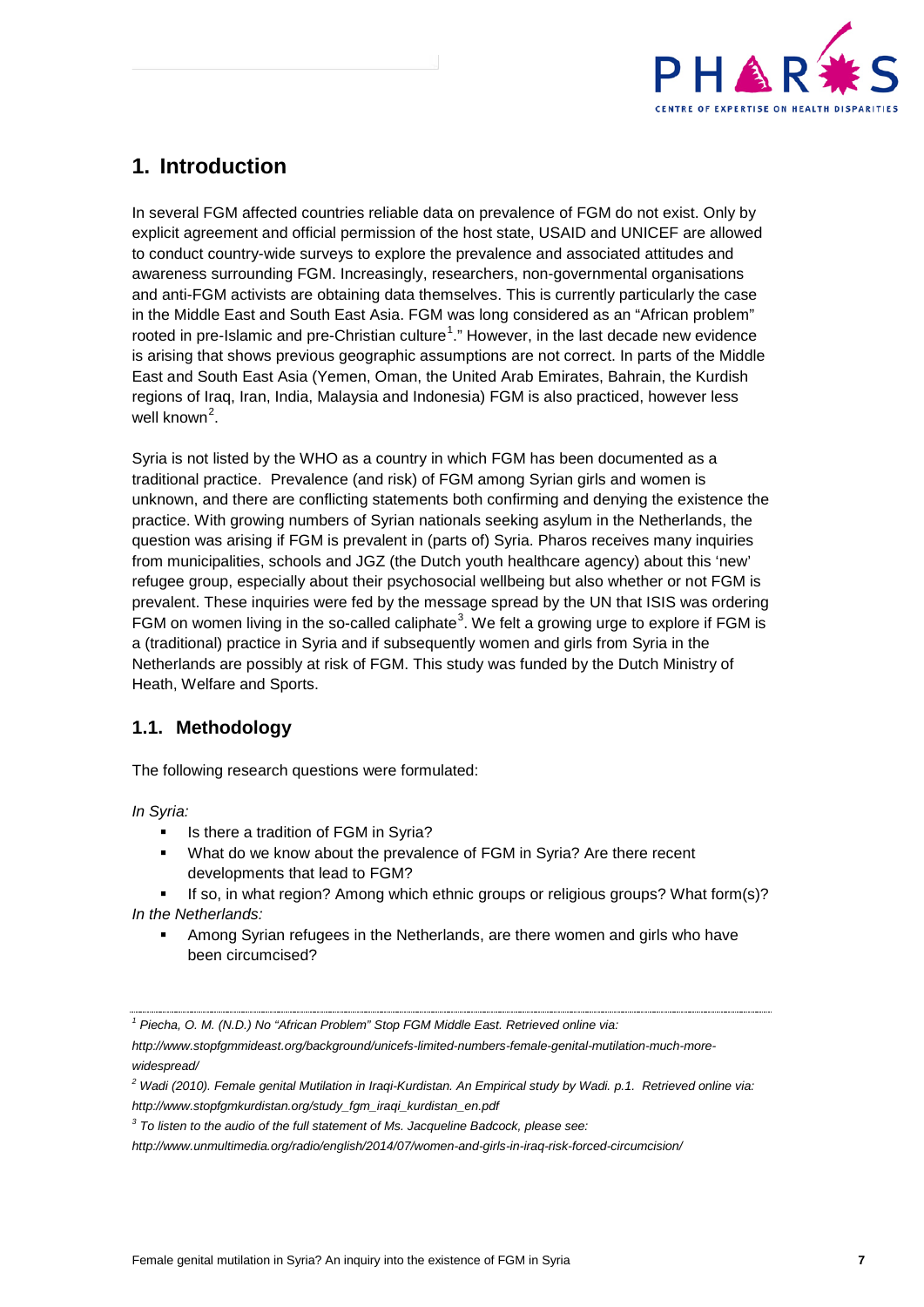

Are Syrian women and girls in the Netherlands at risk for FGM?

#### <span id="page-7-0"></span>**1.2. Research methods**

Researching and discussing FGM is considered a taboo in many societies<sup>[4](#page-7-1)</sup>. While it is globally known that FGM exists, it is not spoken about and mostly referred to as an "African phenomenon"<sup>[5](#page-7-2)</sup>. Many governments in the Middle East deny the presence of FGM and dispute its prevalence in their counties<sup>[6](#page-7-3)</sup>. To our knowledge there have been no prevalence studies done in the Middle East, apart from Iran and the Kurdish autonomous region in Iraq. The taboo and lack of prevalence studies required a combination of research strategies.

The following research methods and sources of information were selected:

*a. Review of scientific literature and grey sources* like blogs, news articles, online platforms and websites for example of human rights organizations or activists.

#### *b. Quick scan: survey set out in our international network*

Consultation by telephone and e-mail, contact with European network of NGOs, universities, refugee organizations and the WHO.

*c. Consultation of (healthcare)professionals in the Netherlands* 

Distribution of a questionnaire to contact persons at maternity care agencies and the Asylum Seekers Health Centre (GC A).

#### *d. Action research Dutch youth healthcare agency (JGZ)*

Risk assessment of FGM by the JGZ with parents from Syria and their daughter(s), as is done with parents from the official risk countries for FGM. Pharos monitored this pilot project by requesting a feedback form after every consultation with Syrian parents. We consulted the Dutch Association of Medical Research Ethics Committees (Centrale Commissie Mensgebonden Onderzoek) if a declaration to carry out this research activity was needed. They decided that this would not be necessary.

#### *e. Action research at the Asylum Reception Centre*

GGD Hart van Brabant (the Dutch public health service in the province Brabant) provided an already existing course on Women and Health for women from Syria at an asylum reception center. After several meetings when trust was built, the topic FGM was also discussed. The women were asked to fill in an evaluation form and the group facilitator evaluated with Pharos.

#### *f. Exploration of key-informants Syrian community*

Pharos conducted in-depth individual interviews with key-informants of the Syrian community in the Netherlands. All of which have a background in healthcare in Syria.

Lastly, we intended to use data from the Perinatal registration system. In this data system there is a special module for registration on FGM. We hoped this data system could provide

<span id="page-7-1"></span>*<sup>4</sup> Abadeer, A.S.Z.(2015). Norms and Gender Discrimination in the Arab World. Palgrave Macmillan US. p. 180.*

<span id="page-7-2"></span>*<sup>5</sup> Abadeer, A.S.Z.(2015). Ibid., p. 180.*

<span id="page-7-3"></span>*<sup>6</sup> Abadeer, A.S.Z.(2015). Ibid, p. 180.*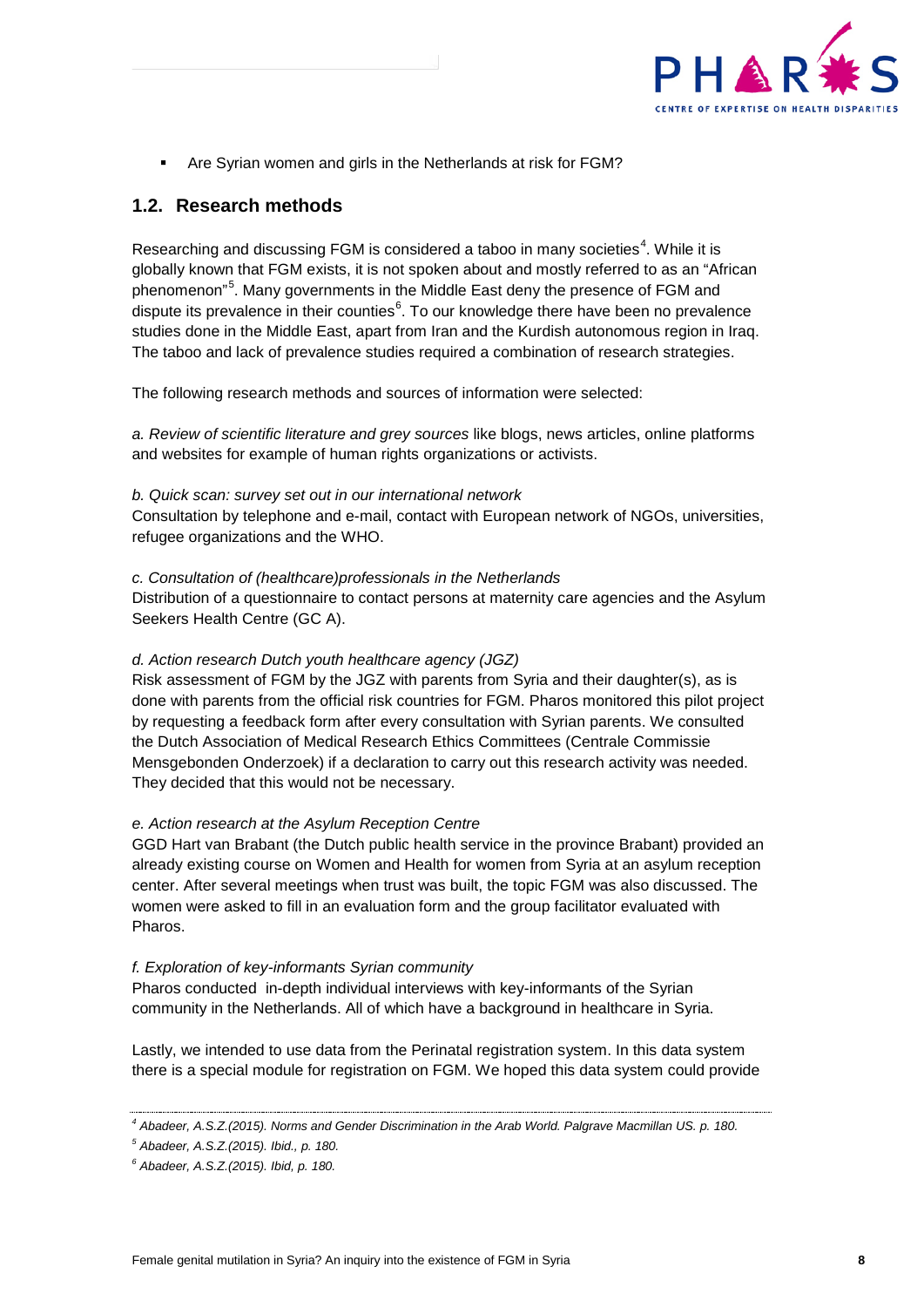

us with information if FGM was observed among Syrian women. This however was not possible at the moment. The Perinatal Registration expects to be able to deliver these numbers in 2018 at the earliest. Until now hardly any hospitals adopted the module on registration on FGM.

## <span id="page-8-0"></span>**1.3. Ethical considerations**

In March 2011, pro-democracy protests erupted in the southern city of Deraa, Syria, after the arrest and torture of some teenagers who painted revolutionary slogans on a school wall. When security forces opened fire on demonstrators, killing several, it triggered national unrest and protests demanding President Assad's resignation. While the government's use of force continued, opposition supporters began to take up arms as well. Violence escalated and the country descended into civil war as rebel brigades were formed to battle government forces for control of cities, towns and the countryside<sup>[7](#page-8-1)</sup>.

Over 250,000 people have been killed in the conflict and over one million injured $8$ . The conflict evolved into more than a battle between those for or against President Assad. Sectarian overtones added a further dimension, pitching the country's Sunni majority against the president's Shia Alawite sect, and drawn in neighboring countries and world powers<sup>[9](#page-8-3)</sup>. In addition, the rise of the jihadist groups, including Islamic State, has added further complexity.

More than 4.5 million people have fled Syria since the start of the conflict, most of them women and children<sup>[10](#page-8-4)</sup>. It is one of the largest refugee exoduses in recent history, which accelerated dramatically in 2013, as conditions in Syria deteriorated. While most refugees are accommodated in neighboring countries, the influx of Syrian refugees in Europe and the Netherlands has risen sharply.

Pharos is sadly aware of the gravity and complexity of the humanitarian crisis coupled with the extensive needs of the Syrian refugee communities around the world. During the research activities we were continuously mindful and cautious when asking questions about FGM, as humanitarian needs have never been greater. The intended outcome for this study has been to explore the possible existence of FGM in the Syrian context. So adequate healthcare and prevention can be organized in case this is required. (Youth) healthcare professionals in the Netherlands are alert on possible psycho-traumas in Syrian children and women, but they need to know if it is necessary to be alert on possible consequences of FGM as well. In addition, the outcomes of this study might be relevant for other countries hosting Syrian refugees.

<span id="page-8-1"></span>*<sup>7</sup> Aggregated overview based on detailed timeline of BBC News (12 March 2015). Syria: The story of the conflict. Retrieved online via: http://www.bbc.com/news/world-middle-east-26116868*

<span id="page-8-2"></span>*<sup>8</sup> United Nations Office for the Coordination of Humanitarian Affairs. Syrian Arab Republic. Retrieved online via: http://www.unocha.org/syria*

<span id="page-8-3"></span>*<sup>9</sup> See for a more detailed overview of the Syrian civil war: BBC News (12 March 2015). Syria: The story of the conflict. Retrieved online via: http://www.bbc.com/news/world-middle-east-26116868*

<span id="page-8-4"></span>*<sup>10</sup> European Commission. ECHO Factsheet – Syria crisis – March 2016. Retrieved online via:* 

*http://ec.europa.eu/echo/files/aid/countries/factsheets/syria\_en.pdf*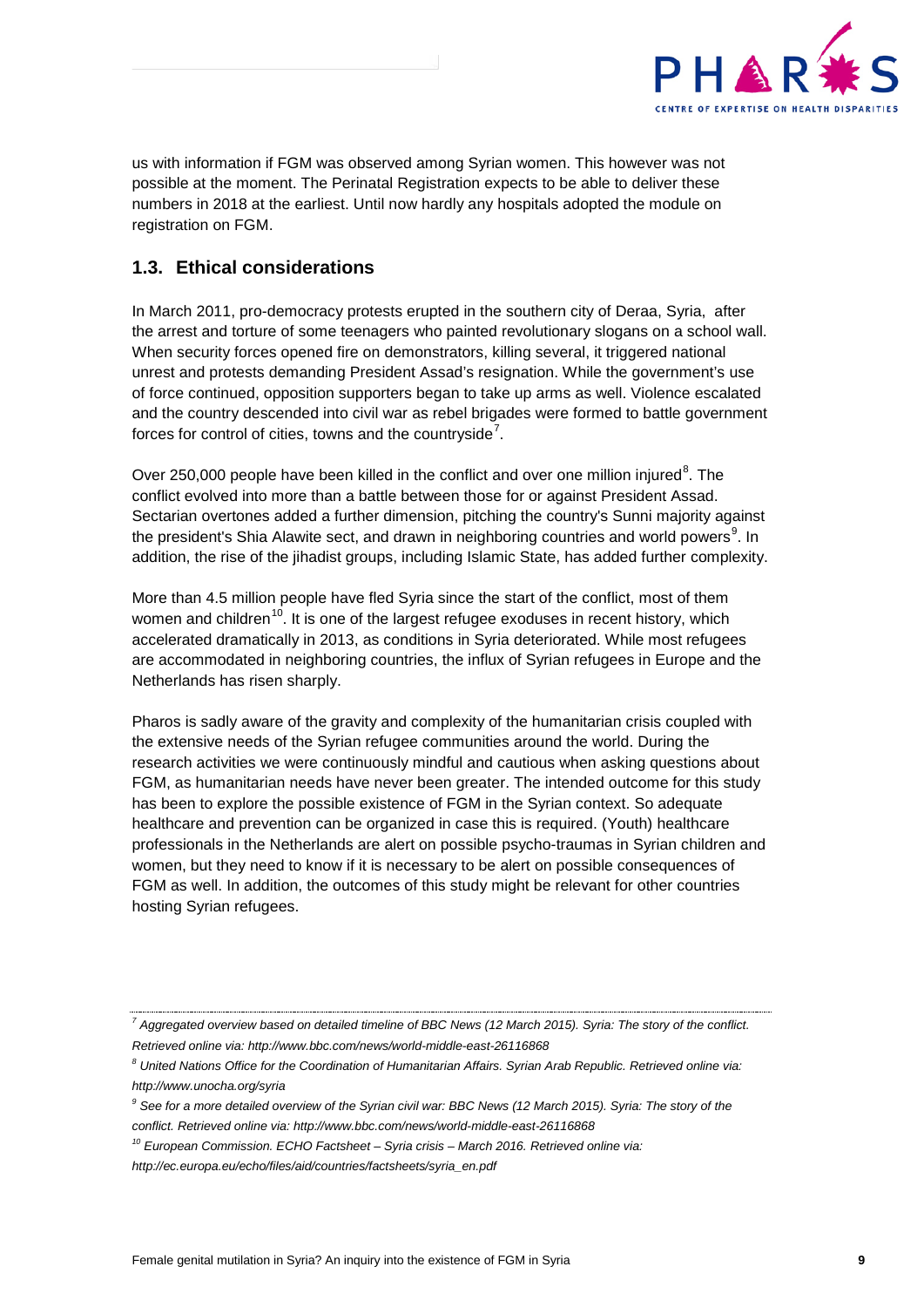

## <span id="page-9-0"></span>**2. Results**

This chapter describes the results of the different research activities aimed to explore the possible existence of the practice of FGM in the Syrian context.

## <span id="page-9-1"></span>**2.1. Desk research**

The desk review focused on the following research questions:

- Is there a tradition of FGM in Syria?
- **What do we know about the prevalence of FGM in Syria? Are there recent** developments that lead to FGM?
- If so, in what region? Among which ethnic groups or religious groups? What form(s)?

## **2.1.1. Terminology FGM**

<span id="page-9-2"></span>The first step in the research process was to identify the terminology which is customary in Syria and the wider region. This subsequently determined the selection of search terms used for the desk review. For the topic FGM, selection of keywords is not a straightforward process. As Abd el Salam (1999) justly points out:

*"Language is both subjective and symbolic and represents both individual and communal biases. Hence, different people will perceive different terms as accurate or inaccurate, and representative or non-representative, according to their specific stance as social actors[11](#page-9-3)."* 

In Arabic, FGM is customarily called *Khitan* ( $i$ ناتخ) or *Khitan al-Inath*, referring to circumcision of both men and women<sup>[12](#page-9-4)</sup>. While this term is not correct in the female context, it is often used in reference to women in order to avoid using the more direct term *Khafd* (or *Khifad*) which literally means 'cutting the external female genitalia<sup>[13](#page-9-5)</sup>.' In Arab-speaking communities, other euphemistic terms used in relation to both genders are *Tahara* or *Tuhur* (meaning purification) and *al-Nakht fi al-Jasad* (meaning body-sculpting). The term *'Khitan'* was confirmed by the Syrian key-informants whom were interviewed, as the most adequate term to use in this context.

In the desk research the following search terms were used (in both Dutch and English): female genital mutilation, FGM, female genital cutting, FGM/C, Syria, harmful practice, harmful cultural practice, traditional practice, harmful gender practice, khitan, khifad, khafd, tahara, tuhur, al-nakht fi al-Jasad, women's rights, Sexual and gender-based violence (SGBV). For the scientific literature search the following databases were used: PsychINFO, PubMed and Google Scholar.

<span id="page-9-3"></span>*<sup>11</sup> Quoted directly from: Abd el Salam, S. (1999). Language Is Both Subjective and Symbolic. Reproductive Health Matters. Vol. 7, No. 13. Living without Children. p.121-123. Retrieved online via:* 

*http://www.jstor.org/stable/3775712?seq=1#page\_scan\_tab\_contents*

<span id="page-9-4"></span>*<sup>12</sup> Kedar, M. (2002). Islam and "Female Circumcision": The Dispute over FGM in the Egyptian Press, September 1994. Medicine and Law: Jorunal of the World Association for Medical Law. Vol. 21, No. 2. p.403-418. Retrieved online via: http://heinonline.org/HOL/LandingPage?handle=hein.journals/mlv21&div=35&id=&page=*

<span id="page-9-5"></span>*<sup>13</sup> Kedar, M. (2002). Ibid. p. 403-418.*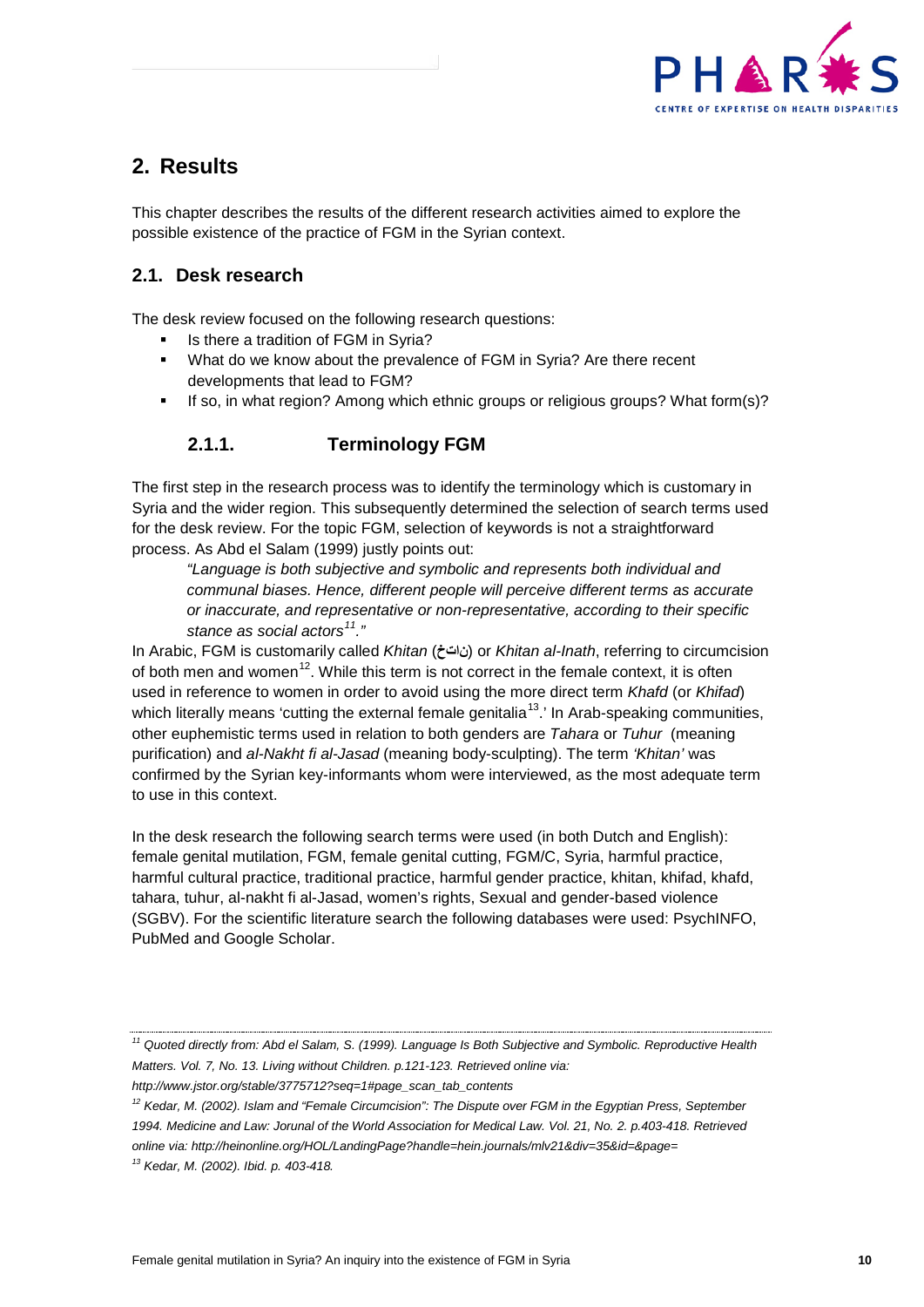

To investigate whether or not FGM is a traditional practice in Syria we followed different traces. First, we searched for existing studies about FGM in Syria. Second, we looked at the prevalence of FGM in neighboring countries. And third, we explored if the ethnic and religious groups living in Syria could give an indication whether FGM exists in Syria as a traditional practice.

#### **2.1.2. Syria**

<span id="page-10-0"></span>When searching for Syria and FGM, there are no research results available that explicitly study the Syrian context in relation to FGM. Syria is only mentioned in a list of countries where FGM supposedly does or does not exists, without any explanation or specification and without backed by any reference.

Few articles mention Syria as a country where FGM is *not* practiced. Such as in Gilbert, D. (1993), who states: *"Muslim countries like Iraq, Syria, and Tunisia do not practice FGM"* [14](#page-10-1) or Assaad, M. B. (1980) who states FGM: *"is not practiced in such Muslim countries as Saudi Arabia, Syria, Yemen, Iraq"* [15](#page-10-2) or Aldeeb Abu-Sahlieh, S. A. (1997) "*But we have other Arab and Muslim countries that do not practice it, such as the North African Countries, Syria, Iraq, Jordan, Saudi Arabia (with some exceptions), and Iran[16.](#page-10-3)"* And "*While FGM is practiced in neither Saudi Arabia, Syria, Iraq, nor Tunisia, it is practiced in other Muslim countries, including Sudan, Egypt, and Somalia[17](#page-10-4)."* These articles are dated and it is unclear where the authors base the assumption on that FGM is not practiced in Syria, as the above statements are not backed by a reference.

No scientific papers and articles were found that describe or confirm the practice of FGM in the Syrian context. In the grey literature Syria is occasionally listed as a country where FGM is practiced. This is described in detail in section 2.2. A FGM network-website from a professor at an American university states: *"FGC in a variety of its forms is practiced in Middle Eastern countries (the two Yemens, Saudi Arabia, Iraq, Jordan, Syria, and Southern Algeria)[18](#page-10-5)."* After contacting the professor to ask where this statement is based on, she said it was based on anecdotal evidence and that she was not able to locate additional citations to validate the statement.

<span id="page-10-2"></span>*<sup>15</sup> Assaad, M. B. (1980). Female Circumcision in Egypt: Social Implications, Current Research, and Prospects for Change. Studies in Family Planning. Vol. 11, No. 1. p. 3-16.*

<span id="page-10-1"></span>*<sup>14</sup> Gilbert, D. (1993). For the sake of purity (and control). Female genital mutilation. Winter Vol. 9, No. 5. p. 6-8.*

<span id="page-10-3"></span>*<sup>16</sup> Aldeeb Abu-Sahlieh, S. A. (1997). Jehovah, His Cousin Allah, and Sexual Mutilations. Sexual Mutilations, in A Human Tragedy. Springer-Verlag US. p. 41-62. Retrieved online via: http://link.springer.com/chapter/10.1007/978- 1-4757-2679-4\_3*

<span id="page-10-4"></span>*<sup>17</sup> Monasser, M. A. (1988). In: Female circumcision: strategies to bring about change. Proceedings of the International Seminar on Female Circumcision, 13-16 June 1988, Mogadisho, Somalia, [compiled by] Associazione Italiana Donne per lo Sviluppo [and] Somali Women's Democratic Organization. Rome, Italy, Associazione Italiana Donne per lo Sviluppo, 1989. p. 2-3. Retrieved online via: http://www.popline.org/node/381075*

<span id="page-10-5"></span>*<sup>18</sup> The Female Genital Cutting Education and and networking project. Retrieved online via: http://www.fgmnetwork.org/intro/fgmintro.html*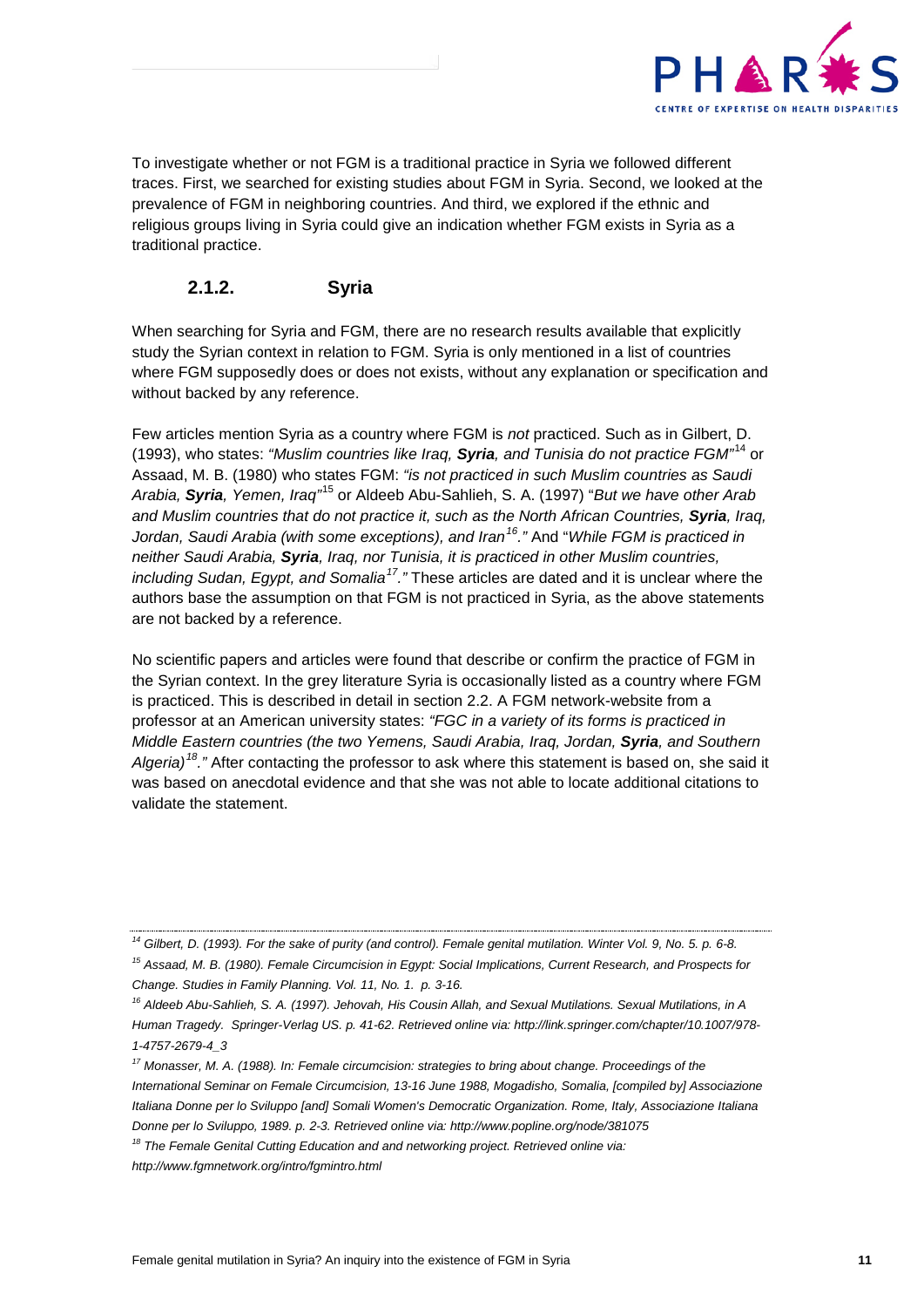

## **2.1.3. FGM in the Middle East**

<span id="page-11-0"></span>This section will describe the prevalence of FGM in neighboring countries and the studies that are available. The map below shows the geographic location where Syria is situated:



*Image 1.* Syria and neighboring countries *(source: Google Maps).*

Some dated articles mention countries such as Iraq or Iran as countries where FGM is not practiced. This is however incorrect as new evidence increasingly arises from the broader region in which Syria is situated. In this section these studies will be briefly highlighted and we will provide an overview of which groups in these countries are practicing FGM.

#### **Iran**

Social anthropologist Kameel Ahmady published a report in 2015 after a decade–long field study in which he explores and analyses the existence of FGM in Iran<sup>[19](#page-11-1)</sup>. He found that FGM in Iran is not a new phenomenon and he highlights some existing research from female postgraduate students. Ahmady describes the practice is mainly associated with Shafi'i Kurds who speak the Surani dialect<sup>[20](#page-11-2)</sup> and that the practice is found mostly in rural areas and some urban outskirts, in parts of the east and west of the country<sup>21</sup>. Data shows that FGM is prevalent in the western part of the country, namely in West Azerbaijan, Kurdistan and

<span id="page-11-1"></span>*<sup>19</sup> Ahmady, K. (2015). A comprehensive research study on female genital mutilation/cutting (FGM/C) in Iran. Retrieved online via: http://www.pharos.nl/documents/doc/kameel%20-%20en%20final.pdf.* 

<span id="page-11-3"></span><span id="page-11-2"></span>*<sup>20</sup> Ahmady explains in his report on p. 14: "There are variations in dialects in the Kurdish language. They can be categorized into two main groups: Kurmanji Kurdish and Sorani Kurdish. Sorani is spoken in the regions near Iraq's Suleimanieh, Iraqi Kurdistan, south of Western Azerbaijan and also Kermanshah, Ilam and Iraq's Khaanghin. Kurmanji is the predominant language of Syria and Turkey and a part of Northern Iraqi Kurdistan and the Kurds in North and West of Iran. Other Kurdish dialects include Kermanshahi, Ilaami, Laki and Kalhori." <sup>21</sup> Ahmady, K. (2015). Ibid., p. 14.*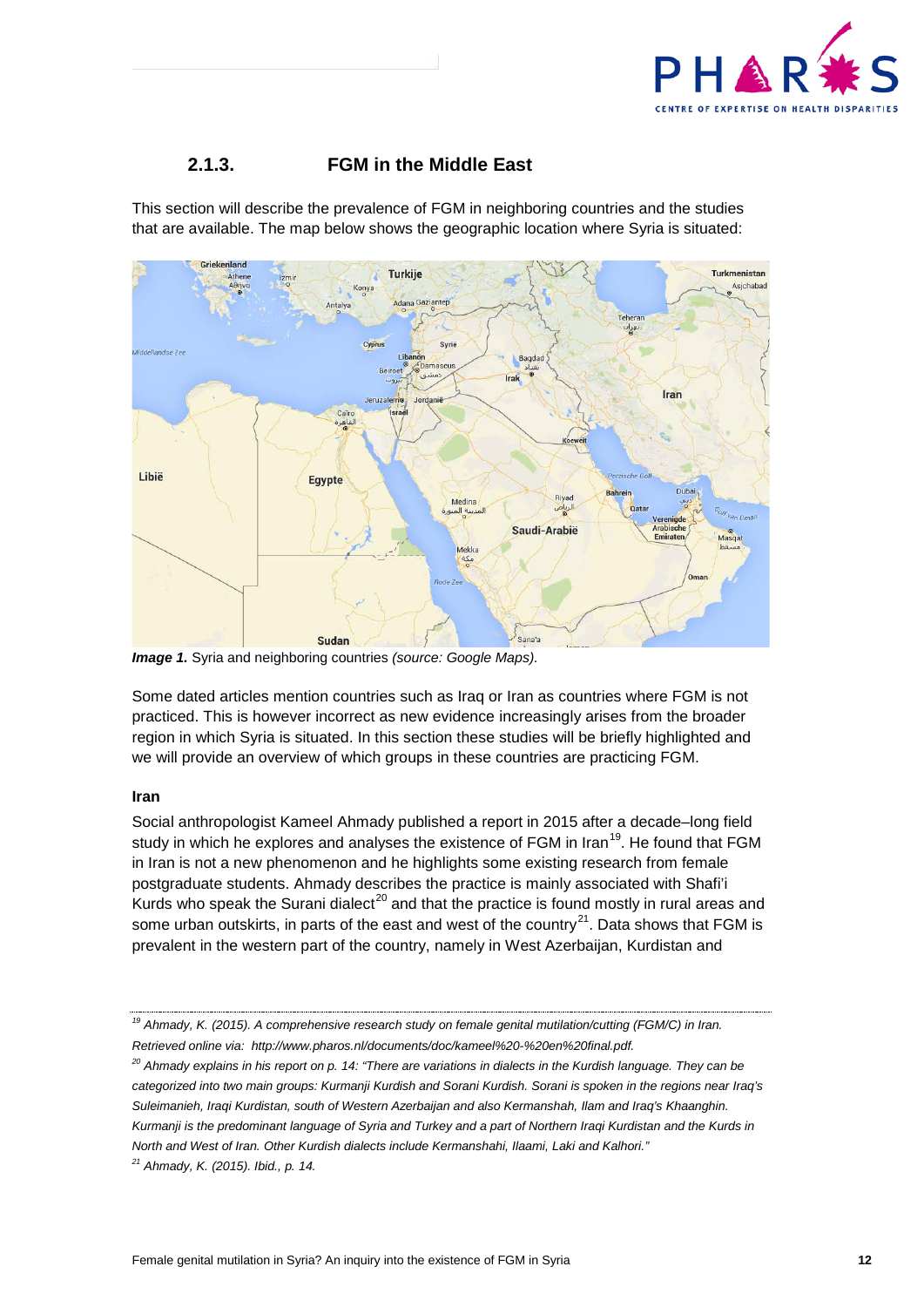

Kermanshah provinces, and some areas of southern Iran, namely Hormozgan province and its islands $^{22}$ .

FGM in Iranian Kurdistan occurs in certain areas within the Kurdistan Sunni regions including villages near the border with Iraqi Kurdistan. However, prevalence of FGM in these areas is patchy and varies sharply from one region to another and in some cases varies significantly between neighboring villages. FGM is not found amongst the Kurdish Kurmanji speaking inhabited areas, nor in the large areas within mainland Iranian Kurdistan where there has been no evidence of FGM for the last three generations.

#### **Iraq**

In Iraq, like in Iran, FGM is mostly associated with Shafi'i Kurds who speak the Surani dialect. In 2010, the German NGO Wadi published a study on FGM in the Kurdish region of Iraq<sup>[23](#page-12-1)</sup>. It found that 72% of women and girls were circumcised. Two years later, a similar study was conducted in the province of Kirkuk with findings of 38% FGM prevalence giving evidence to the assumption that FGM was not only practiced by the Kurdish population but also existed in central Iraq. Thanks to a ban in the Kurdish region and active campaigning, the FGM rates seem to be dropping. This is according to the Kurdish regional government, UNICEF and local  $NGOs<sup>24</sup>$  $NGOs<sup>24</sup>$  $NGOs<sup>24</sup>$ . The collected data by Wadi also reveal a relationship between FGM and lack of education in connection with the factor ethnicity. They found a relatively high level of education among questioned non-Kurdish. Hence, the correlation between FGM and ethnicity in Iraq could also be interpreted as a byproduct of the FGM–education correlation. However, the reasons for the educational disparity between Kurds and non-Kurds remain unclarified.

#### **Oman**

Though the government of Oman has recognized the existence of FGM and announced a study on its prevalence, until now only small-scale studies are available. One study questioned 100 women from all regions in a hospital waiting room. It concluded that 78% of the questioned women were cut<sup>[25](#page-12-3)</sup>. Most reports on FGM come from the Southern province of Dhofar, where FGM type 2 is practiced<sup>[26](#page-12-4)</sup>. The studies conducted in Oman provide too little information to conclude a relation between ethnicity, education level, religion and FGM in Oman.

#### **Yemen**

According to a survey in 1997, 23 percent of Yemeni women have undergone FGM. In some areas this percentage rises to 69 percent $^{27}$  $^{27}$  $^{27}$ . Even though there were only small-scale government measures against FGM and campaigns, attitudes seem to have changed since

<span id="page-12-0"></span>*<sup>22</sup> Ahmady, K. (2015). Ibid. p. 5.*

<span id="page-12-1"></span>*<sup>23</sup> Wadi (2010). Female genital mutilation in Iraqi-Kurdistan. An empirical study by Wadi. Retrieved online via: http://www.stopfgmkurdistan.org/study\_fgm\_iraqi\_kurdistan\_en.pdf*

<span id="page-12-2"></span>*<sup>24</sup> Stop FGM in the Middle East. Iraq. Retrieved online via: http://www.stopfgmmideast.org/countries/iraq/ <sup>25</sup> Al Hinai, H. (2014). Female Genital Mutilation in the Sultanate of Oman. Retrieved online via:* 

<span id="page-12-3"></span>*http://www.stopfgmmideast.org/wp-content/uploads/2014/01/habiba-al-hinai-female-genital-mutilation-in-the-*

*sultanate-of-oman1.pdf*

<span id="page-12-4"></span>*<sup>26</sup> Stop FGM in the Middle East. Oman. http://www.stopfgmmideast.org/countries/oman/*

<span id="page-12-5"></span>*<sup>27</sup> UNHCR (2001). Yemen: Report on Female Gentital Mutilation (FGM) or Female Genital Cutting (FGC). Retrieved online via: http://www.stopfgmmideast.org/countries/yemen/*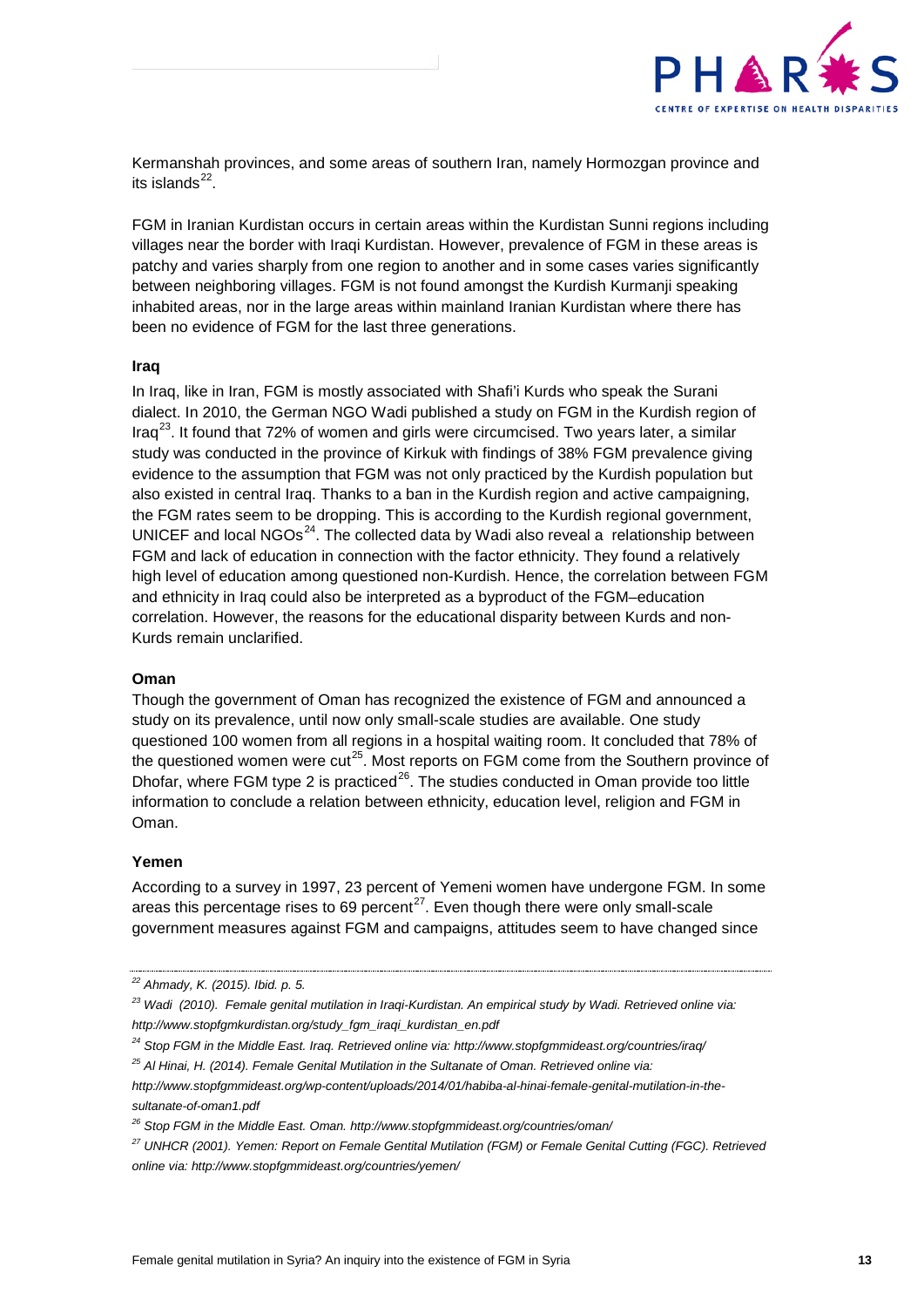

the government acknowledged the problem. A study from 2013 by the Medical University of Tokyo shows a small, yet clear decrease in the percentage of girls having undergone FGM from 29.3% in 1997 to 22.4%. The percentage of women supporting the practice had decreased from 41.5 to 32.3%, that of husbands from 29.8% to 21.1% $^{28}$  $^{28}$  $^{28}$ .

The studies highlighted above show that research on FGM in the Middle East is a relatively new field of study. The taboo on speaking about FGM still exists and makes it difficult to uncover the practice.

## **2.1.4. Etnicity and Sunni law school**

<span id="page-13-0"></span>We followed two leads in data about surrounding countries that could give some information about the existence of FGM in Syria. First of all the supposed link between FGM and the Kurdish ethnicity and the link between Sunni Shafi'i law school and FGM.

#### **Kurdish group in Syria**

The Syrian population forms a mosaic of diverse religious and ethnic groups. Specific demographic data for Syria is however unreliable, as some minority groups are defined primarily by *religion*, and others by *ethnicity*. In addition, the current civil war and subsequent refugee flows have profoundly impacted the demographic reality of Syria and neighboring countries. See the table below for a brief overview of the main religions, minority groups and languages in Syria<sup>[29](#page-13-2)</sup>. This table does not take into account the population shifts resulting from Syria's ongoing civil war.

| The main religions in Syria are:       | Sunni Islam (74%)<br>Alawite Islam (11%)<br>other Muslim (including Ismaili and Ithna'ashari or Twelver<br>Shia) (2%)<br>Christianity (including Greek Orthodox, Syriac Orthodox,<br>$\blacksquare$<br>Maronite, Syrian Catholic, Roman Catholic and Greek<br>Catholic) (10%)<br>Druze $(3%)$<br>٠ |
|----------------------------------------|----------------------------------------------------------------------------------------------------------------------------------------------------------------------------------------------------------------------------------------------------------------------------------------------------|
| The main minority groups in Syria are: | Alawi Muslims 2.1 million (11%)<br>٠<br>Christians of various denominations 1.9 million (10%)<br>٠<br>Iraqi refugees $1.5 - 2$ million $(7.8 - 10.4\%)$<br>٠<br>Kurds 2 - 2.5 million (10- 15%)<br>٠<br>Druze 580,000 (3%)<br>٠                                                                    |
| The main languages in Syria are:       | Palestinians 442,000 (2.3%)<br>٠<br>Isma'ilis and Ithna'ashari or Twelver Shia 386,000 (2%)<br>٠<br>Armenians 323,000 (1.7%)<br>٠<br>Arabic (official)<br>Kurdish (Kurmanji dialect)                                                                                                               |

<span id="page-13-1"></span>*28Al-Khulaidi, G.A, Nakamura, K., Seino, K. & Kizuki, M. (2013). Decline of Supportive Attitudes among Husbands toward Female Genital Mutilation and Its Association to Those Practices in Yemen. Division of Public Health, Graduate School of Tokyo Medical and Dental University, Tokyo, Japan, December 2013. Retrieved online via: http://www.stopfgmmideast.org/countries/yemen/*

<span id="page-13-2"></span>*<sup>29</sup> The demographic data in this table is quoted directly from: Minority Rights Group International (2011). World Directory of Minorities and Indigenous Peoples - Syria : Overview. Retrieved online via:*

*http://www.refworld.org/docid/4954ce5ac.html*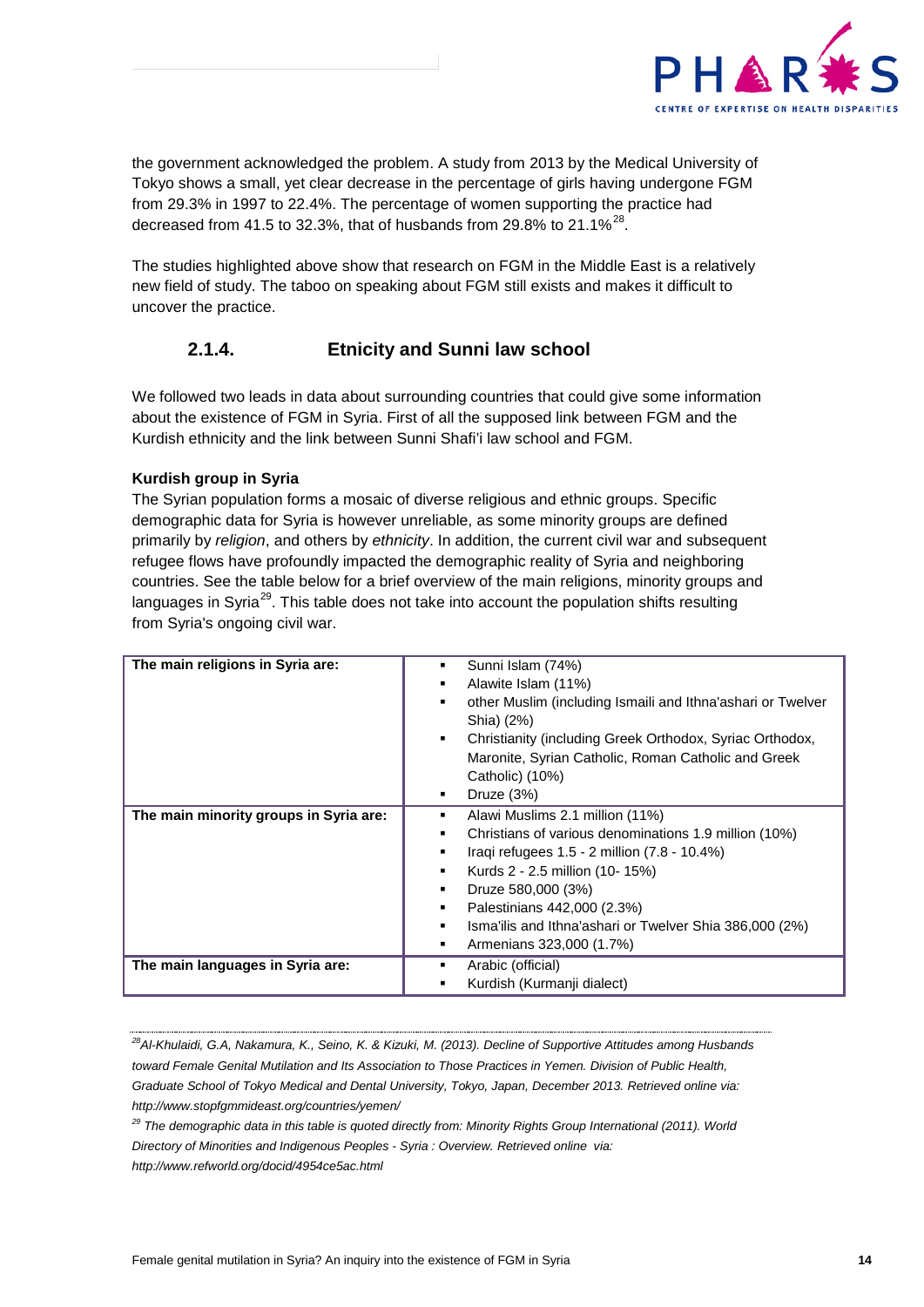

Table 1. Summary of main religions, minority groups and languages in Syria<sup>16</sup>.

The largest ethnic minority in Syria are the Kurds (1.5 million). Approximately one third of the Kurdish population lives north of Aleppo and an equal number live along the Turkish border. The other 30 per cent live in the outskirts of Damascus and in Jarabulus, northeast of Aleppo $30$ .

The Kurdish language has various dialects, but are generally categorized into two groups: Kurmanji Kurdish and Surani Kurdish. Kurmanji is the predominant language of Syria and Turkey and a part of Northern Iraqi Kurdistan and the Kurds in North and West of Iran. Surani is spoken in regions near Iraq's Suleimanieh, Iraqi Kurdistan, south of Western Azerbaijan and also Kermanshah, Ilam and Iraq's Khaanghin. Other Kurdish dialects include Kermanshahi, Ilaami, Laki and Kalhori.

Though we have not found an explanation, the practice of FGM is mainly associated with Sunni Kurds of Shafi'i sect who speak the Surani dialect. FGM is not associated with those in the Kurdish Kurmanji speaking areas of Iran, Iraq, Turkey and Syrian Kurdistan, even though they are also Shafi'i Muslims $^{31}$  $^{31}$  $^{31}$ .

In the desk review section on grey sources in section 2.2 we found some documents that confirm FGM is practiced in rural Kurdish communities in Syria, however these statements are not supported by a reference.

#### **Shafi'i law school**

Within Sunni Islamic law, there are four main schools namely: the Hanafi, the Hanabali, the Shafi'i and the Maliki. All schools agree on the four recognized sources of law: the Quran, the Sunna, the Ijma (concensus of the faithful) and Qijas (analogy). The Hanafi and Shafi'i schools of law dominate in Syria .The Shafi'i school is mainly associated with the practice of FGM. Carefulness is necessary in concluding that in all countries where the Shafi'i school is dominate, FGM is being practiced. Berg and Denison (2013) explain in their systematic literature review on factors perpetuating and hindering the continuance of FGM, the link between Islamic law schools and the practice of FGM. Even though some Islamic law schools regard FGM as a recommended practice, the sociocultural practices manifest differently per country. They argue that FGM is *"virtually nonexistent in several countries that adhere to the Shafi'i law school (e.g., Palestine, Lebanon, Syria)* [32](#page-14-2)*."* This reference can be led back to Roald (2001) who researched why countries belonging to the same law school have such variation in the practice of  $FGM<sup>33</sup>$  $FGM<sup>33</sup>$  $FGM<sup>33</sup>$ . She mentions Syria as a specific country in which the development of Islamic legislation did not mean female circumcision became a regional custom. Syria is a country which adheres to a law school that promotes female circumcision (Shafi'i law school) but the practice of female circumcision is not in common

<span id="page-14-0"></span>*<sup>30</sup> Minority Rights Group International (2011). Ibid.*

<span id="page-14-1"></span>*<sup>31</sup> Ahmady, K. (2015). A comprehensive research study on female genital mutilation/cutting (FGM/C) in Iran. Retrieved online via: http://www.pharos.nl/documents/doc/kameel%20-%20en%20final.pdf.*

<span id="page-14-2"></span>*<sup>32</sup> Berg, R. C. & Denison, E. (2013). A Tradition in Transition: Factors Perpetuating and Hindering the Continuance* 

*of Female Genital Mutilation/Cutting (FGM/C) Summarized in a Systematic Review. Health Care for Women* 

*International. 34. p.837–859. Retrieved online via: http://www.ncbi.nlm.nih.gov/pmc/articles/PMC3783896/*

<span id="page-14-3"></span>*<sup>33</sup> Roald, S. A. (2001). Women in Islam: The Western Experience. London, England: Routledge. p. 113 and p. 244.*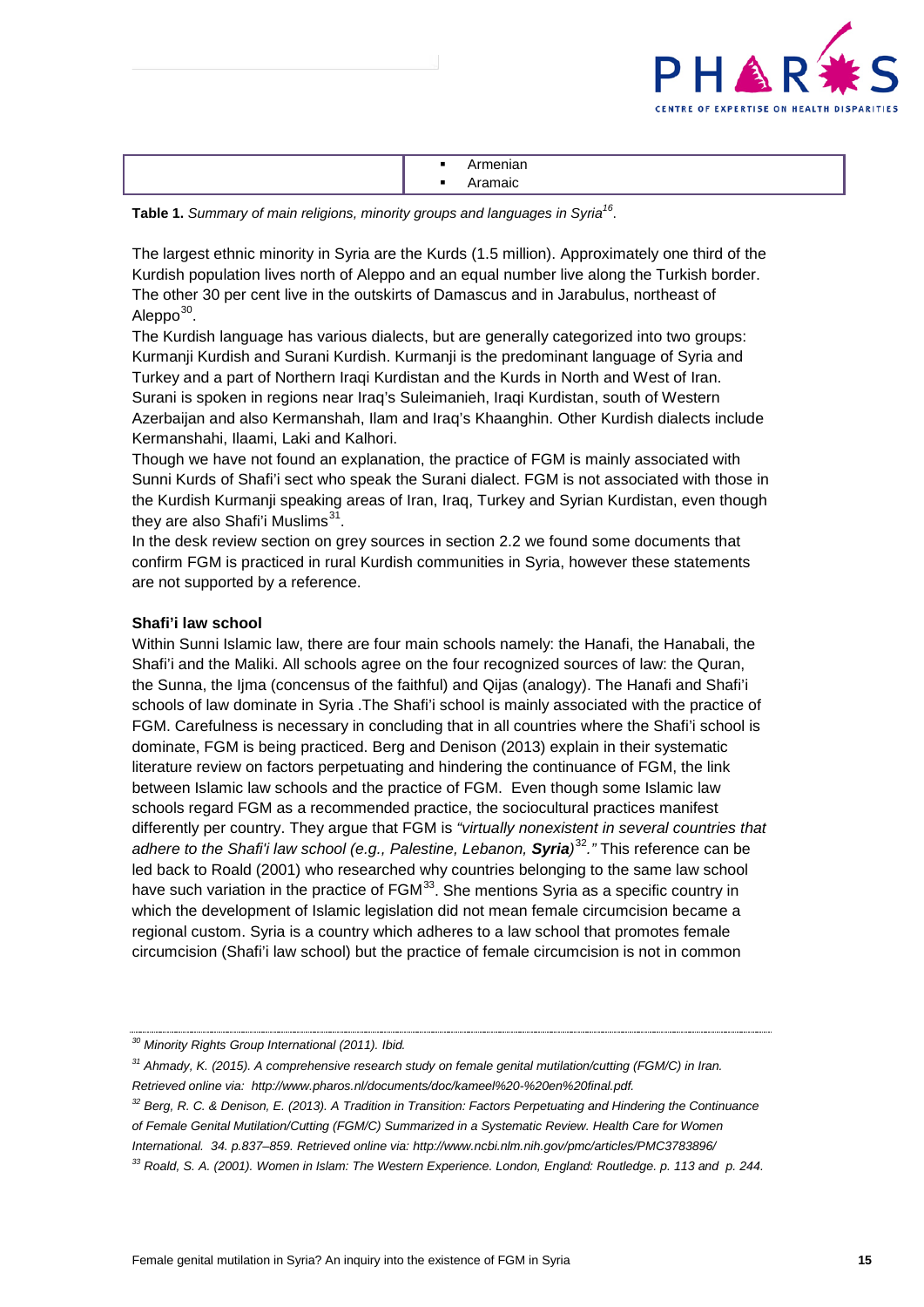

<span id="page-15-8"></span>use<sup>34</sup>. Contrary to Egypt and Yemen for example, who (largely) adhere to the same law school<sup>35</sup>. The reason that it is not a socio-cultural custom in Syria, is probably because it was never a pre-Islamic custom in the country prior to the spread of Islam $^{36}$  $^{36}$  $^{36}$ .

### **2.1.5. Grey sources**

<span id="page-15-0"></span>Grey sources such as online news articles, policy documents, blogs and discussions on online platforms were screened. This section will highlight the most important findings. The screening of grey sources was conducted via search engine Google and Google Scholar.

Obtaining reliable information and sources on Syria, especially on a sensitive topic such as FGM, has proven to be extremely difficult. For many years, the Syrian government imposed restrictions on the (inter)national media and has maintained a tight censorship and control over information and communication technologies. Dissemination of information that criticizes the government in any way, could result in arrest and detention. Virtually all domestic media is controlled by the state, other media are closely monitored by the authorities that are linked to the state and are not allowed to publish on politically sensitive topics<sup>37</sup>. Especially websites related to politics, minorities, human rights, and foreign affairs, are filtered extensively by the Syrian government<sup>[38](#page-15-5)</sup>. In addition, self-censorship is widespread and Syrians are extremely cautious and avoid sensitive topics when writing online<sup>39</sup>. This dynamic worsened in 2011 since the outbreak of the civil war. The internet infrastructure and mobile phone networks have been repeatedly shut down entirely by the Syrian government, either nationwide or at particular areas of unrest<sup>40</sup>. Information can no longer be independently verified due to the badly damaged communications infrastructure, limited freedom of movement, as well as insecurity in the entire country<sup>41</sup>. Subsequently, this desk review was hampered by the difficulty in obtaining information.

With regards to FGM we found conflicting information in grey sources. Via Google most hits were found on news messages of Islamic State in Iraq and Syria (ISIS) and FGM. This will be discussed under section *2.3: FGM: a new practice?*

On some websites and news articles Syria is listed as a country in which the practice FGM occurs and other websites deny that FGM exists in Syria. In some cases the same quotes and sources are used. All sources however lack citations and seem to be based only on anecdotal evidence. The origin of the anecdotal evidence is unclear. In addition, most sources are dated. Below a selection of quotes from documents, news articles, online

*publicaties/ambtsberichten/2015/06/22/algemeen-ambtsbericht-syrie-2015-06-22.html* 

<span id="page-15-2"></span><span id="page-15-1"></span>*<sup>34</sup> Roald, S. A. (2001). Ibid. p. 113 and p. 244.*

*<sup>35</sup> Roald, S. A. (2001). Ibid. p. 113 and p. 244.*

<span id="page-15-3"></span>*<sup>36</sup> Roald, S. A. (2001). Ibid. p. 113 and p. 244.*

<span id="page-15-4"></span>*<sup>37</sup> Ministry of Foreign Affairs, Consular Affairs and Migration Policy Department (2015). Algemeen ambtsbericht Syrië. Retrieved online via: http://www.rijksoverheid.nl/documenten-en-*

<span id="page-15-5"></span>*<sup>38</sup> Freedom House (2015). Syria report 2012. Retrieved online via: https://freedomhouse.org/report/freedomnet/2012/Syria*

<span id="page-15-6"></span>*<sup>39</sup> Freedom House (2015). Ibid.* 

<span id="page-15-7"></span>*<sup>40</sup> Freedom House (2015). Ibid.*

*<sup>41</sup> Ministry of Foreign Affairs, Consular Affairs and Migration Policy Department (2015). Ibid.*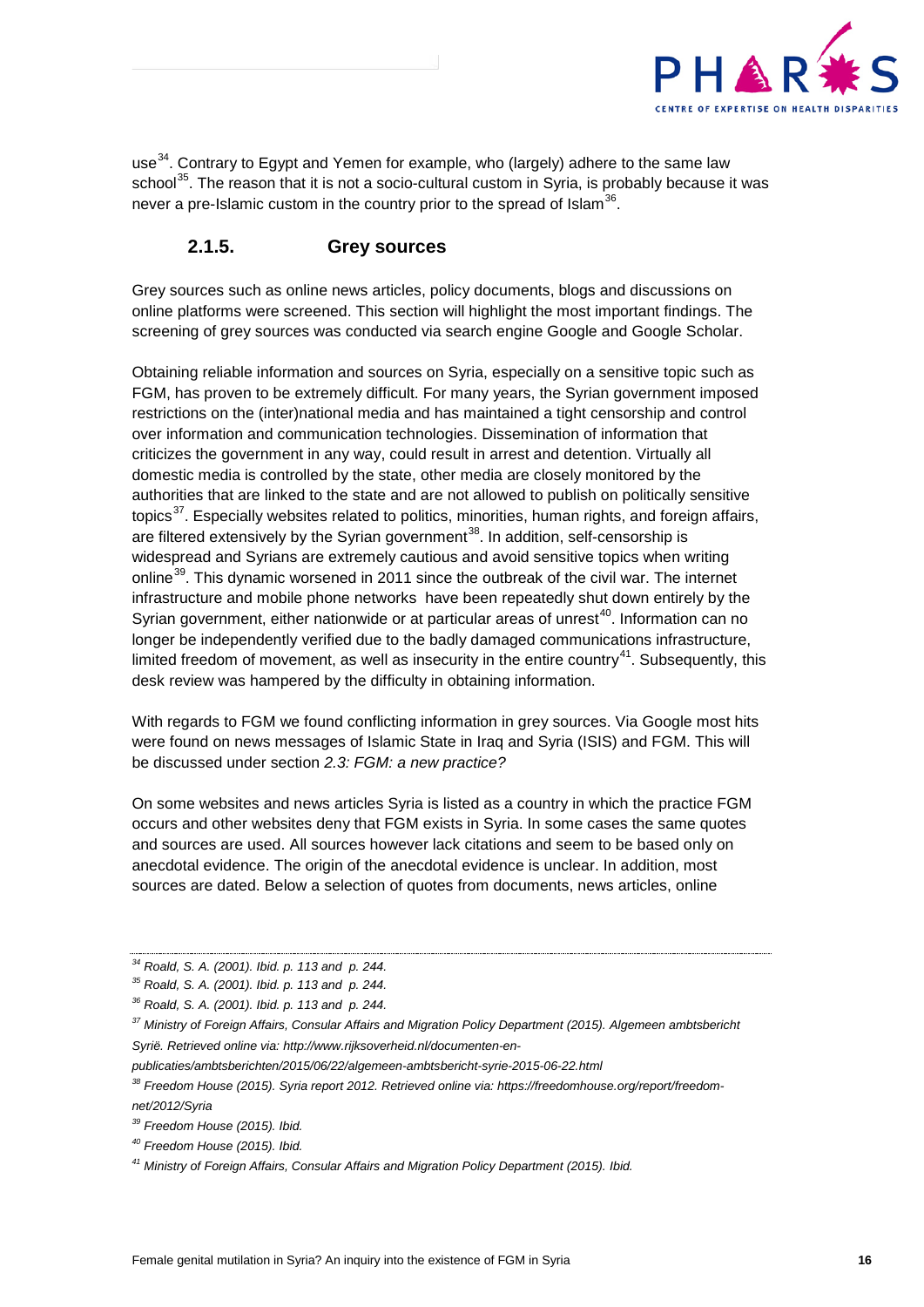

platforms and websites that list Syria as a country where FGM is, is not, or is rarely practiced.

Please note that in the quotes below, some countries are listed of which we now know, FGM *does* occur. Such as Iraq, Iran and Yemen. In addition, some quotes use the term which refers to female genital cutting.

Dr. Mohamed Selim Al-Awa, the General Secretary of the International Federation of Islamic Scholars argues in the publication "FGM In the Context of Islam" that *"most Islamic countries, abounding with Ulemas[42,](#page-16-0) do not perform female genital mutilation, among these countries is Saudi Arabia, the Gulf countries, as well as Yemen, Iraq, Syria, Lebanon, Jordan, Palestine, Algeria, Morocco, and Tunisia[43.](#page-16-1)"* 

*"FGM […] is largely unheard of in Tunisia, Morocco, Lebanon, Syria, Jordan, Iraq, and Kuwait*[44](#page-16-2)*."*

*"Not all Muslims practise FGM, for example, it is not practised in Saudi Arabia, Libya, Jordan, Turkey, Syria, the Maghreb countries of northwest Africa, Morocco, Iran and Iraq[45](#page-16-3)."* 

With regards to the legal framework two sources were found on FGM and the lack of legislation on this topic in Syria:

*"There is "no legislation in place specifically on FGM. […] FGM does not appear to be practised in The Syrian Arab Republic[46](#page-16-4)."* 

A recent country report on human rights in Syria of the United States State Department asserted that: *"There is no law against FGM/C. Observers provided no reports of FGM/C. The abuse was previously reported primarily in rural Kurdish communities[47.](#page-16-5)"* Yet the country report does not provide a timeline and is unclear on who or which organization made these reports of FGM in rural Kurdish communities.

*network.net/intact/cp/files/1387187480\_other-face-of-FGM.pdf*

<span id="page-16-0"></span>*<sup>42</sup> An Ulema is a scholar of Islamic religious sciences. Böwering, G. & Crone, P. (2013). The Princeton Encyclopedia of Islamic Political Thought. Princeton University Press. p. 547. Retrieved online via: .* 

*https://books.google.nl/books?id=q1I0pcrFFSUC&printsec=frontcover&dq=encyclopedia+of+islam&hl=en&sa=X&sqi =2&redir\_esc=y%20-%20v=onepage&q=ulama&f=false#v=snippet&q=ulama&f=false*

<span id="page-16-1"></span>*<sup>43</sup> Quoted directly from: Dr. Mohamed Selim Al-Awa General Secretary of the International Federation of Islamic Scholars. FGM in the context of Islam. p. 14. Retrieved online via:* 

*http://egypt.unfpa.org/Images/Publication/2012\_05/d9174a63-2960-459b-9f78-b33ad795445e.pdf* 

<span id="page-16-2"></span>*<sup>44</sup> Quoted directly from: Abdel Salam, G. I. (1994). Female genital mutilation in Arab countries. Unpublished. Retrieved online via: http://www.popline.org/node/308776*

<span id="page-16-3"></span>*<sup>45</sup> Quoted directly from: Afrikanische Frauenorganisation in Wien. (2003). The other face of FGM: moral and social elements. African Women's Organisation. p. 8. Retrieved online via: http://intact-*

<span id="page-16-4"></span>*<sup>46</sup> Quoted directly from: OECD Development Centre. (n.d.)Gender Index. Syrian Arab Republic. Retrieved online via: http://www.genderindex.org/sites/default/files/datasheets/SY.pdf*

<span id="page-16-5"></span>*<sup>47</sup> Quoted directly from: U.S. Department of State (2014). Country Reports on Human Rights Practices for 2014. United States Department of State, Bureau of Democracy, Human Rights and Labor. Retrieved online via: http://www.state.gov/documents/organization/236834.pdf*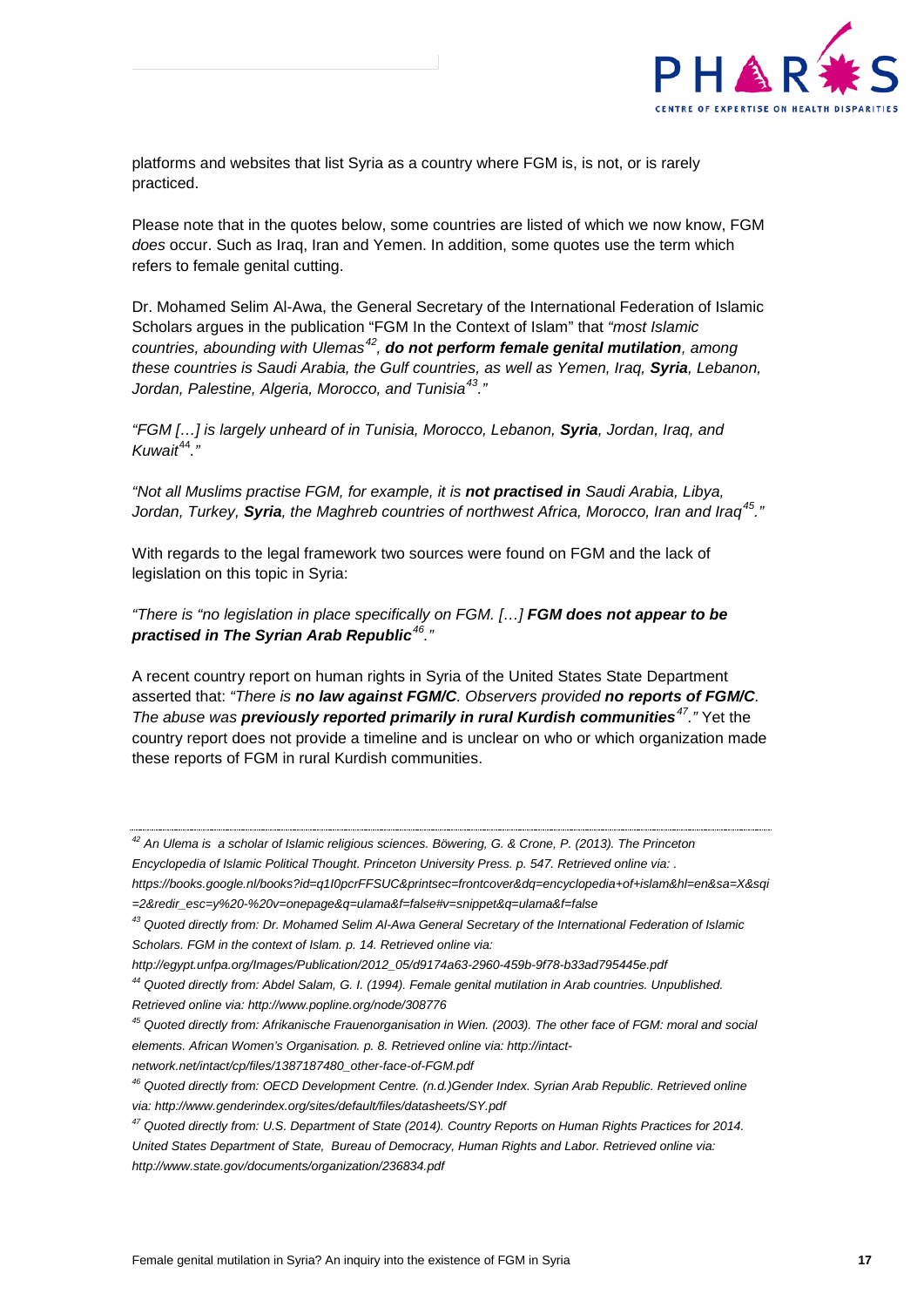

A publication of Freedom House from 2010 states: *"Harmful gender-based traditional practices like female genital mutilation are rare in Syria, but early marriage remains fairly common*[48](#page-17-0)*.*"

On an online Google discussion board the following two statements were posted:

*"FGM has spread to countries in or near Africa (e.g. Egypt) which are Muslim. But FGM is rare or nonexistent in many other Muslim countries. Examples are Iran, Jordan, Lebanon, Syria, and Turkey. Also, It is not done in the Maghreb countries of Northwest Africa[49.](#page-17-1)"*

*"Until the early 1990s, few large-scale surveys had investigated the prevalence of FGC. Based on the evidence available, the greatest incidence is observed in African countries, although the custom is not seen in North African countries such as Algeria, Morocco and Tunisia. Some report that FGC is not practised in Arab countries that adhere strictly to Islamic law such as Iran, Iraq, Libya, Saudi Arabia and Syria; others note that the procedure has been seen there, but has never been studied to determine its extent. It is seen incidentally in other countries such as India, Indonesia, Malaysia, Oman and the United Arab Emirates and has been reported among indigenous groups in Brazil, Colombia, Mexico and Peru[50.](#page-17-2)"*

On an Arabic internet discussion forum we found a discussion thread where someone posted a request for information about FGM saying: *"I need to work on a local research about the existence of such criminal tradition* [referring to FGM] *in Syria, not only Damascus any one offers to help?"* Individuals respond by saying they heard of the practice in Egypt, or of male circumcision but not female circumcision. One person states: *"I agree with dr.hanadi that this is likely to be very rare in Damascus, if it is practiced at all. Damascus is relatively small close city, where such a thing if it happens, people will talk about it[51.](#page-17-3)"* 

Other blogposts and news articles mention the following:

*"There is also circumstantial evidence to suggest that FGM is present in Syria[52.](#page-17-4)"*

*"There is also circumstantial evidence to suggest it is present in Syria, western Iran, and southern Turkey[53](#page-17-5)."*

<span id="page-17-0"></span>*<sup>48</sup> Quoted directly from: Kelly, S. and J. Breslin (2010). 'Syria' in S. Kelly and J. Breslin (eds). Women's rights in de Middle East and North Africa, New York: Freedom House. p.481.*

<span id="page-17-1"></span>*<sup>49</sup> Quoted directly from: Google discussion forum. Female genital mutilation in Africa, the Middle East & Far East. Retrieved online via:* 

*http://answers.google.com/answers/threadview/id/136167.html*

<span id="page-17-2"></span>*<sup>50</sup> Quoted directly from: Google discussion forum. Ibid.*

<span id="page-17-3"></span>*<sup>51</sup> Quoted directly from: Online discussion forum. (2007). Stop the FGM! Retrieved online via: http://www.hakeemsy.com/main/node/14455*

<span id="page-17-4"></span>*<sup>52</sup>Quoted directly from: IRIN (2005). FGM still largely an unknown quantity in Arab world. Retrieved online via: http://www.irinnews.org/news/2005/03/16/fgm-still-largely-unknown-quantity-arab-world*

<span id="page-17-5"></span>*<sup>53</sup> Quoted directly from: Birch, N. (2005). "Female circumcision surfaces in Iraq." Christian Science Monitor. Retrieved online via: http://www.csmonitor.com/2005/0810/p06s01-woiq.html?s=t5*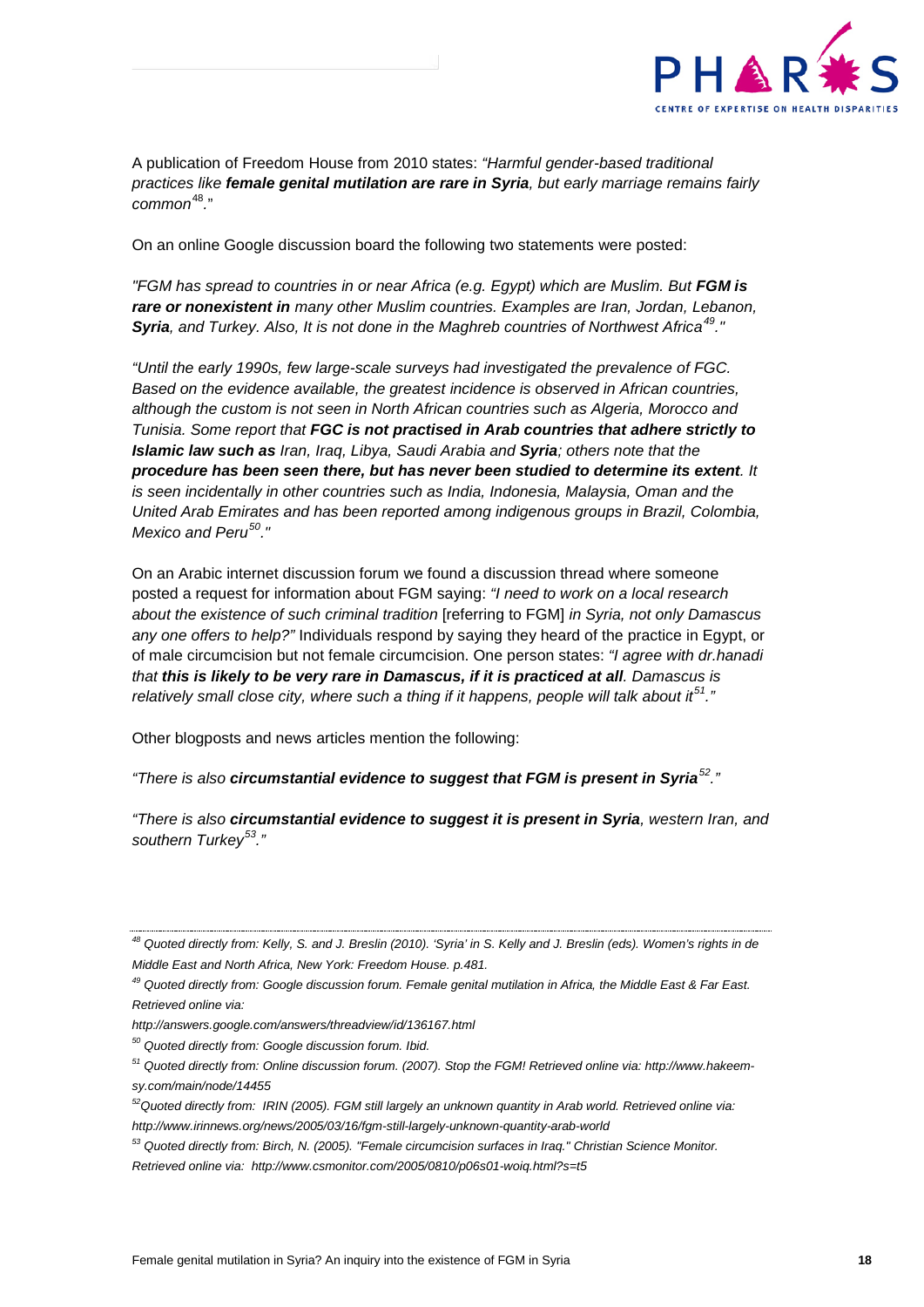

*"Although there have not been substantial research into FGM in Syria, Turkey, Jordan or Kuwait there is some evidence to suggest that FGM exists in these countries. In Turkey and Syria it is reported that FGM is practiced by regions inhabited by Kurdish minorities, Shafi'i and minority Muslim groups. In Jordan and Kuwait the practice is found in Muslim communities who follow the Shafi'i and Maliki school of Islamic Jurisprudence[54.](#page-18-0)"*

Most sources that describe FGM is also known to exist in Syria, seem to originate from a conference held in 2012 in Beirut, Lebanon. *"The Beirut conference on FGM brought together activists and experts from Iraqi Kurdistan, central Iraq, Yemen, Egypt, and Indonesia. Their primary goal is to establish an anti-FGM network with a permanent structure and an effective strategy to eliminate FGM. Among Arab countries, FGM is also known to exist in Saudi Arabia, Syria, and Oman[55.](#page-18-1)"* A news article about this conference states: *"Last January, the first conference on FGM in the Middle East revealed that the practice is carried in Iraq, Iran, Syria, Saudi Arabia and Yemen[56.](#page-18-2)"* 

Delving into the grey sources it quickly became clear that there is no reliable information available. Syria is mostly mentioned in a list of countries as a country in which FGM does, does not, or rarely occurs. FGM in the Syrian context has, to our knowledge, never been studied in depth. We can however identify a few main sources where the quotes above can be traced back to.

The first source is the The Hosken Report (1993): Genital and Sexual Mutilation of Females<sup>[57](#page-18-3)</sup>, which states that: *"There is little doubt that similar practices—excision, child marriage, and putting rock salt into the vagina of women after childbirth—exist in other parts of the Arabian Peninsula and around the Persian Gulf[58.](#page-18-4)"* The Hosken Report is referred to a basis to assume FGM is prevalent in the Middle East. In some cases we contacted the authors of websites and articles, especially those who state FGM is practiced in Syria. When we consulted a professor of an American university she referred to this report as well, and she further added: *"Most of what we know is based on "rumors" and anecdotal evidence only. It is very difficult to study this practice, especially if it is not widespread in countries like Syria."*

Another main source for news messages was a presentation held in Vienna in 2005 by the NGO Wadi. During this meeting Wadi, provided the first statistical proof of the existence of

<span id="page-18-0"></span>*<sup>54</sup> Quoted directly from: Dara, N. (2015). FGM in the Middle East - Guest blog by Nigeen Dara. Retrieved online via: http://28toomany.org/blog/2015/jul/23/fgm-middle-east-guest-blog-nigeen-dara/*

<span id="page-18-1"></span>*<sup>55</sup> Quoted directly from: Al-Alawi, I.(n.d.) Middle East Conference Against Female Genital Mutilation. Stonegate Institute. Retrieved online via: http://bit.ly/1LHmnUi*

<span id="page-18-2"></span>*<sup>56</sup> Quoted directly from: Malik, A. (2012). Female genital mutilation: a brutal violation of rights. Gulf News. Retrieved online via: http://gulfnews.com/opinion/thinkers/female-genital-mutilation-a-brutal-violation-of-rights-1.1036052*

<span id="page-18-3"></span>*<sup>57</sup> Fran P. Hosken. (1993). The Hosken Report: Genital and Sexual Mutilation of Females, Fourth Revised Edition. Women's International Network News: Lexington, MA.*

<span id="page-18-4"></span>*<sup>58</sup> Quoted directly from: Von der Osten-Sacken, T. & Uwer, T. (2007). Is Female Genital Mutilation an Islamic Problem? Middle East Quarterly, p. 29-36. Retrieved online via: http://www.meforum.org/1629/is-female-genitalmutilation-an-islamic-problem#\_ftn30*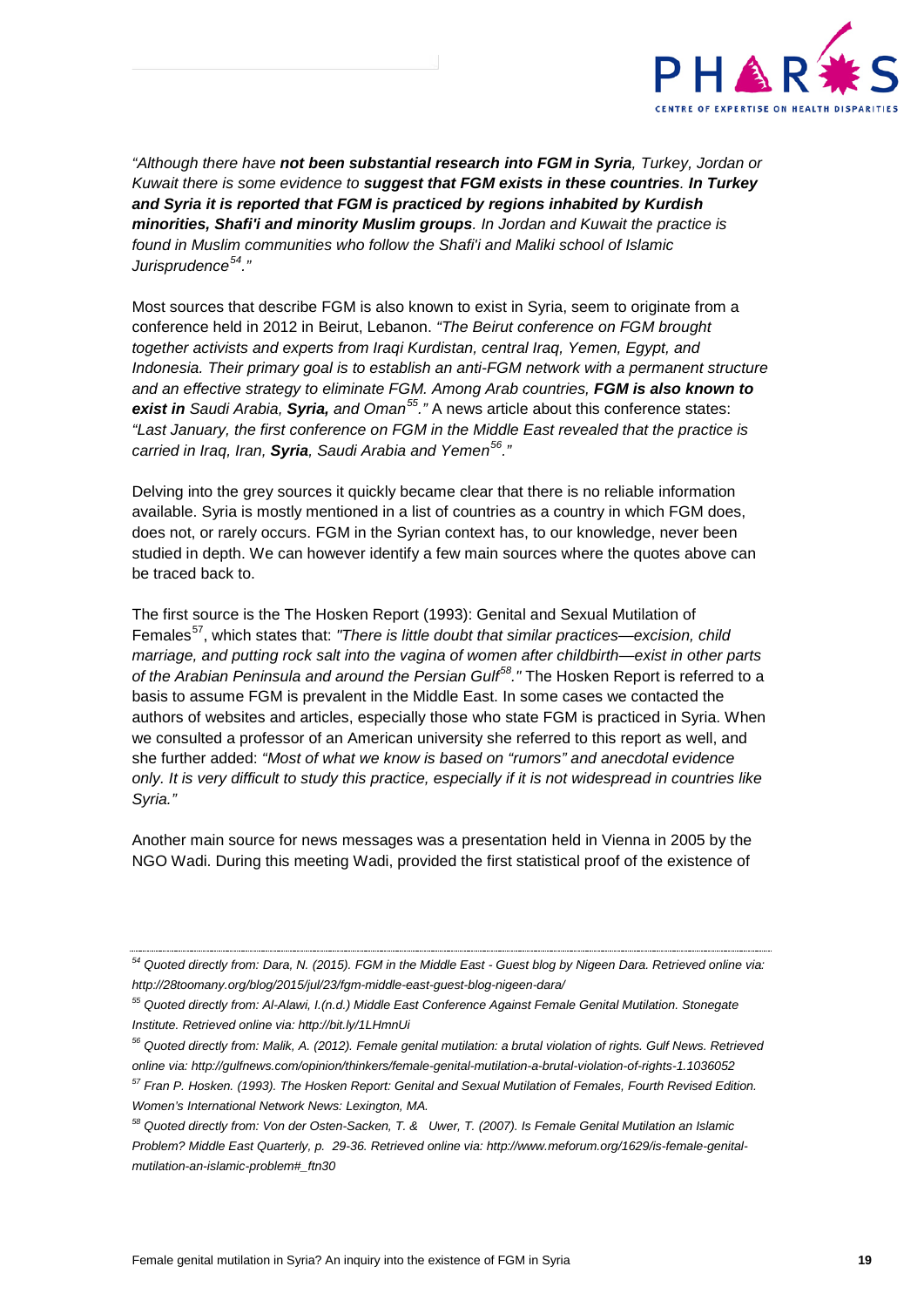

female genital mutilation in the Middle East, more specifically the Iraqi-Kurdish region<sup>[59](#page-19-1)</sup>. Here it was mentioned that there is circumstantial evidence to suggest it is present in Syria, western Iran and southern Turkev<sup>[60](#page-19-2)</sup>.

The last main source was the first conference on FGM in Middle East, held in Beirut in 2012. This event was organized by Wadi and Hivos. During this event FGM in Arab countries was discussed and news articles following this event state that *"FGM is also known to exist in Saudi Arabia, Syria, and Oman[61](#page-19-3)."* 

For us it is unclear in what context these statements were made, by whom and on what grounds. To uncover the practice of FGM asks for a precarious balance between asking difficult questions in a taboo setting and simultaneously being mindful not to do any harm to groups by spreading unintended "rumors." The lack of textual evidence does not mean the practice does not occur. At the same time, we should be careful in using anecdotal evidence in drawing conclusions.

## **2.1.6. FGM: a new practice?**

#### <span id="page-19-0"></span>**Islamic State in Iraq and Syria (ISIS) and FGM**

In July 2014, Jacqueline Badcock, the humanitarian coordinator of the United Nations (UN) in Iraq issued a statement that women and girls in Mosul (Iraq) risk forced circumcision by the militant group  $|S|S^{62}$  $|S|S^{62}$  $|S|S^{62}$ . She claimed that up to four million women and girls aged 11-46 faced the risk of genital mutilation based on a fatwa $63$  that was issued by the militant group. Badcock said "*FGM is not so prevalent in Iraq. There have been documented cases here in the Kurdistan region. UNFPA estimates that up to 4 million girls and women could be affected by this new fatwa. This is not the will of the Iraqi people, or the women of Iraq in these vulnerable areas covered by the terrorists*[64](#page-19-6)*.*"

Reports and newspaper articles that followed cast doubt on Badcock's statement and the authenticity of the fatwa. The fatwa by the Islamic State's leader Abu Bakr al-Baghdadi was

<span id="page-19-1"></span>*<sup>59</sup> Birch, N. (2005). Ancient practices still a threat to Iraqi women. The Washington Times. Retrieved online via: http://www.wadinet.de/wadiev/presse/spiegel/22-08-2005-washtimes.htm*

<span id="page-19-2"></span>*<sup>60</sup> Birch, N. (2005). Ancient practices still a threat to Iraqi women. The Washington Times. Retrieved online via: http://www.wadinet.de/wadiev/presse/spiegel/22-08-2005-washtimes.htm*

<span id="page-19-3"></span>*<sup>61</sup> Quoted directly from: Al-Alawi, I.(n.d.) Middle East Conference Against Female Genital Mutilation. Stonegate Institute. Retrieved online via: http://bit.ly/1LHmnUi*

<span id="page-19-4"></span>*<sup>62</sup> To listen to the audio of the full statement of Ms. Jacqueline Badcock, please see:* 

*http://www.unmultimedia.org/radio/english/2014/07/women-and-girls-in-iraq-risk-forced-circumcision/*

<span id="page-19-5"></span>*<sup>63</sup> A fatwa is an Islamic legal pronouncement, issued by an expert in religious law (mufti), pertaining to a specific issue, usually at the request of an individual or judge to resolve an issue where Islamic jurisprudence (fiqh), is unclear. Typically, such uncertainty arises as Muslim society works to address new issues – issues that develop as*  technology and society advance. However, a fatwa is not binding as is the verdict of the secular courts; while correct *and applicable to all members of the Muslim faith, the fatwā is optional for the individual to respect or not. For more information please see: http://www.islamicsupremecouncil.org/understanding-islam/legal-rulings/44-what-is-afatwa.html*

<span id="page-19-6"></span>*<sup>64</sup> Quoted directly from audio statement, please see: http://www.unmultimedia.org/radio/english/2014/07/womenand-girls-in-iraq-risk-forced-circumcision/*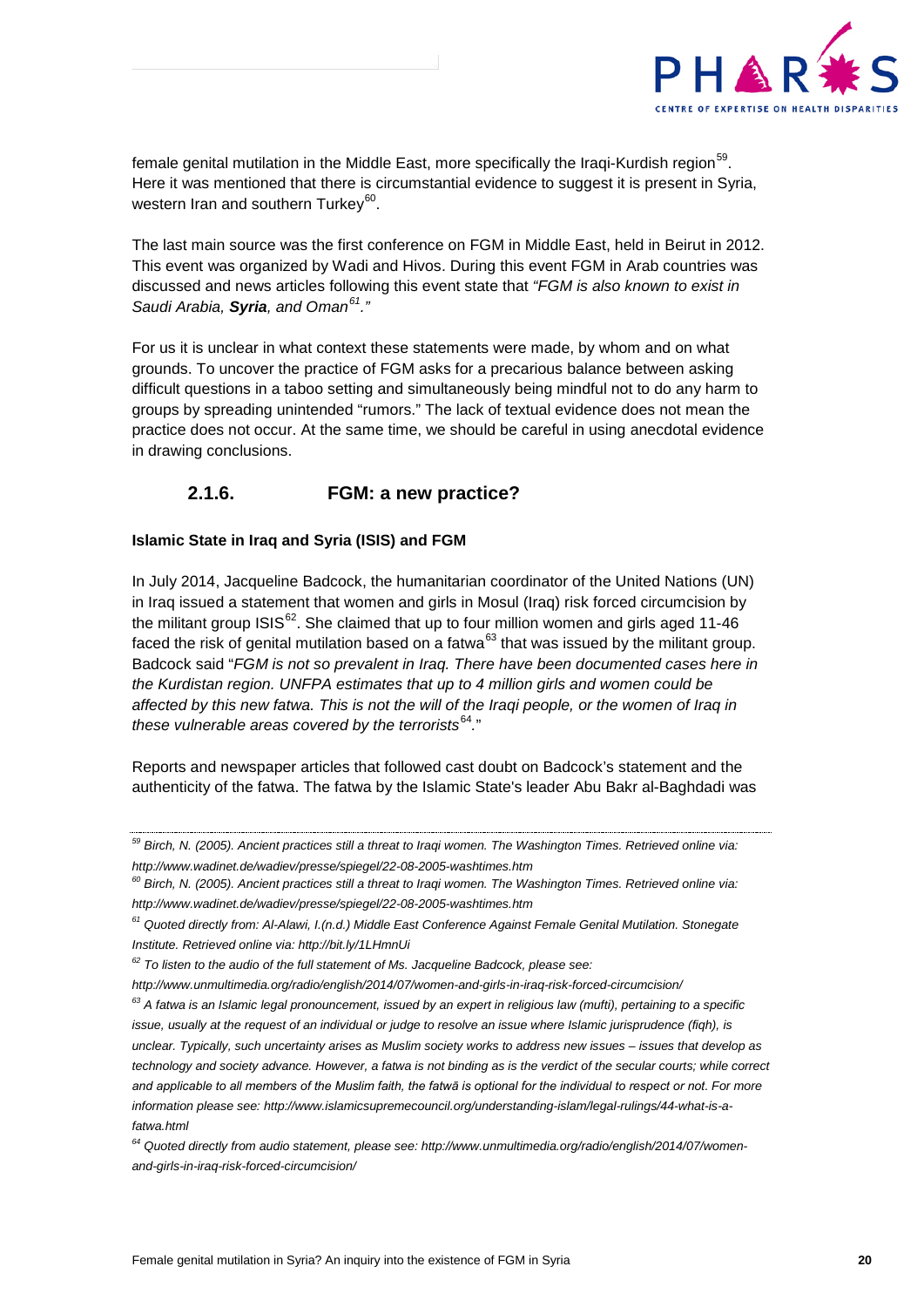

issued more than a year prior to Badcock's statement. The ISIS fatwa which circulated on social media said the following  $65$ :

*"For protecting our Islamic nation in Iraq and Syria, our land, and our people, we need to look after our women and their behavior while preventing them from the dreadful modern life they are surrounded with. A rule to all of the Islamic nations, regions, and districts is to protect women as our Khalifa says and prophet says while the mother Aatyia was circumcising a woman, the prophet said, "Don't get disappointed, that is good for your husband, and your face". In another story, the prophet saw the mother Hajer, who had been known to circumcise women, and asked her whether she still practices her job or not, the mother Hajer answered with yes. Then she asked the prophet whether it is Haram or not and he answered her that is was halal and he could teach her how to do it. The prophet said, "it is brighter for the face, and makes the husband happy". Meanwhile, the prophet says, "if you cut, do not exaggerate". Abu Harera gives another statement that the prophet says, "All Muslim women, accept circumcision but do not exaggerate on it". Therefore, this is a call for all women to get cut."*

After further investigation, some argue that the fatwa was released in 2013, in Aleppo Syria<sup>66</sup>. In social media outlets several ISIS supporters have dismissed the fatwa<sup>67</sup>. However no high ranking official of the militant group has responded to the fatwa $^{68}$  $^{68}$  $^{68}$ .

At this point it is thus unclear whether the fatwa is real or not. Pharos closely follows the news messages surrounding this topic. As Dr. John Chua rightly points out: *"whether fake or not, those of us working in this field have to take such threats seriously, not least because anecdotal evidence indicates that many in Mosul believe the fatwa to be real[69](#page-20-5)."* In the interviews with key informants and action research in the Reception centres we asked if people had more information about the possible impact of ISIS and the practice FGM.

## **2.1.7. Conclusion**

<span id="page-20-0"></span>In the desk research we followed several leads. We explored whether or not FGM is a tradition in Syria. In the literature we found no textual evidence of the prevalence of FGM in Syria. There are very few scientific sources that mention Syria as a country in which FGM is not practiced. We further explored the possibility that FGM in Syria could be linked to Kurds and/or to the Shafi'i law school. We found no substantial support for both assumptions. FGM is associated with Kurds who speak a different language than is spoken by the Kurdish group in Syria. As to the link to Shafi'í law school, not all countries where this law school is

<span id="page-20-1"></span>*<sup>65</sup> Quoted directly from: FGM in Iraq: the hoax of a hoax? Retrieved online via: http://www.stopfgmmideast.org/fgmin-iraq-the-hoax-of-a-hoax/#more-1307*

<span id="page-20-2"></span>*<sup>66</sup> FGM in Iraq: the hoax of a hoax? Ibid.* 

<span id="page-20-3"></span>*<sup>67</sup> The Guardian (2014). Isis denies ordering that all girls in Mosul undergo FGM. Retrieved online via:* 

<span id="page-20-4"></span>*http://www.theguardian.com/world/2014/jul/24/isis-deny-ordering-fgm-girls-mosul?CMP=share\_btn\_link <sup>68</sup> FGM in Iraq: the hoax of a hoax? Ibid.*

<span id="page-20-5"></span>*<sup>69</sup> Chua J. (2015). Isis may have issued a fatwa introducing FGM in Mosul – but cutting in the Middle East is not new. In Kurdistan we saw how exposing the issue could help end its practice. Retrieved online via:* 

*http://www.independent.co.uk/voices/reports-say-isis-have-issued-a-fatwa-introducing-female-genital-mutilation-inmosul-but-fgm-in-the-a6689836.html*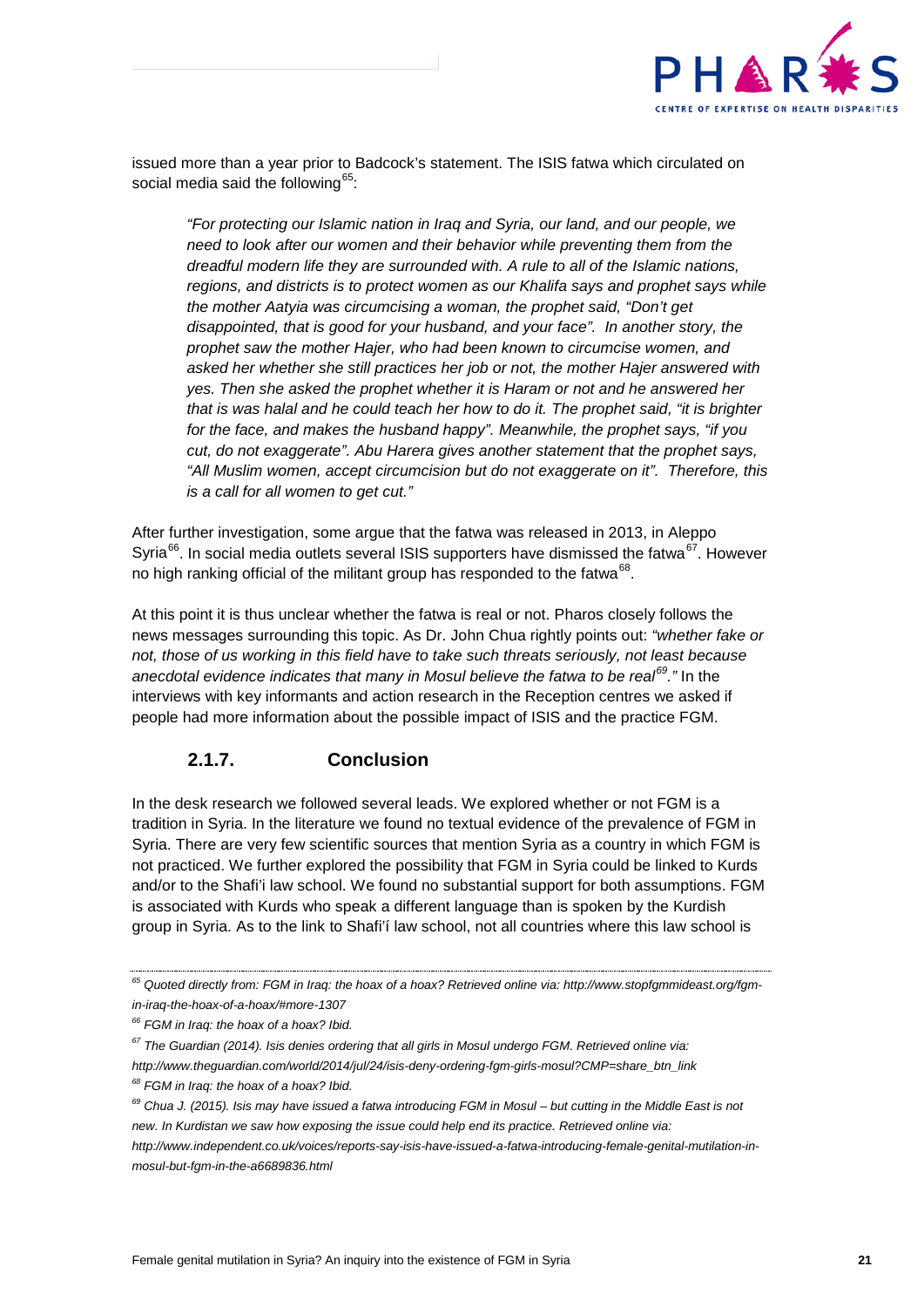

dominate practice FGM and not all practizing communiting follow Shafi'i law school. Therefore we are not able to draw any conclusions based on these assumptions.

To complement the desk review grey sources were screened. Here the information was even more conflicting. On some websites and news articles Syria is listed as a country in which FGM occurs and other websites deny that FGM exists in Syria. All sources lack citations and seem to be based on anecdotal evidence. The origin of the anecdotal evidence is unclear. The final lead were the news messages surrounding ISIS issuing a fatwa that women and girls in Mosul (Iraq) risk forced circumcision. While it is unclear whether the fatwa is real or not, Pharos closely follows the news messages as we need to take such threats seriously.

## <span id="page-21-0"></span>**2.2. Quick scan international network**

Due to the conflicting documented information about the occurrence of FGM in Syria: denial of FGM as a practice in Syria versus claims of indirect (anecdotal) evidence of the presence of FGM in Syria, the next step in the research process was to question professionals in the network of Pharos in order to obtain more information for clarification (see Annex 1).

In addition to the survey, we consulted the WHO on the availability of prevalence data on FGM in Syria. We also asked if they recognized any rumors about FGM in Syria. They had no specific information on Syria, and stated: *"WHO is aware that the practice continues to occur despite prevention efforts in several countries in the region (Middle East). Unfortunately monitoring is a difficult task due to the fact that the main sources we use (as you mentioned DHS and MICs) only report on Yemen and Iraq… If you have completed a systematic review, we would be happy to receive when it is published/in press."*

## **2.2.1. Approach**

<span id="page-21-1"></span>A brief survey was set out via e-mail among our network in the fields of humanitarian relief, healthcare, development cooperation and journalism. The survey aimed to explore whether or not FGM was identified as a possible risk for Syrian women and girls, and if so: why; how many women and girls; and what type of FGM occurred. Pharos was very cautious when setting out the survey and continuously emphasized to be sadly aware of the gravity and extensive needs of the Syrian refugee communities around the world. Nevertheless Pharos received some criticism on the survey from individuals who found questions about FGM offensive, while Syrians refugee communities around the world are suffering from extensive needs. This was coupled with unfavorable timing of research activities, as a rising number of refugees and migrants began to make the journey to the European Union to seek asylum during the last half year of 2015. This raised ethical considerations and Pharos decided therefore not to further publish the survey publicly but only contacted individuals in our network directly.

### **2.2.2. Results**

<span id="page-21-2"></span>The survey was set out in two private e-mail list serves for professionals in the field of humanitarian relief and development cooperation. Each list serve approximately reaches 250 professionals. However, only five individuals responded to the survey. All indicate that within their organizations, FGM is not identified as a possible risk. Three of the five respondents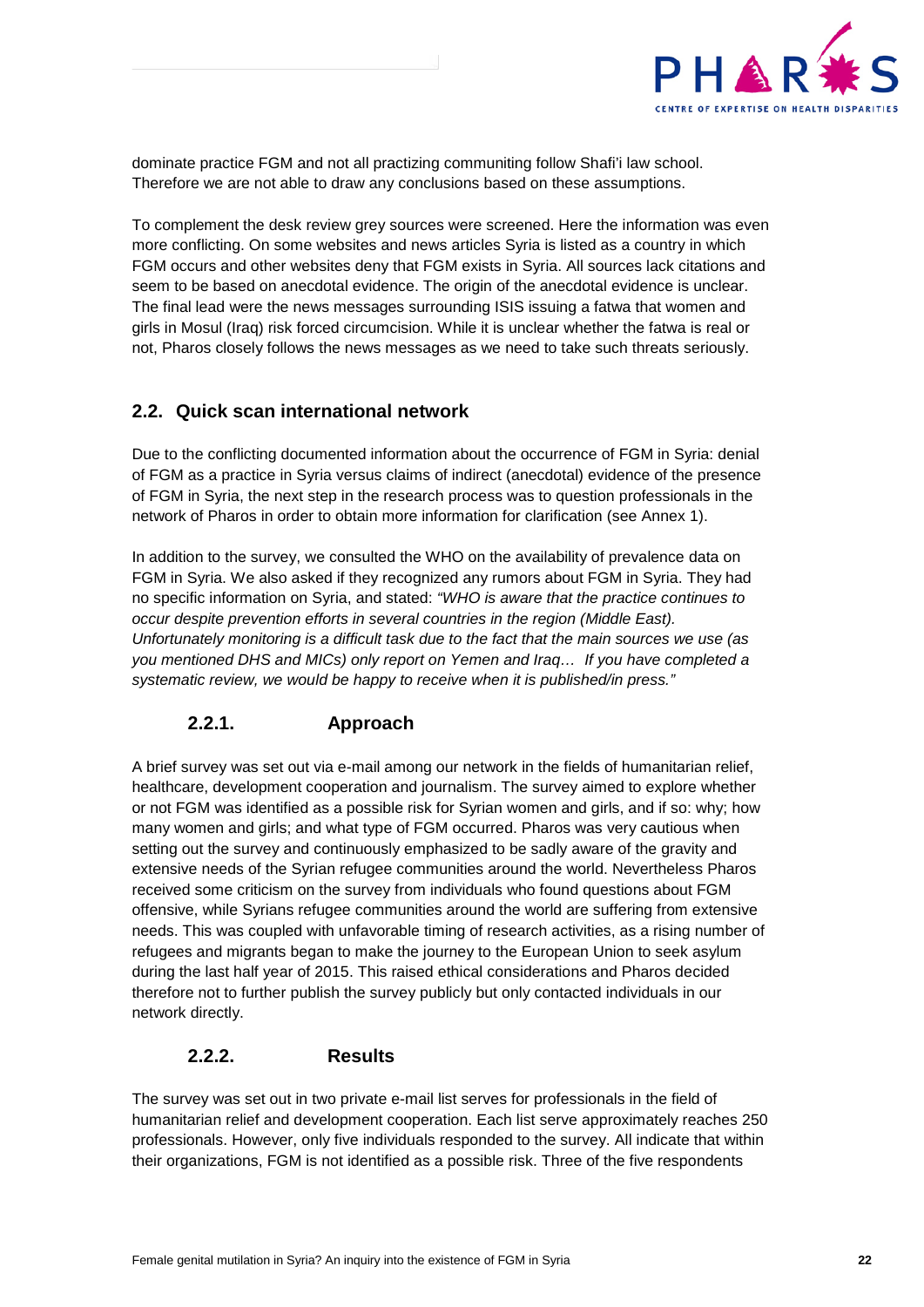

currently work in neighboring countries of Syria: Jordan and Turkey. These respondents explain that they never heard about this being an issue. One respondent says *"While we work to mainstream protection and gender sensitivity through our programs, we haven't been asking about FGM or other specific protection risks."* A Syrian journalist who answered the questionnaire stated she *"never received any news or case related to FGM."* She further adds in an e-mail: *"I have filled in the survey and shared it with other colleagues. But a group of women which I have share the survey with them, mentioned that FGM is not a widespread phenomenon in Syria."* A Syrian gynecologists says *"FGM is not done in the past or present in Syria."* When asked about minority groups and geographic regions he answered: *"I practiced Professor of gynecology in Syria for almost half of my professional life since 1972. I never seen or heard of FGM carried out in the whole of Syria."*

Since very few individuals responded via the list serve, other professionals were approached directly via e-mail with the survey questions. In addition, three individuals were asked to spread the survey in their own network. From the latter, we did not receive any response. However, the individuals that were questioned directly responded via e-mail. A human rights lawyer specialized in sexual violence and women's right in the Syrian context and broader Middle East and North Africa-region states: *"FGM has never been a problem for Syrian women and girls.* […] *A good example of the absence of such devastating phenomenon was the massive reaction of the local communities to the rumour that ISIS might perform FGM on women and girls, the various reactions showed that the practice is completely unacceptable and various arguments, including religious ones, where used against it by the local communities."* 

A senior Canadian government official who worked in Damascus until 2011 states: *"During my time in Damascus I recall that the issue of FGM was one which was too often neglected by both government and civil society. There was a perception even amongst those working on human rights and gender that the practice was a relic, perhaps still present amongst certain isolated communities or tribal groups (for example in the semi nomadic communities – both Kurdish and Sunni Arab - in the north east), but not a mainstream concern. The fact that civil and family law was left to the jurisdiction of religious authorities also tended to create something of a vacuum in terms of the role of the state."* He forwarded our survey to his colleagues but from this we did not receive a response.

Lastly we contacted Hivos and Wadi, two organizations who work to stop FGM in the Middle East. The person we contacted at Hivos states: "*We have not worked on this issue* [FGM] *in Syria and we are not aware of its presence unless it is among the Kurds population* The individuals contacted at Wadi say *"We did not have the chance to do any research in Syria itself, but it would be very helpful to survey the refugees. We got quite contradictory information from within Syria until now, some say, yes it is practiced in some areas, other say no."* […] "*From my experience it seems FGM is not spread within the Syrian Kurdish community. Kurds are split as far as we know, the Sorani speaking part, mainly living in the southern areas of Iraqi-Kurdistan and in Iran is practicing FGM, the Kurmanji speakers in their vast majority don't. Syrian Kurds belong to the latter."* […] "*I heard FGM is practiced in some villages around Homs and Damascus. But these were rumors"* […] *"We only know from hear-say about FGM supposedly existing in villages in the region of Homs and Damascus. All our Kurdish contacts in Syria have not heard about it. This does not mean that it doesn't exist - in Syria there were few channels how a taboo could be broken."*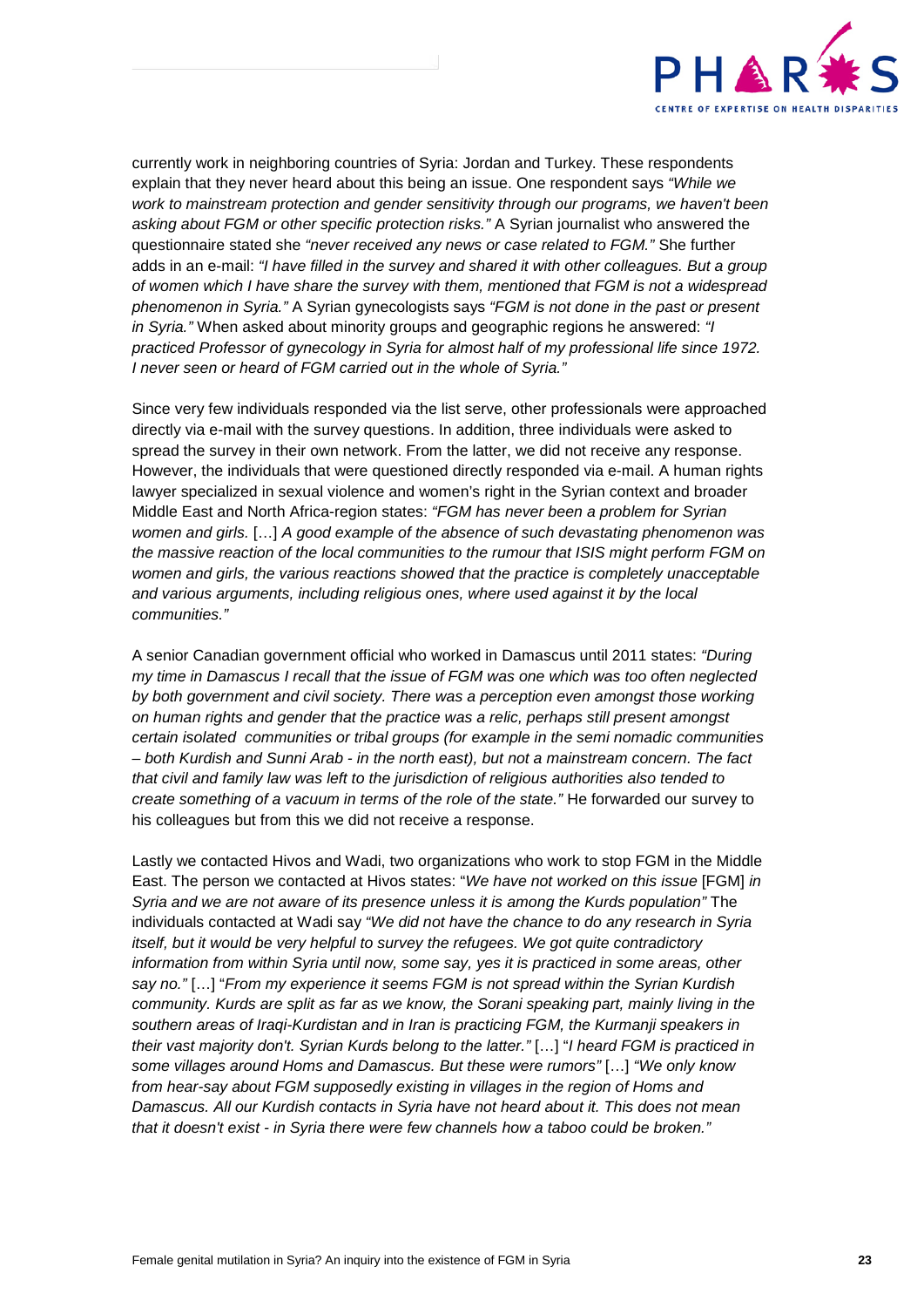

## **2.2.3. Conclusion**

<span id="page-23-0"></span>It was difficult to get a high level response on the questionnaire. While the motivation of respondents is difficult to assess, it is very likely that the timing of the questionnaire was unfavorable. Over the course of the year the Syrian civil war worsened and the priorities to address the needs of the Syrian refugees clearly lie elsewhere. In addition there were ethical considerations. While being very mindful in formulating questions and justifying the reason of conducting research on this topic, there was still a negative backlash from some individuals who conveyed a sense of frustration and expressed their aversion.

## <span id="page-23-1"></span>**2.3. Quick scan Dutch healthcare professionals**

## **2.3.1. Approach**

<span id="page-23-2"></span>We aimed to obtain information from professionals at the Asylum Seekers Health Centre (GCA) and midwives. A brief questionnaire (see Annex 2) was developed in Google Drive. Because of the workload due to the growing influx of refugees the managing department of the GCA choose to be very selective in what information they spread among their professionals. They decided that at this time they could not answer to our request.

The questionnaire was spread two times via the newsletter of the professional association of midwives 'Koninklijke Nederlandse Organisatie van Verloskundigen (KNOV)' among all connected midwives. Midwives are trained to discuss FGM with pregnant women. They act according to their KNOV 'Statement on female genital mutilation'<sup>70</sup>.

### <span id="page-23-3"></span>**2.3.2. Results**

Seven midwives completed the questionnaire. All together they had supervised 27 Syrian pregnant women. Six of them said they never observed FGM in Syrian women. One of them answered that she observed FGM with several women from Syria. We contacted this midwife to ask further questions. When we contacted her for additional information, she concluded that she had been wrongfully mistaken and that the women she thought of while answering the questions didn't originate from Syria but from another country.

### **2.3.3. Conclusion**

<span id="page-23-4"></span>Seven healthcare professionals filled in the questionnaire. The professionals that answered the questionnaire said they never observed FGM being an issue among Syrian women. It is difficult how to interpret the low response to our questionnaire. This can be due to many things: lack of time, ill reading of the newsletter, hardly any contact with Syrian women, but maybe also a lack of recognizing that FGM could be an issue in Syrian women and therefore finding no need to respond to the questionnaire.

<span id="page-23-5"></span>*<sup>70</sup> KNOV. Standpunt vrouwelijke genitale verminking. Retrieved online via: http://www.knov.nl/vakkennis-enwetenschap/tekstpagina/260/vrouwelijke-genitale-verminking/*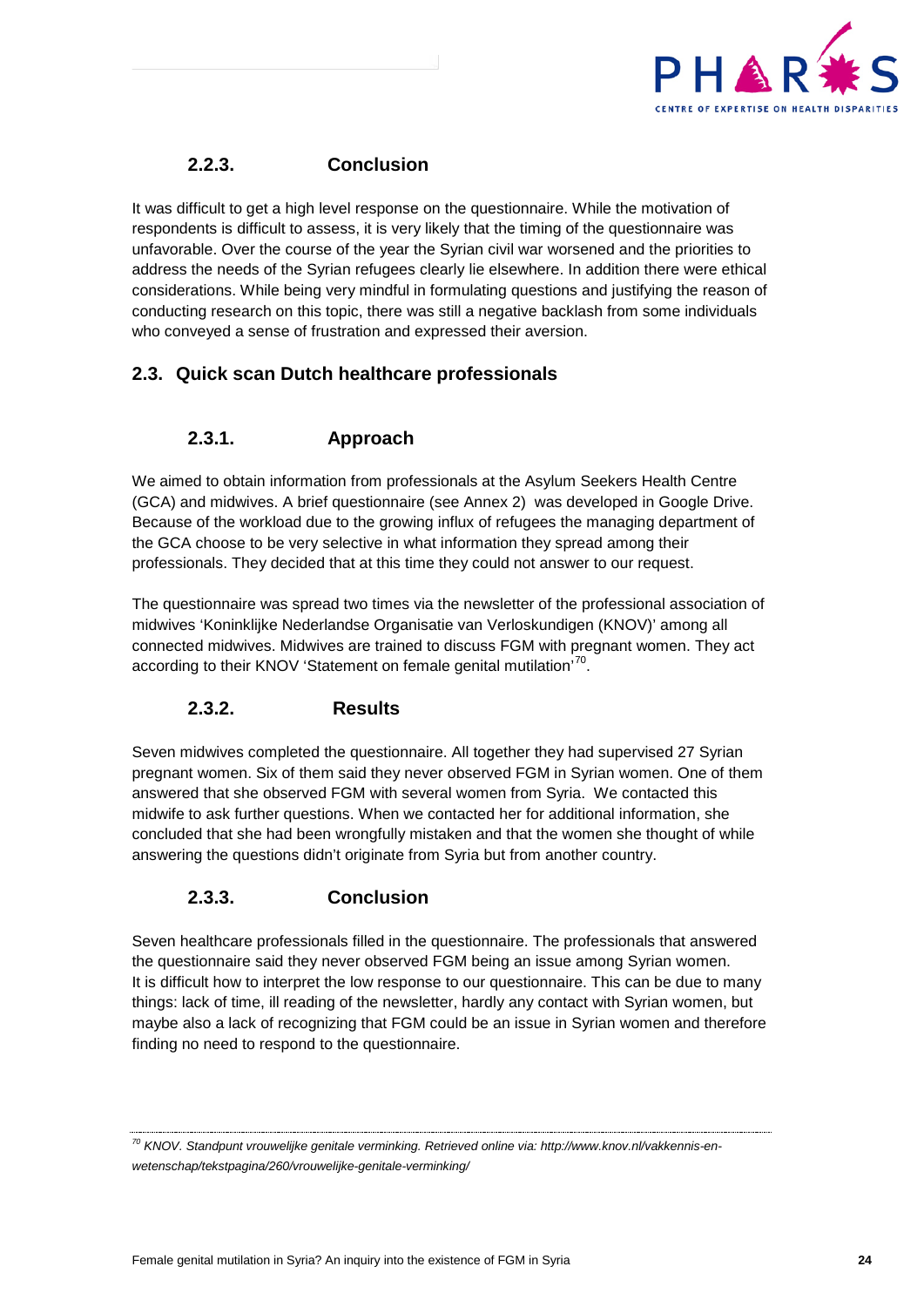

## <span id="page-24-0"></span>**2.4. Action research youth healthcare**

## **2.4.1. Approach**

<span id="page-24-1"></span>The youth healthcare monitors the growth and development of all the children in the Netherlands. They have an important role in the prevention of physical and psychosocial problems. Concerning FGM, youth healthcare nurses and doctors act according to the 'Statement on prevention on FGM by the Youth Health Care'<sup>[71](#page-24-3)</sup>. This statement describes a working method of how to discuss FGM with parents with daughters originating from countries where FGM is practiced and how to assess the risk of FGM. Normally the youth healthcare professionals wouldn't discuss FGM with parents from Syria, since Syria is not known to be a country where FGM is being practiced. For this research we found GGD Twente willing to cooperate. During a period of three months, a female youth healthcare professional discussed FGM with Syrian parents with daughters who came to her consultation in a reception center. She spoke with them with the help of a female Syrian translator by phone. After every consultation the youth healthcare professional filled in a anonymous feedback form and sent it to Pharos (see Annex 3).

## **2.4.2. Results**

<span id="page-24-2"></span>The youth healthcare nurse had ten consultations with Syrian parents in which FGM was discussed.

- One consultation with both parents.
- One consultation with a father of two daughters.
- Two unaccompanied female minors (16 and 17).
- Six consultations with mother of daughter(s).

The families came from different areas in Syria.

- Three families from Damascus area
- Three families from al-Hasaka province
- One family from Aleppo
- One family from Latakia
- One from south of Syria, province undefined
- One from south-east of Syria, province undefined

The following citations are from the feedback form the youth healthcare professional sent us after each consultation. She tried to stay close in her formulation to the original reaction of the parents. In some cases Pharos asked for an additional explanation.

All clients answered that FGM is not practiced in Syria. Most parents had heard of it's existence but in context of other countries: *"I know that they are doing this in other countries,*  like in Egypt. But my husband and I will never do that to our daughter. It's a damage of what *God has given to us"* and *"Our daughters are not circumcised. I know of it's existence in the* 

<span id="page-24-3"></span>*<sup>71</sup> RIVM (2010). Standpunt preventie van vgv door de jeugdgezondheidszorg. Retrieved online via: http://www.pharos.nl/nl/kenniscentrum/meisjesbesnijdenis/protocollen-en-materialen/modelprotocollen-enstandpunten/standpunt-jgz*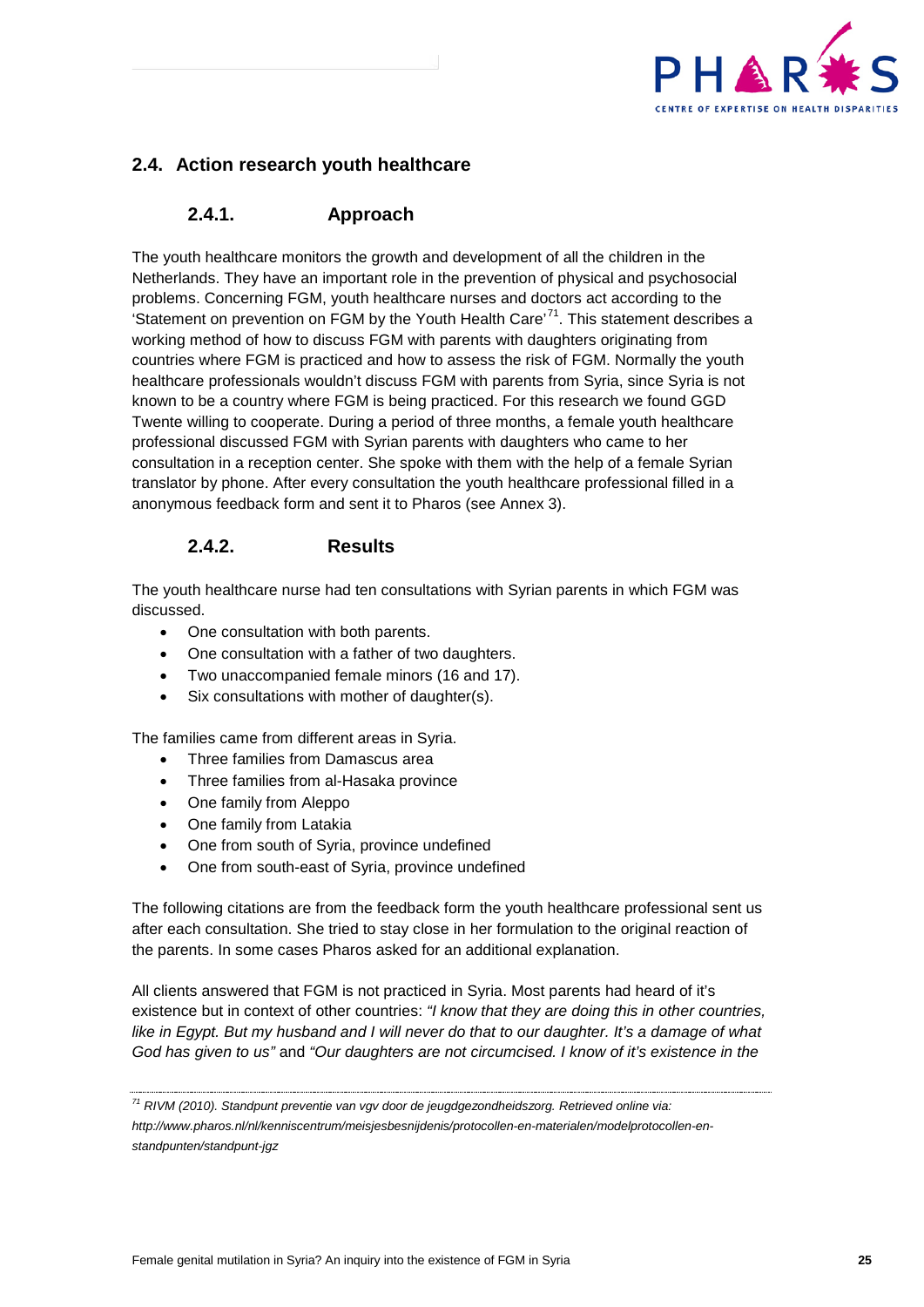

*world but we in Syria condemn it"* and *"Our daughter is not circumcised, that doesn't happen*  in Syria! Absolutely not!! We have also lived in Egypt, there it was happening, but not in *Syria."* 

Not all people had heard of FGM and were shocked by the idea it could be considered that this would be a practice in Syria. *"The girl never heard about FGM. She was shocked to hear that this is done to girls."* and *"No!! We don't do that in Syria. Only with boys. But are you doing that in the Netherlands? No. Oh, good!!"*

The nurse once referred explicitly to the claim that ISIS ordered FGM for women living in the caliphate. *"Mother knows for sure that this is not happening in Syria. When I tell her that ISIS could be doing this, she says: "Yes they are hurting people badly, that is true. But I never heard that they are practicing FGM: that is gossips.""*

One respondent said: *"Oh no, we don't do that!! I am a sunit. But I know the Da'esh do it. I am from Damascus and there we don't do that."* By Da'esh the respondent is referring to ISIS. This is the only referral we have to ISIS supposedly practicing FGM. Unfortunately we weren't able to find out on what information the respondent based this comment. It could be he referred to the message of the UN as described in section 2.3, but the possibility also exists that he actually heard this from people on the ground in Syria.

## **2.4.3. Conclusion**

<span id="page-25-0"></span>The results of the action research by the youth healthcare don't indicate that FGM is practiced in Syria. Most parents had heard of the practice of FGM but referred to it as a practice done in other countries *like Egypt*. There was one referral to ISIS practicing FGM. We were not able to analyze this claim any further and are therefore not sure where this claim is based on.

## <span id="page-25-2"></span><span id="page-25-1"></span>**2.5. Action research in Reception Centre**

## **2.5.1. Approach**

The municipal health service 'GGD Hart voor Brabant' developed a course for female asylum seekers 'Woman's Health'. The course contains of a minimum of four meetings of 3 hours and is taught by a migrant health educator (gezondheidsvoorlichter eigen taal en cultuur). This health educator bridges cultural differences and is trained to discuss subjects like FGM; the anatomy of the female body; sexual transmitted diseases and birth control; the (youth)healthcare system in the Netherlands.

During the research period the health educator gave three courses especially for Syrian women. As Syria is not known to be a country where FGM is practiced, normally she would not discuss the module FGM with Syrian women. However for the aim of this research she did. The health educator discussed the different types of FGM; where and why it is practiced and the physical and psychosocial consequences of FGM. During the discussion she asked if women were aware of its existence at all and in Syria particularly. At the end of this meeting, the women were asked to fill in a short questionnaire (see Annex 4).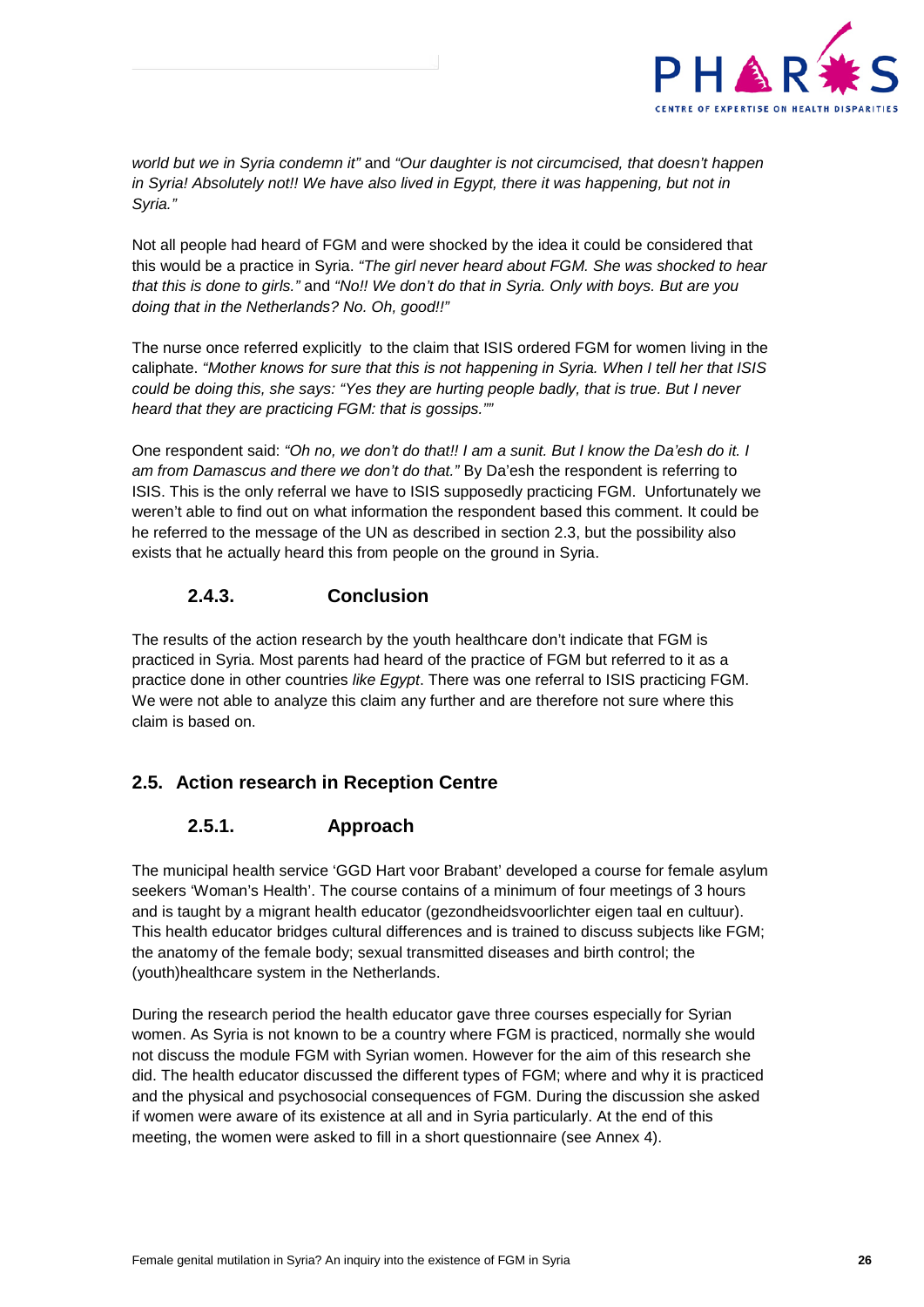

## **2.5.2. Results**

<span id="page-26-0"></span>This health educator is very experienced in assessing the possibility if people don't dare/want to talk about a subject like FGM because of it's taboo or delicacy. According to her, this wasn't the case with the Syrian women she met. All of them seemed genuinely surprised about the assumption FGM could be happening in Syria. They were clear and definite in their answer that FGM is not being practiced in Syria.

The health educator spoke to women from all over Syria. The women who were aware of the existence of FGM referred to Egypt as a country where it is practiced. They were all familiar with male circumcision and confirmed that this is a common practice with Syrian men. The questionnaire was completed by 46 women. 80% of this women said they never heard of FGM before. All of them answered that FGM is not practiced in Syria.

## **2.5.3. Conclusion**

<span id="page-26-1"></span>The action research in the reception center doesn't give any indication that FGM is practiced in Syria. All the women that attended the course denied its existence in Syria.

## <span id="page-26-2"></span>**2.6. Quick scan key informants**

To complement our preliminary conclusion that FGM is not a tradition in Syria, key informants of the Syrian community were interviewed about healthcare for women and taboo subjects such as domestic violence, child abuse and FGM in relation to the Syrian healthcare system. These individuals studied and worked in healthcare and have fled Syria in the last years. Please note that some of the quotes have been translated from Dutch to English.

## **2.6.1. Approach**

<span id="page-26-3"></span>On two Facebook group-pages for Syrian refugees in the Netherlands<sup>[72](#page-26-4)</sup> we posted a call for Syrian healthcare professionals to contact us when willing to discuss with us the Syrian healthcare system and how it differs from the Dutch healthcare system, with a focus on healthcare for women. Pharos received over 40 responses. Of the Syrian healthcare professionals who responded, we selected seven healthcare professionals who would be able to share information about women's healthcare and the taboo subjects listed above. In the result section below we also present their information on domestic violence to clarify how we introduce the subject of FGM. But it also shows the openness and willingness of keyinformants to discuss taboo subjects with us.

Participants received a reimbursement of their travel costs and a gift certificate for their participation in the interview.

<span id="page-26-4"></span>*<sup>72</sup> Facebook pages: "Syrians in Holland" (http://bit.ly/21IJC3T) and "In the Heart of Holland" (http://bit.ly/1RnhizP).*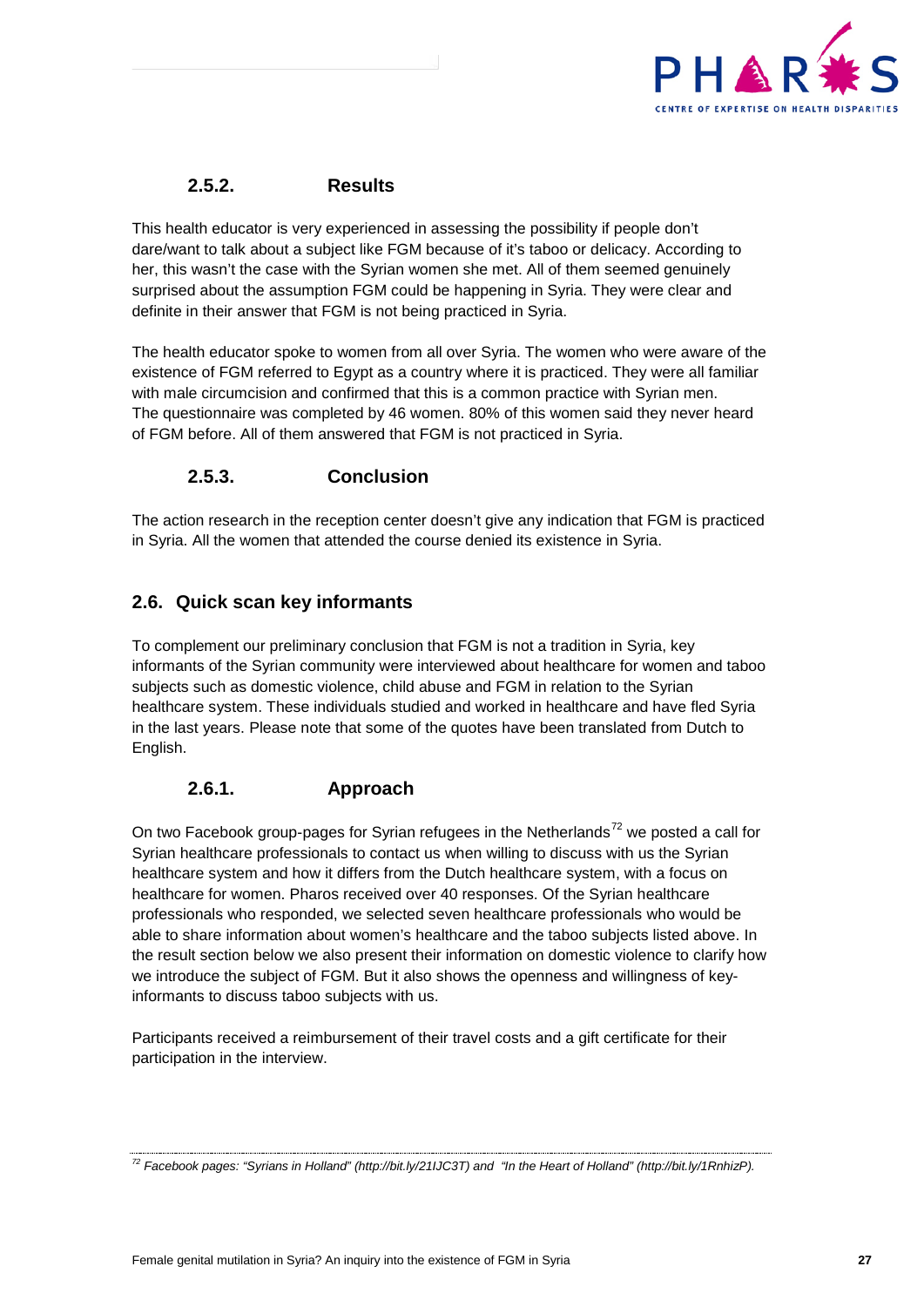

### **2.6.2. Results**

<span id="page-27-0"></span>All Syrian healthcare professionals who participated in the interviews state confidently that, to their knowledge, FGM is not and never was a practice carried out in Syria.

The first interview was conducted with a senior medical officer from Damascus who worked for the refugee agency UNWRA for many years. He studied medicine and graduated in 1979. He subsequently studied public administration and public health. During the interview taboo subjects were discussed such as the prevalence of domestic violence in Syria. About this he says it is a big issue in Syria. *"It exists in most or all families and has to do with lack of education. People are taught about nationality but not on how to behave. There are no methods for teaching this. It is a common sense. Most families, especially in rural areas have domestic violence."* When asked who addresses domestic violence in the healthcare system, he answers: *"There are social workers in the school, but their influence on the lives of children is limited. Problematic issues are being kept secret within the family."* With regards to FGM he states that *"FGM is not available in Syria. It is not forbidden but there is no habit for it. It does not exist in the communities."* At a later stage in the interview when asked if this is the case for all ethnic and religious communities in Syria, he adds: *"Yes, it does not exist among any community in Syria as far as I know."*

The second interview was held with a psychologist who worked in Yarmouk camp, near Damascus. About FGM he says that there is no tradition of FGM in Syria, but that this is something that happens in Egypt. When told the practice is also prevalent in Iraq and Iran, he states that among the Kurdish population there are many differences [between Kurds in Iraq, Iran and Syria, e.g. ethnically and linguistically speaking], and that he has not heard about this being an issue among the Syrian Kurdish population. He spoke about his mother, who was a midwife in a small hospital in Damascus and attended to many women. She also worked in Hama governorate, which according to him is known to be more traditional in cultural practices. In both areas he has never heard his mother speak about this being an issue. About domestic violence he says this is an issue that is kept within the family. In some cases it is possible the wife says it to her mother, but the mother then is powerless to change anything. He says there are no laws with regards to domestic violence.

The third interview was conducted with an ear, nose and throat (ENT) specialist. After studying general medicine he worked as a physician-assistant in the academic hospital of Damascus. Subsequently he started working in his own private clinic in Damascus. With regards to domestic violence he says this depends on the culture and the family. *"Some men believe that you are a good father when you beat your child. A lot of children get beaten. Also because of psychological problems of the parents. There is no law on child abuse. When you observe this as a doctor, you can not do anything. It is up tot he family."* Women have the option to go to the police to report domestic violence, but the problem arises afterwards when the women is burdened with having to deliver proof. In some cases the man goes to prison, but this is rare. And when the man gets out, he will likely return to the family. With regards to FGM he states that *"In Syria there is no 'Khitan' for women. Not in poor villages, nowhere."* When asked if there are any guidelines or protocols he answers: "*You don't find it. It's not mentioned. There is no law, but people don't do it."*

The fourth interview was held with a general practitioner from Aleppo. Prior to his flight to the Netherlands he was in the process to complete his studies in medicine*. "As a doctor,"* he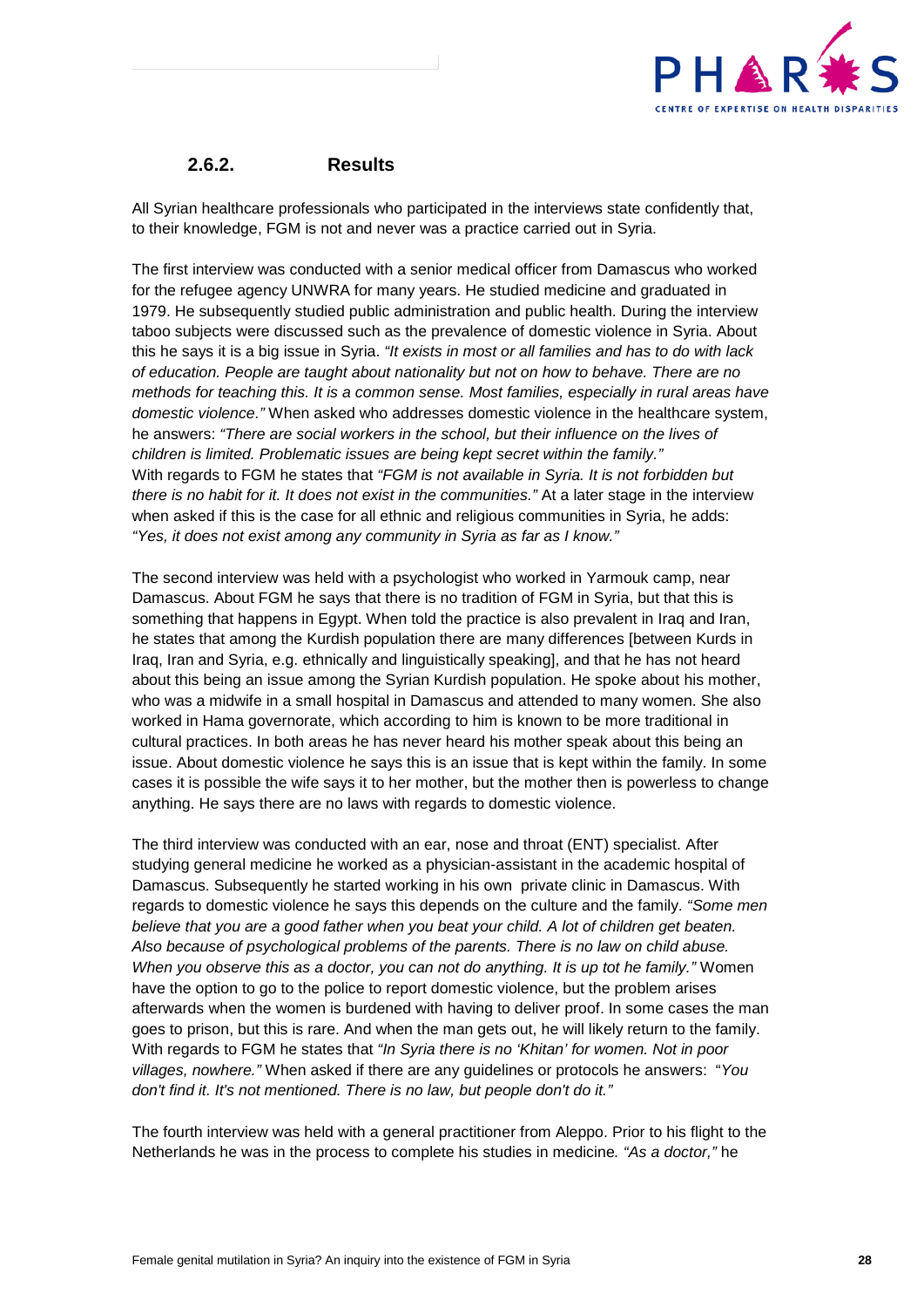

states *"you are obliged to address domestic violence. You need to try to talk to the man and woman, and give advice whenever possible."* He says that each family has their own customs and habits and that religion plays a very important role. By law, domestic violence is not forbidden, according to him. With regards to FGM, he says this is not a problem in Syria, but he has heard about it being a problem in Egypt. He thinks this has to do with the warm climate in Egypt and that girls menstruate earlier compared to Syrian girls. When asked about protocols or guidelines on FGM he says there is no law in Syria that says anything about FGM because it simply doesn't exist and therefore there are no protocols in place.

The fifth interview was conducted with a plastic surgeon from Aleppo. About domestic violence he says the Syrian government doesn't care about child abuse. The problem often stays within the family and is not discussed openly. About FGM he says it is very rare in Syria. He mentions it happens in Somalia and maybe in Iraq, but that it is very rare in Syria and that FGM is a very old habit. He says *"for about 60 years we haven't seen or heard about it. Also in villages in very closed communities (my mother worked there) I have never heard about this. Even the villages where they don't let the girls go to school, even there you don't hear it. We are all the same in habits, have all the same manner of life."* When asked about the rumor of ISIS performing FGM on girls he explains that the people who control ISIS are not from Syria. The leaders of ISIS are not Syrian. He doesn't know if there is any legislation in Syrian law on FGM.

The sixth interview was held with a specialist in obstetrics, gynecology and women's surgery. He worked in the obstetrics and gynecology department in several hospitals in Damascus until 2012 and subsequently moved to Turkey where he worked with International Medical Corps (IMC) as reproductive health manager for the Syrian emergency response. He was also in charge of the coordination between different NGO's and UN agencies to improve the humanitarian response about primary healthcare in Syria and working part time for UNFPA as a trainer of clinical management of rape survivors. For this he developed a new guideline: the CMR protocol, clinical management of rape survivors. He also trained medical staff who worked inside Syria to enhance a better response for women's health. Currently in the Netherlands, he works voluntary at a private practice for gynecological care in Zwolle.

He says FGM is not practiced in Syria. During the interview the different types of FGM are discussed. He explains that in Egypt they cut the clitoris but in some African countries they practice mutilation *(clitoridectomy versus infibulation).* He is sure in Syria it does not happen. He says *"as a gynecologist, I would know about FGM in Syria. In my master we did learn about FGM as a topic. When I worked at International Medical Corps we wrote a funding proposal for a reproductive health project in besieged areas in Syria. One of the proposal requirements was to address FGM. In Syria, we didn't find a place to work where it occurred, so we never received funding for this. It simply does not happen in Syria."*

The final interview was held with a senior medical officer who worked in healthcare management for the Ministry of Health in Syria. He also worked for the Ministry of Health in Saudi Arabia. Prior to this he was a director of a large private hospital in Aleppo. When the civil war started he moved to Jordan where he worked with the Syrian American Medical Society, to organize and provide health aid in the refugee camps. With regards to FGM he says: *"It doesn't exist in Syria, but it does in Egypt. I don't hear about this in Syria.* […] *Never heard about it. If it happens than very small and isolated cases."* When asked about legislation he says *"There is no law or legislation, because it doesn't exist."* When discussing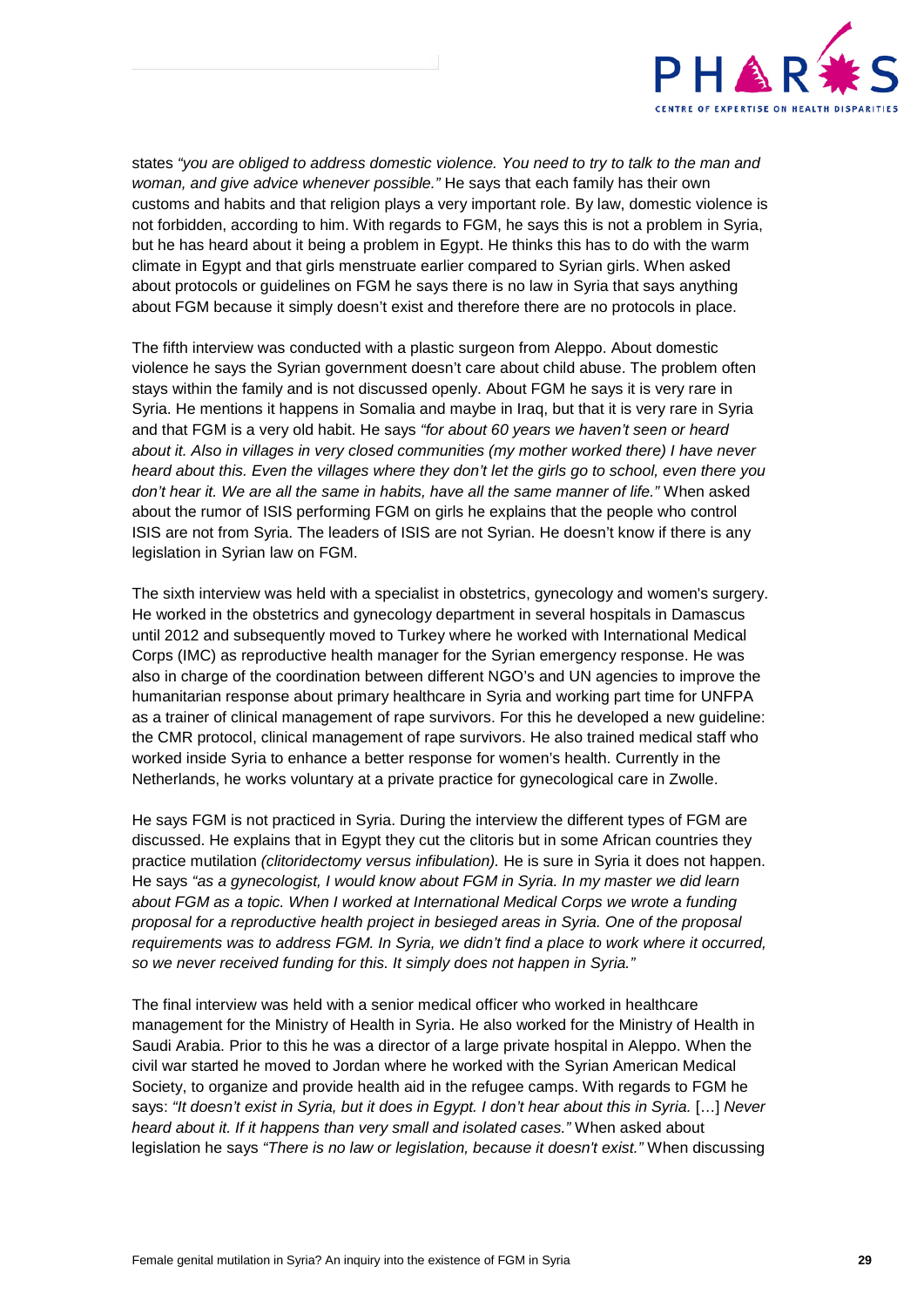

ISIS and whether or not they would enforce FGM on Syrian women and girls, he says: *"I don't think so. It is not a religious demand, it's an old tradition."*

## **2.6.3. Conclusion**

<span id="page-29-0"></span>Based on the seven interviews with Syrian healthcare professionals, it seems unlikely that FGM is a cultural practice in Syria. Key informants state confidently that, to their knowledge, FGM is not and never was, a tradition in Syria. If FGM occurs in Syria, it is most probably a very local practice. However the healthcare professionals that were interviewed, do not give any indication that it is probable among a certain minority group or a specific geographical region.

When asked if there were any protocols, guidelines or legislation in place for healthcare professionals in case they did encounter a female patient from an FGM-affected country, health professionals stated that there where no such guidelines as it was never practiced in the country itself. Only one healthcare professional who obtained a master's degree in obstetrics, gynecology and women's surgery says the topic FGM was covered during his studies. Also here he never heard this was an issue in Syria.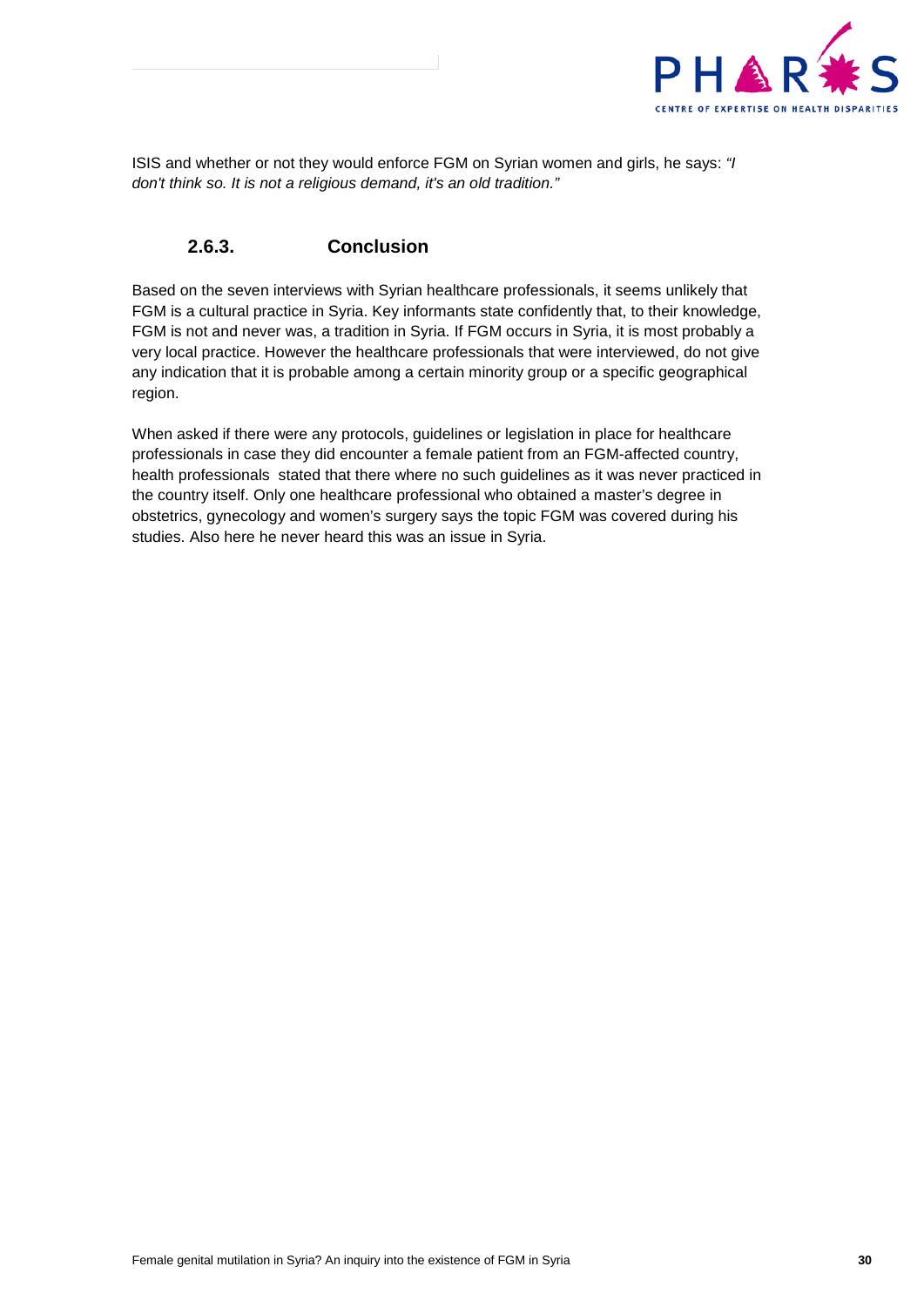

## <span id="page-30-0"></span>**3. Conclusion and discussion**

A combination of research strategies was used to answer the research questions. In this section we briefly answer every question. In addition, we describe the limitations faced in gathering information about this subject in the current timeframe and context.

*In Syria:*

- *Is there a tradition of FGM in Syria?*
- *What do we know about the prevalence of FGM in Syria? Are there recent developments that lead to FGM?*
- *If so, in what region? Among which ethnic groups or religious groups? What form(s)?*

The research activities did not lead to substantiated information that FGM is a traditional practice in Syria. However this does not mean FGM does not exist in Syria. Syria is mentioned in different grey sources as a country where FGM is practiced. These statements are based on anecdotal evidence without any referral from whom or where this anecdotal evidence originates.

The possible relation between ethnicity (Kurdish) and law school (Shafi'i) and FGM is too precarious to draw any conclusions for Syria. The Kurdish people in Syria speak a different language than the Kurdish people in Iran and Iraq where FGM is a known practice. And not all communities where Shafi'i law school is dominate practice FGM.

Pharos follows the news closely for possible new developments with regards to the threat of FGM for women living in ISIS controlled areas. So far, we found no supporting evidence for the initial news spread by the UN.

*In the Netherlands:*

- *Among Syrian refugees in the Netherlands, are there women and girls who have been circumcised?*
- *Are Syrian women and girls in the Netherlands at risk for FGM?*

The information collected during the research period do not give a substantiated indication that Syrian women and girls in the Netherlands are circumcised or are at risk of being circumcised.

Our research was limited by a variation of factors. These factors make it difficult to draw any explicit conclusions.

The topic addressed is one people not easily speak about. The lack of information about FGM in Syria can be based on different grounds. Maybe there is no information available because it simply doesn't not exist and maybe it is not available because it is still a hidden practice. The results of the study in Iraqi Kurdistan show how difficult it is to clarify the practice and research to what extent it is widespread. It took more than a year of building trust and working in the area on the ground with local communities, before Kurdish women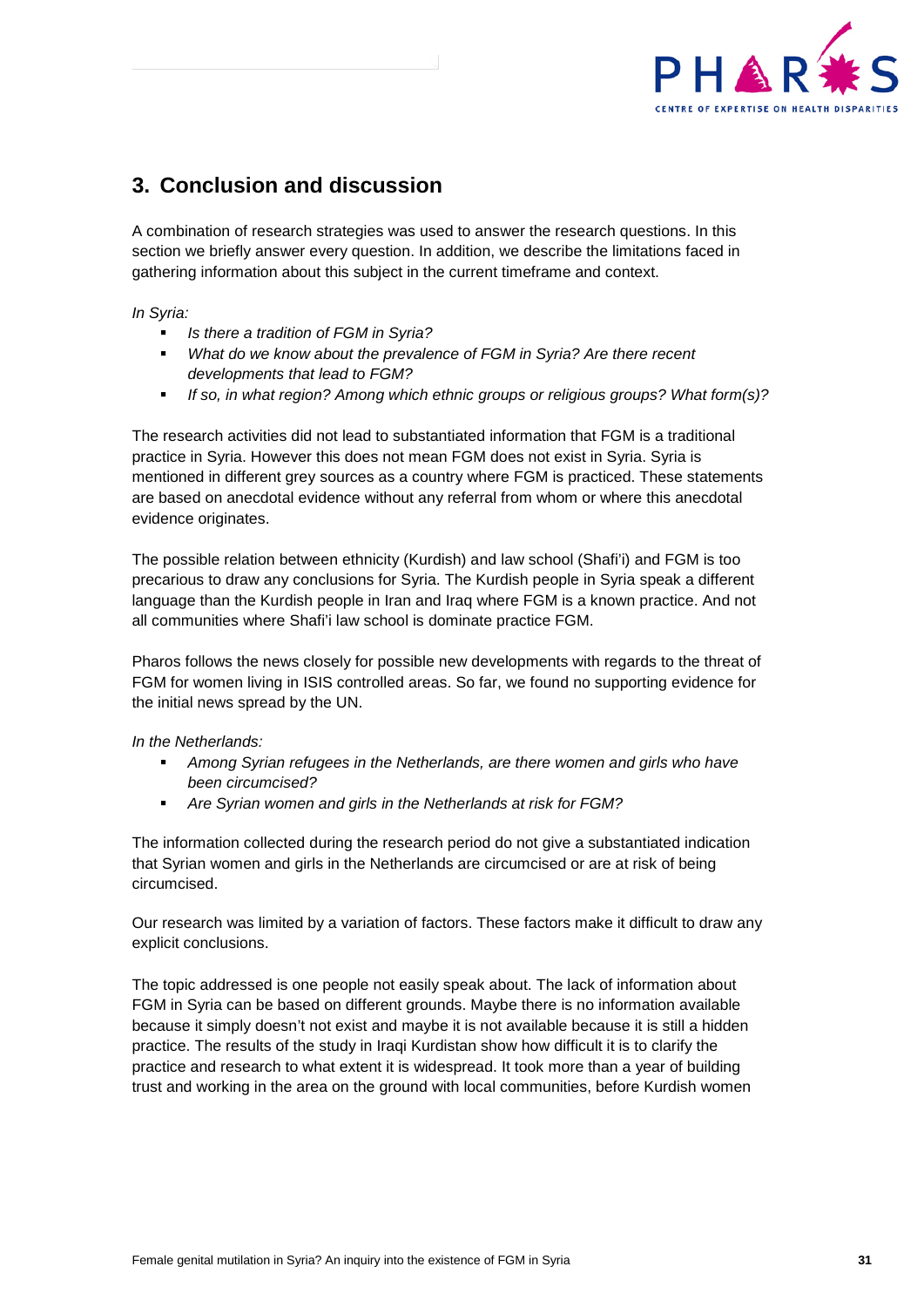

began to speak about  $FGM^{73}$ . It was the existence of civil society structures and demand for individual rights that enabled local NGO's to uncover the practice of  $FGM<sup>74</sup>$ . As Von der Osten-Sacken & Uwer rightly point out: *"such conditions simply do not exist in Syria where local authorities fight to constrain individual freedoms rather than promote them*[75](#page-31-2)*."*

When speaking with key-informants of the Syrian community the researchers took into account that the practice of FGM is generally concealed in Middle Eastern societies. As the German NGO Wadi argues: *"It is not a public act and undertaken more or less secretively by the women of the family. It is not unusual to find men who haven't even heard of it and have no clue that their wife, sisters and daughters are circumcised[76](#page-31-3)."* This is the why Syrian healthcare professionals were interviewed about the healthcare system in Syria and more specifically healthcare for women and children. The assumption behind this was to discuss FGM from a medical perspective and compare how specific gynecological and obstetric healthcare needs of women who have undergone FGM are addressed in the Syrian health system versus the Dutch health system. However no women healthcare professionals were consulted. Yet, women were highly represented in the action research activities performed in the Asylum Reception Centre and the Dutch youth healthcare agency.

The most important limitation in gathering information in the international network was the understandable lack of focus on the subject FGM when humanitarian needs of the Syrian refugees are so grave and extensive. Priorities naturally lie elsewhere. In addition, the response on the questionnaire of the quick scan among Dutch healthcare professionals was also understandably affected by the high influx of refugees.

Pharos follows the news on Syria and FGM closely. If any new indications arise, we will act accordingly. Furthermore, Pharos will keep in contact with NGO's who are working in the area, like the German organization Wadi.

With the available resources in time, literature, and persons willing and able to speak to us about this subject we carefully conclude that at this moment, there is no direct indication that Syria should be added to the list of countries where FGM is practiced.

We created a blueprint for future research on possible 'new' countries with the combination of research strategies as described in this report. Apart from the limitations described above, we were still able to gather a substantive amount of information and a great willingness of individuals and organizations to contribute to our research.

In the action research in the Asylum Reception Centres, 40 Syrian women were included. In the action research of the Dutch youth healthcare agency, we gathered information from 10 Syrian parents with daughters. Seven Syrian key informants shared their knowledge and

<span id="page-31-0"></span>*<sup>73</sup> Von der Osten-Sacken, T. & Uwer, T. (2007). Is Female Genital Mutilation an Islamic Problem? Middle East Quarterly. p. 29-36. Retrieved online via: http://www.meforum.org/1629/is-female-genital-mutilation-an-islamicproblem#\_ftn30*

<span id="page-31-1"></span>*<sup>74</sup> Von der Osten-Sacken, T. & Uwer, T. (2007). Ibid.*

<span id="page-31-2"></span>*<sup>75</sup> Quoted direchtly from: Von der Osten-Sacken, T. & Uwer, T. (2007). Ibid.*

<span id="page-31-3"></span>*<sup>76</sup> Quoted directly from: Piecha, O. M. (N.D.) No "African Problem" Stop FGM Middle East. Retrieved online via: http://www.stopfgmmideast.org/background/unicefs-limited-numbers-female-genital-mutilation-much-morewidespread/*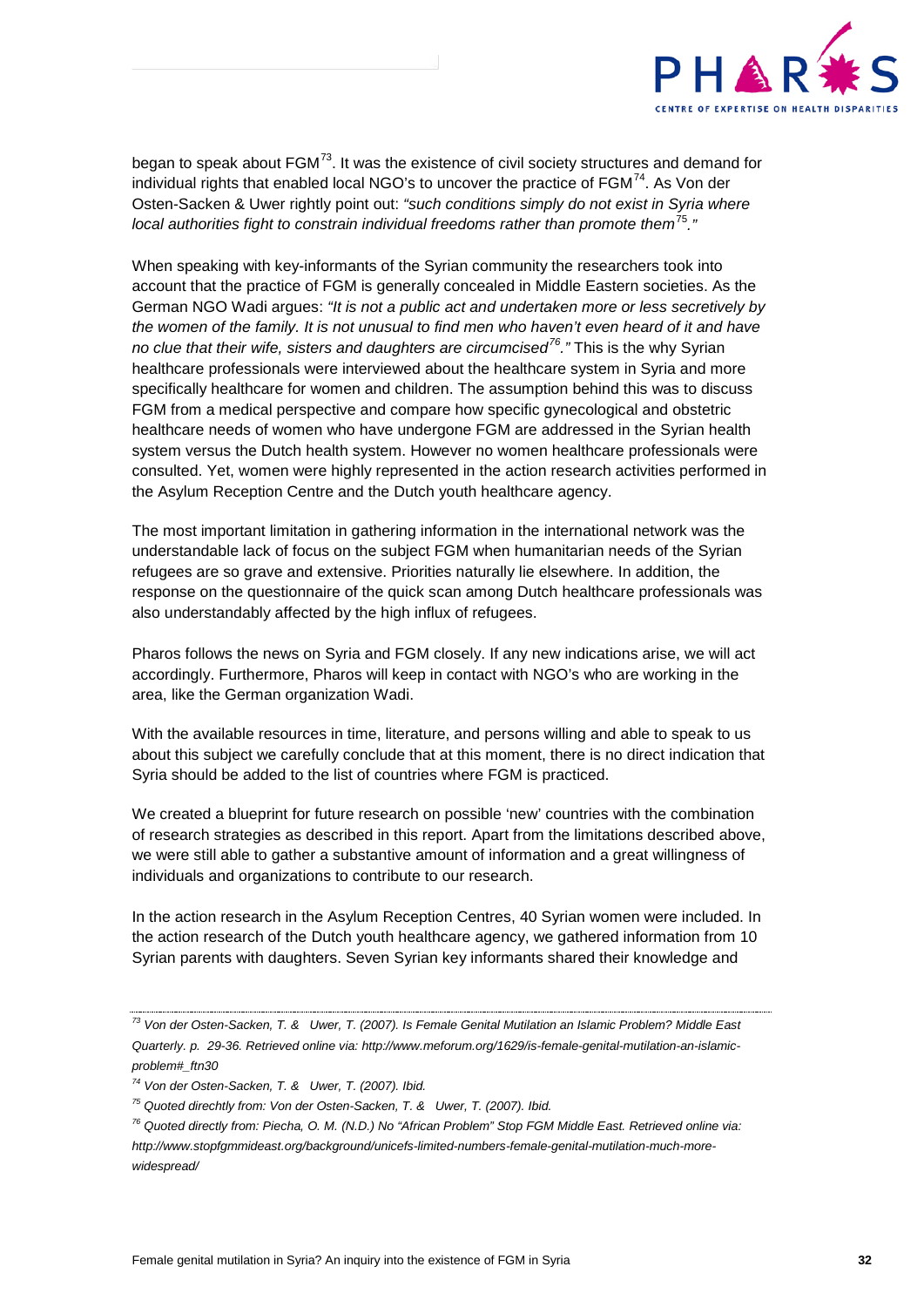

expertise with us. Seven midwives completed the questionnaire. And we also met willingness from professionals in our international network who shared their experiences with us. Pharos will conduct further research activities on FGM in the Middle East in 2016. The dissemination of results of this study will be included.

To conclude, we support and acknowledge the importance of researching and raising taboo subjects. Sometimes there is nothing more available than anecdotal evidence. As researchers we need to stay critical and reflect on what grounds conclusions and statements are based on. This demands for continuous balancing and weighing of information and sources. To us, at this moment there seems to be no ground to include Syria as a country where FGM is practiced. We found no source of information who could tell or teach us more about the referred to anecdotal evidence. At the same time, we are aware this does not mean FGM does not exist in Syria. We believe studies on FGM, as on other taboo subjects, asks for a close cooperation of researchers, civil society organizations on the ground and a creative combination of different research strategies. We sincerly hope this research contributes to a relatively new field of study and provides an entry point for further research activities.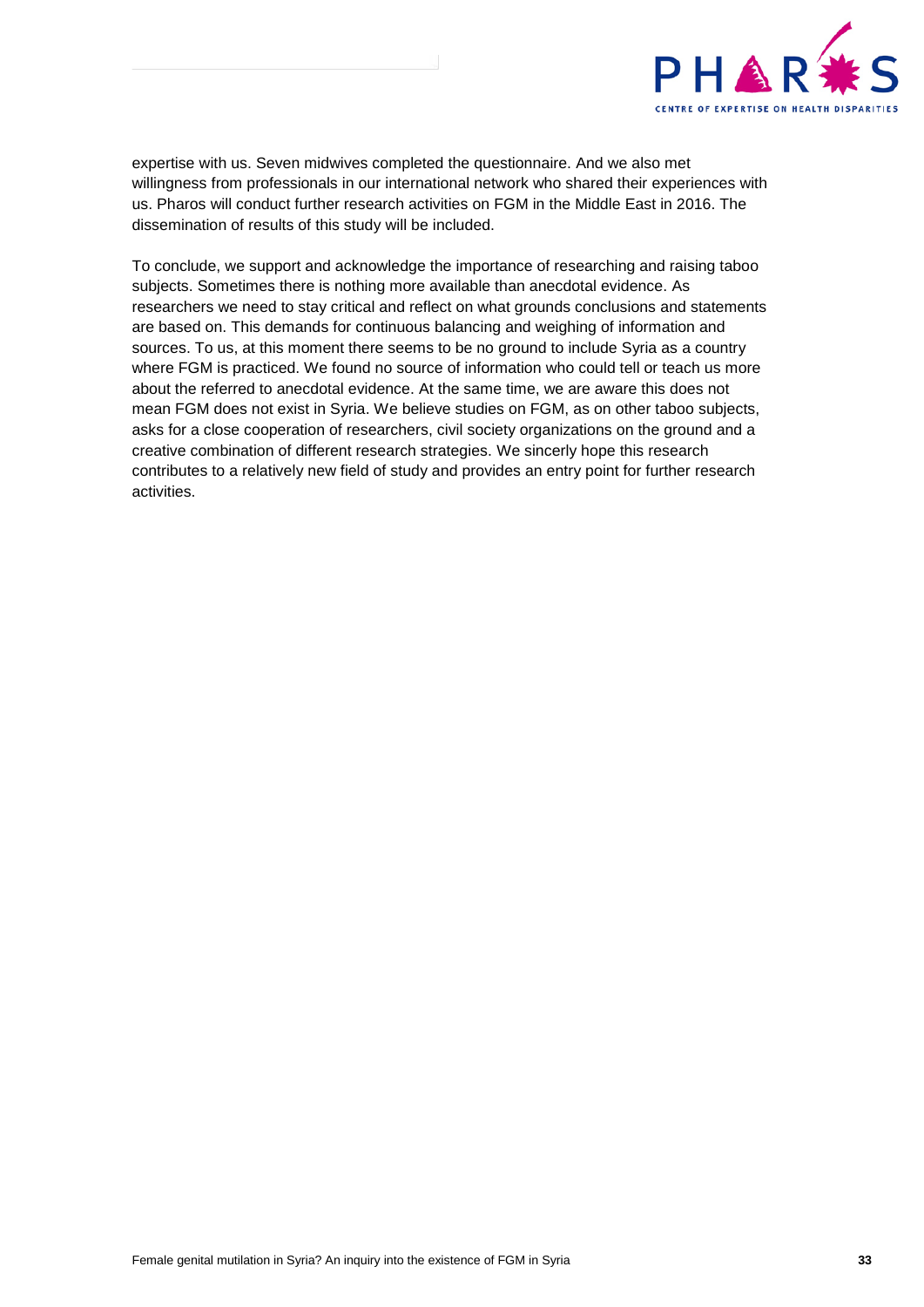

## <span id="page-33-0"></span>**Annex 1: Questionnaire International network**

#### **Exploratory study on Female Genital Mutilation (FGM) among Syrians**

Dear contact,

Pharos (Centre of Expertise on Health Disparities) is currently undertaking an exploratory study on Female Genital Mutilation (FGM) among Syrian girls and women. We are sadly aware of the gravity and extensive needs of the Syrian refugee communities around the world. And we feel rather self-conscious asking questions about FGM, as humanitarian needs have never been greater. At the same time our organisation has been asked by the Dutch Ministry of Health to find out whether or not FGM is prevalent among Syrian women and girls, and we need to make the exclusion of this practice valid.

The aim of this study is to organize adequate healthcare and prevention in the Netherlands, in case this is necessary. So far, we found conflicting documented information about the prevalence of FGM in Syria and we want to clarify this as much as possible. Syrians are currently the largest group of asylum seekers in the Netherlands.

We kindly ask for your invaluable assistance by answering the following questions: \* Mandatory

**1a. Within your organization, has female genital mutilation been identified as a possible risk for Syrian women and girls? And why?\***

- o Yes
- o No

**Explain why in the box below:\***

**1b. In what type of organisation do you work, and what is the main focus of your organisation (i.e. healthcare, social protection)? \***

**2a. Has your organisation identified women or girls that underwent female genital mutilation? And if so, how many? \***

- o Yes
- o No
- o I don't know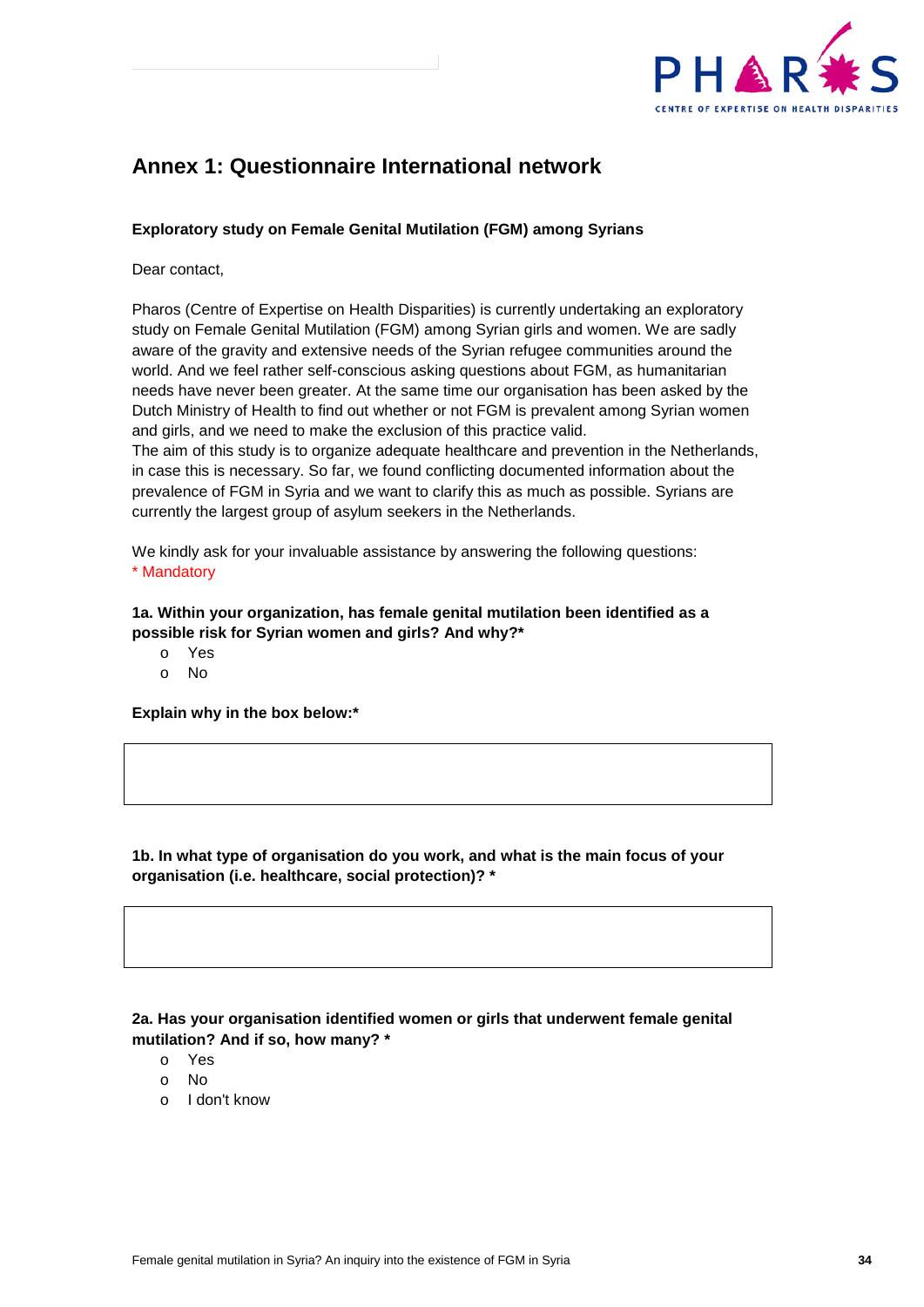

**2b. If applicable, please give an estimation of the number of women or girls that your organisation has identified: \***

#### **2c. If applicable, what type(s) of FGM was identified? \***

- o Type 1 Partial or total removal of the clitoris and/or the prepuce (clitoridectomy).
- o Type 2 Partial or total removal of the clitoris and the labia minora, with or without excision of the labia majora (excision).
- o Type 3 Narrowing of the vaginal orifice with creation of a covering seal by cutting and appositioning the labia minora and/or the labia majora, with or without excision of the clitoris (infibulation).
- o Type 4 All other harmful procedures to the female genitalia for non-medical purposes, for example: pricking, piercing, incising, scraping and cauterization.
- o I don't know
- o Not applicable

**3. Does Pharos have permission to contact you for additional questions? \***

- o Yes
- o No

**If yes, please fill in your contact details below (name, e-mail, name organisation)**

### **More information**

Pharos has been designated by the Ministry of Health as the Dutch Focal Point for issues related to FGM. If you have any questions about this survey, please send an email to fgm@pharos.nl or j.mulders@pharos.nl

We greatly appreciate you forwarding this survey to colleague refugee agencies or women's and/or rights organizations. You can copy this link: https://docs.google.com/forms/d/1tgcP\_htVC-G9uH2OPlqKGZkhQWhnp8x7YMjt2M\_QdG4/viewform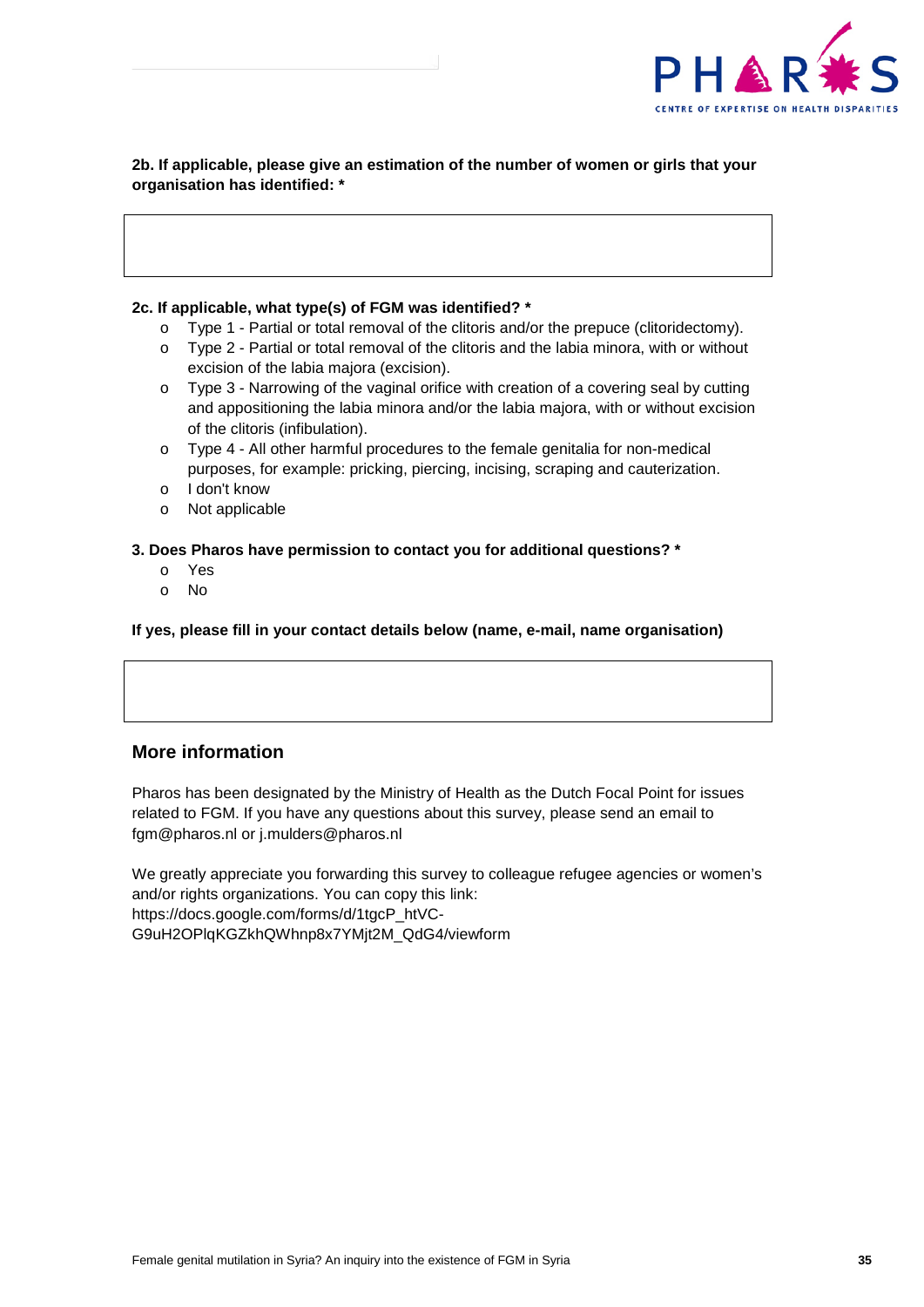

## <span id="page-35-0"></span>**Annex 2: Questionnaire for Dutch Healthcare professionals – maternity care**

#### **Signalen meisjesbesnijdenis Syrië**

Beste verloskundige,

Op dit moment zijn Syriërs de grootste groep asielzoekers in Nederland. Velen van hen krijgen snel een vergunning en stromen door naar de gemeenten. Pharos (expertisecentrum gezondheidsverschillen en landelijk focal point meisjesbesnijdenis) verzamelt informatie om geruchten dat meisjesbesnijdenis in Syrië voorkomt te onderbouwen dan wel te ontkrachten. Deze informatie wordt gebruikt om te bepalen of het Nederlandse preventiebeleid op meisjesbesnijdenis aangepast moet worden.

Wij vragen uw onmisbare medewerking door vier vragen te beantwoorden. Als u vragen heeft over deze verkenning, kunt een mail sturen naar fgm@pharos.nl of d.geraci@pharos.nl.

**1. Heeft u een vrouw uit Syrië onder begeleiding (gehad)?**  Zo ja, kunt een indicatie geven van hoeveel vrouwen?

**2. Heeft u bij vrouwen uit Syrië besnijdenis gesignaleerd?**  Zo ja, kunt u aangeven hoe vaak u dit heeft gesignaleerd en uit welke regio ze kwamen?

**3. Indien u vraag 2 met 'ja' heeft beantwoord, om welk type ging het?**  type 1 - clitoridectomie; type 2 - excisie; type 3 - infibulatie; type 4 - overige vormen

**4. Indien u vraag 2 met 'ja' heeft beantwoord, bent u hierover met de vrouw in gesprek gegaan?** 

Kunt u toelichten hoe dit gesprek verliep?

**Mag Pharos u benaderen voor aanvullende vragen?** 

U kunt uw contactgegevens hier invullen.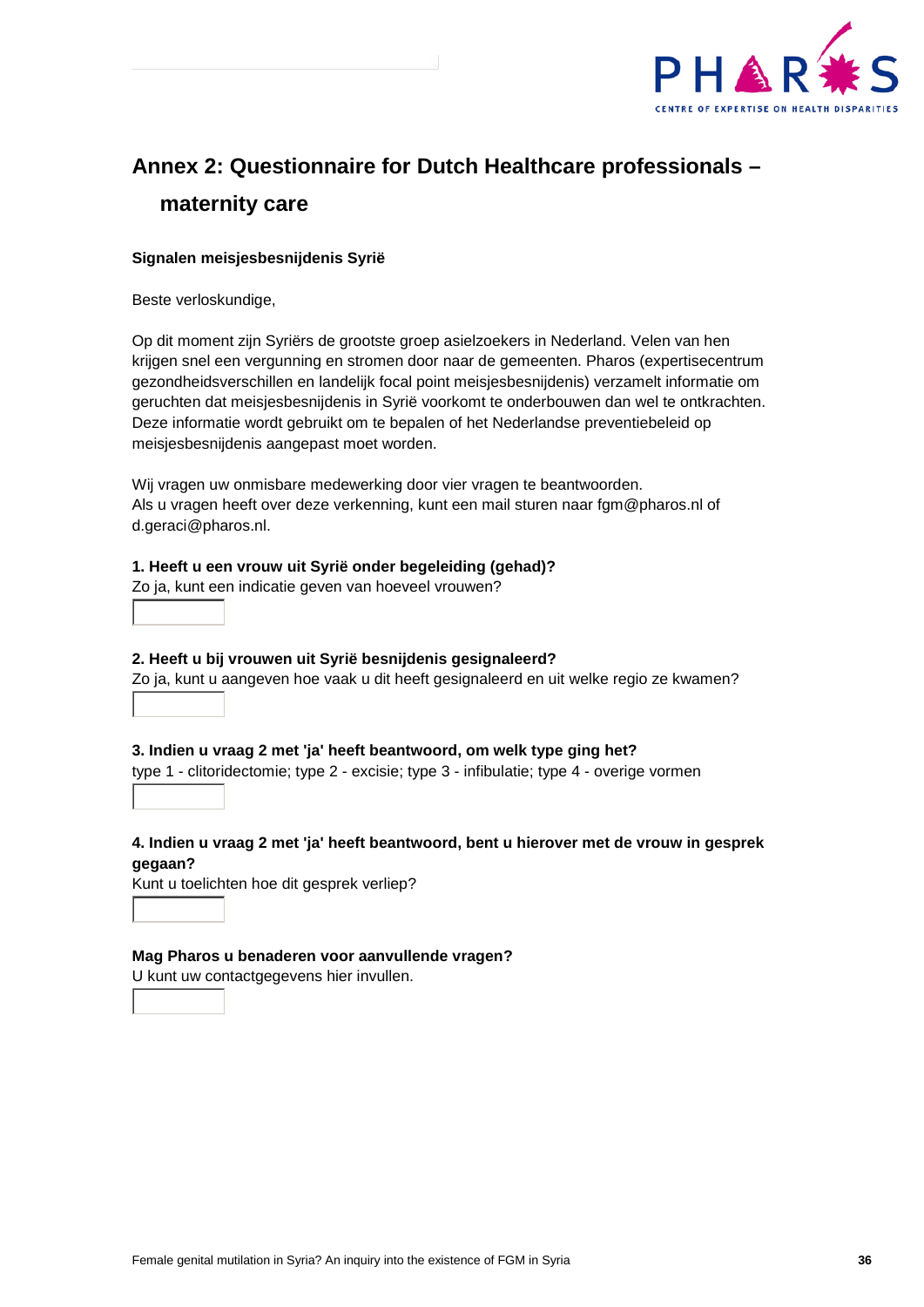

## **Ruimte voor opmerkingen of vragen**

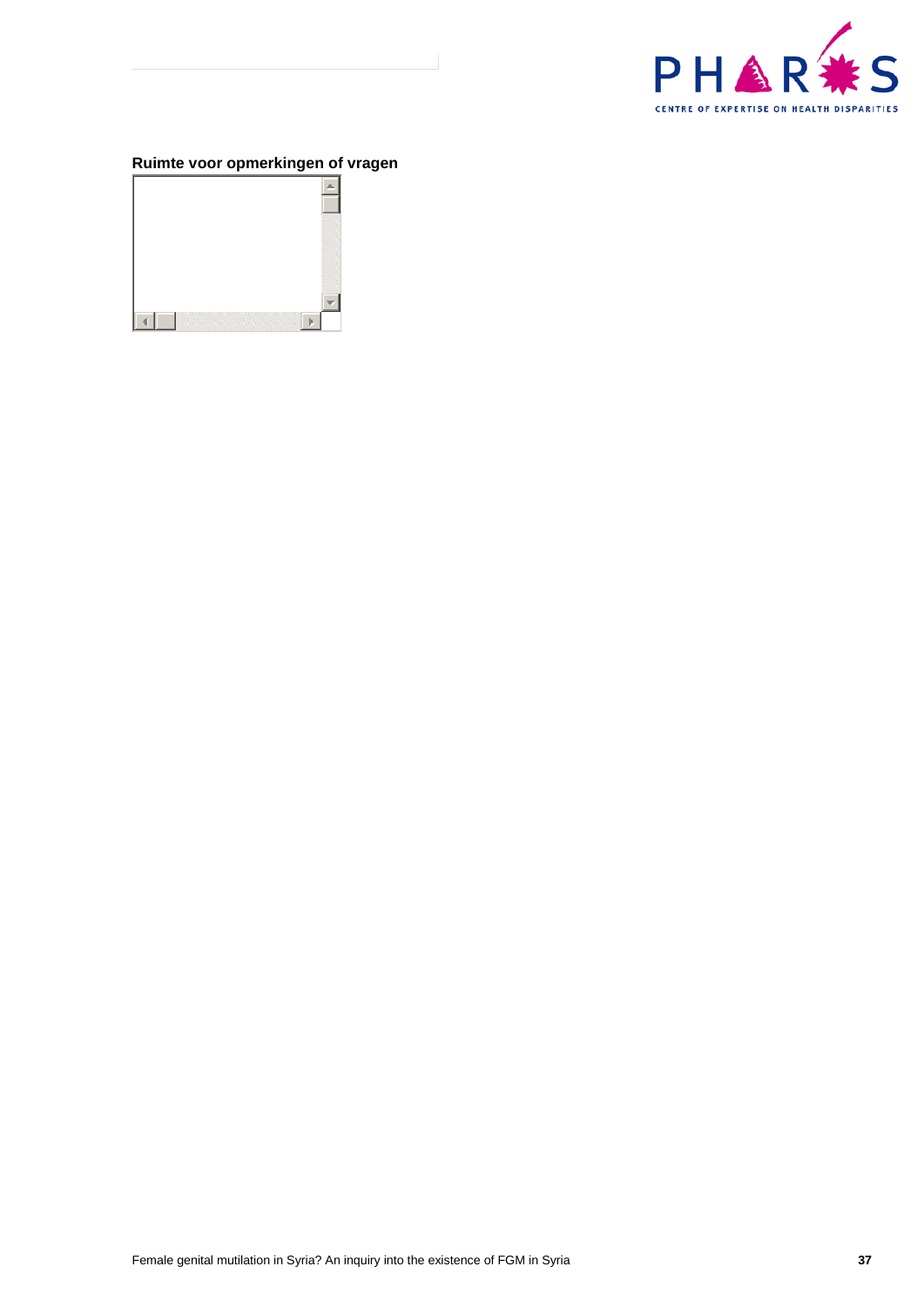

## <span id="page-37-0"></span>**Annex 3: Action research youth healthcare**

#### **Pilot risicotaxatie vrouwelijke genitale verminking (vgv) bij Syriërs Terugkoppeling JGZ aan Pharos**

Deze terugkoppeling van de risicotaxatie (Zie **Standpunt Preventie Vrouwelijke genitale verminking door de JGZ**) maakt onderdeel uit van de verkenning waarmee Pharos wil verhelderen of vgv al dan niet voorkomt in Syrië. Het betreft een anonieme verkenning. Per oudergesprek graag 1 formulier invullen.

U kunt dit mailen aan [d.geraci@pharos.nl.](mailto:d.geraci@pharos.nl) Gebruik dit mailadres ook voor eventuele vragen.

Met wie heeft u gesproken? (vul in: vader, moeder, beide of anders nl. **Vul geen namen in**)



Wat was de woonplaats van de familie voor de vlucht uit Syrië?

#### **Leidt het thema vgv in zoals u gewend bent dit te doen**

*→ In een aantal landen rondom Syrië komt vrouwenbesnijdenis voor (Irak, Iran, mogelijk Jordanië). Komt vrouwenbesnijdenis volgens u ook voor in Syrië?(Arabische woord: Khitan voor vrouwen)*

Antwoord en reactie van ouder (let op non-verbale houding):

#### **Vraag aan ouder met inleiding**

Deze vraag kan beladen zijn, vandaar graag inleiden. Geen antwoordcategorieën, mensen mogen zichzelf benoemen. Antwoorden kunnen zowel betrekking hebben op religie als op etniciteit.

Voor uw informatie zijn op pagina 2 mogelijke antwoorden toegevoegd.

*→ Als ik zo vrij mag zijn/sorry dat ik zo direct ben, is er een etnische of religieuze groep in Syrië waarmee u zich identificeert?*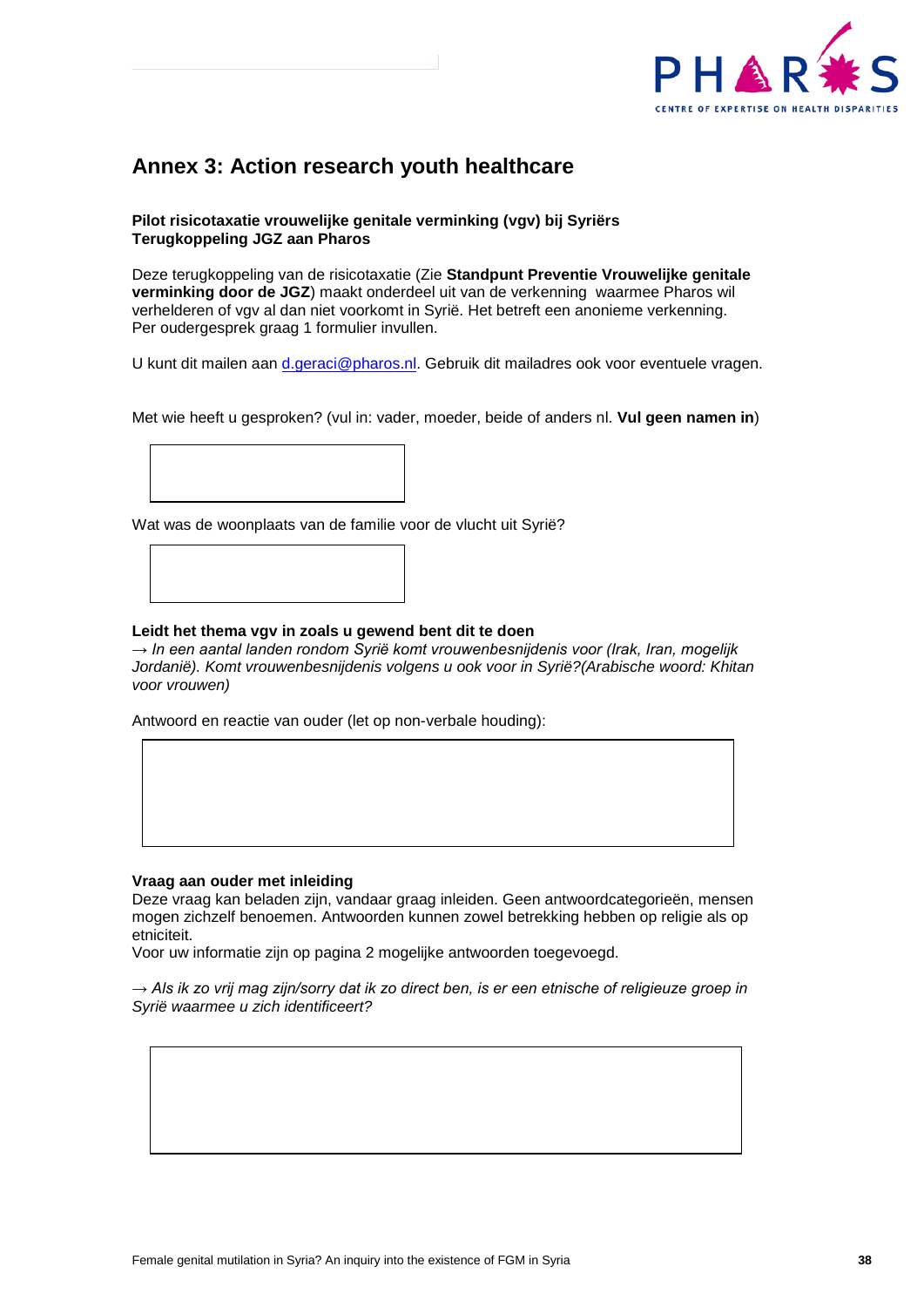

**Hieronder staat een aantal risicofactoren zoals omschreven in het Standpunt Preventie Vrouwelijke genitale verminking door de JGZ. Graag ontvangen we een terugkoppeling op de besproken risicofactoren. Maak het betreffende antwoord VET. NB de score op de risicofactoren blijkt uit het gesprek, niet uit een lichamelijk onderzoek.**

*Risicofactoren* moeder besneden besneden onbekend

*Eén of meer zusjes besneden* ja onbekend

*Risicoinschatting vgv* onbekend geen risico twijfelachtig risico reëel risico vermoeden uitgevoerde vgv, bij toelichting waarop het vermoeden is gebaseerd vastgestelde vgv, bij toelichting om welke vorm het gaat

**Toelichting** 

De belangrijkste religieuze stromingen in Syrië van voor de burgeroorlog:

- Soennieten (74%)
- Alawieten (11%)
- Andere islamitische stromingen (2%)
- Christelijk (10%)
- Druzen (3%)

Een aantal groepen die genoemd kunnen worden:

- Irakees (8 10%)
- Koerd (10-15%)
- Druze (3%
- Palestijns (2,3%)
- Armeens (2%)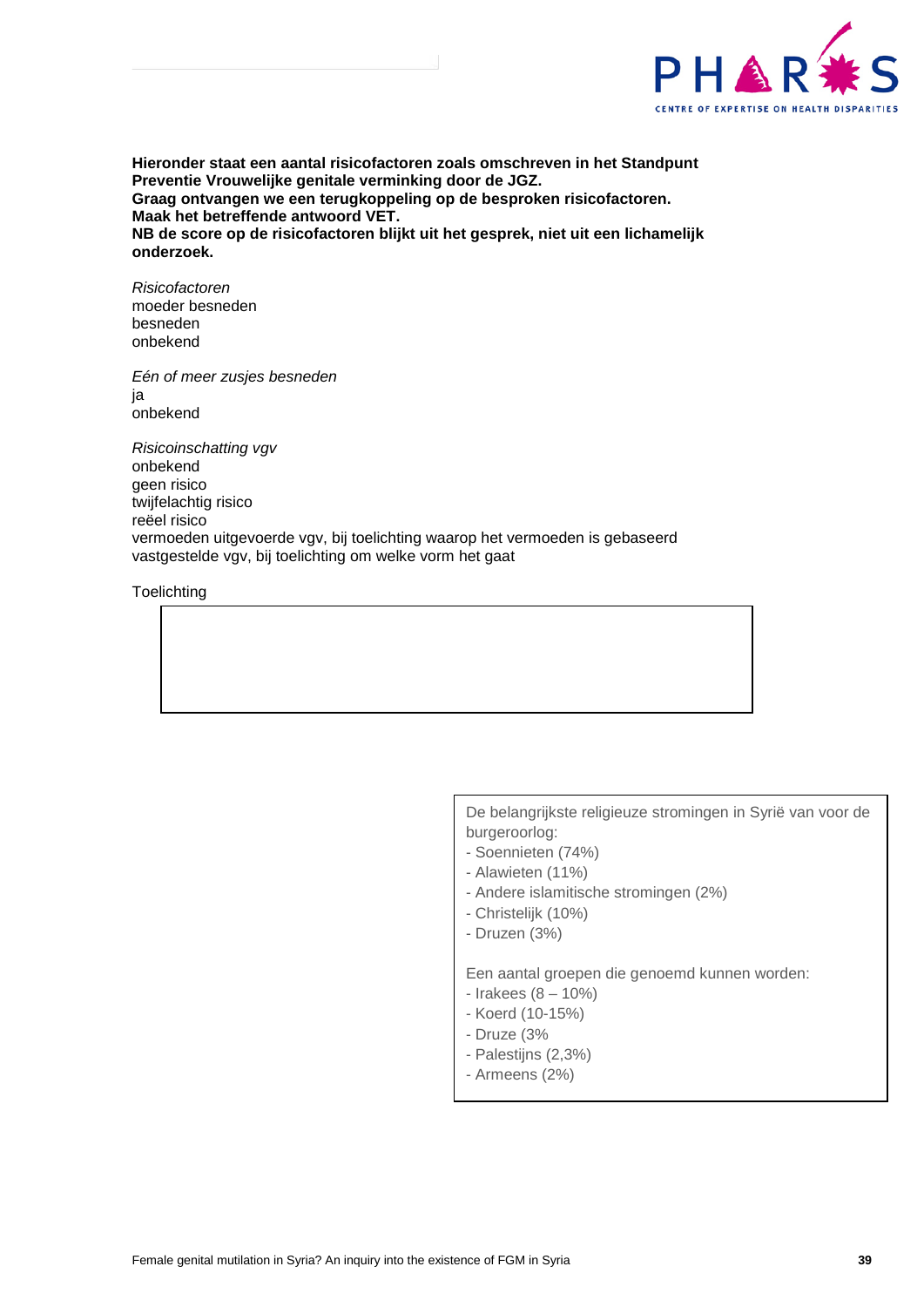

## <span id="page-39-0"></span>**Annex 4: Action research in Reception Centre**

#### **EVALUATIEFORMULIER - Nederlands**

#### **Inhoud**

- **1. Weet je meer over [THEMA ACTIVITEIT] dan voor de [NAAM ACTIVITEIT]?**
	- o Ja
	- o Nee
- **2. Wat heb je vooral geleerd tijdens [NAAM ACTIVITEIT]?**

.......................................................................................................................................

- .......................................................................................................................
- **3. Wat ga je van deze bijeenkomst gebruiken?**

......................................................................................................................................

......................................................................................................................

- **4. Was je bekend met het thema vrouwenbesnijdenis?**
	- o Ja
	- o Nee
- **5. Komt vrouwenbesnijdenis ook voor in Syrië?**
	- o Ja
	- o Nee
	- o Misschien

#### **Voorlichter**

**6. Wat vond je goed aan de manier waarop de informatie werd overgebracht?** 

...................................................................................................................................... ......................................................................................................................

**7. Wat kan beter aan de manier waarop de informatie werd overgebracht?**

...................................................................................................................................... ......................................................................................................................